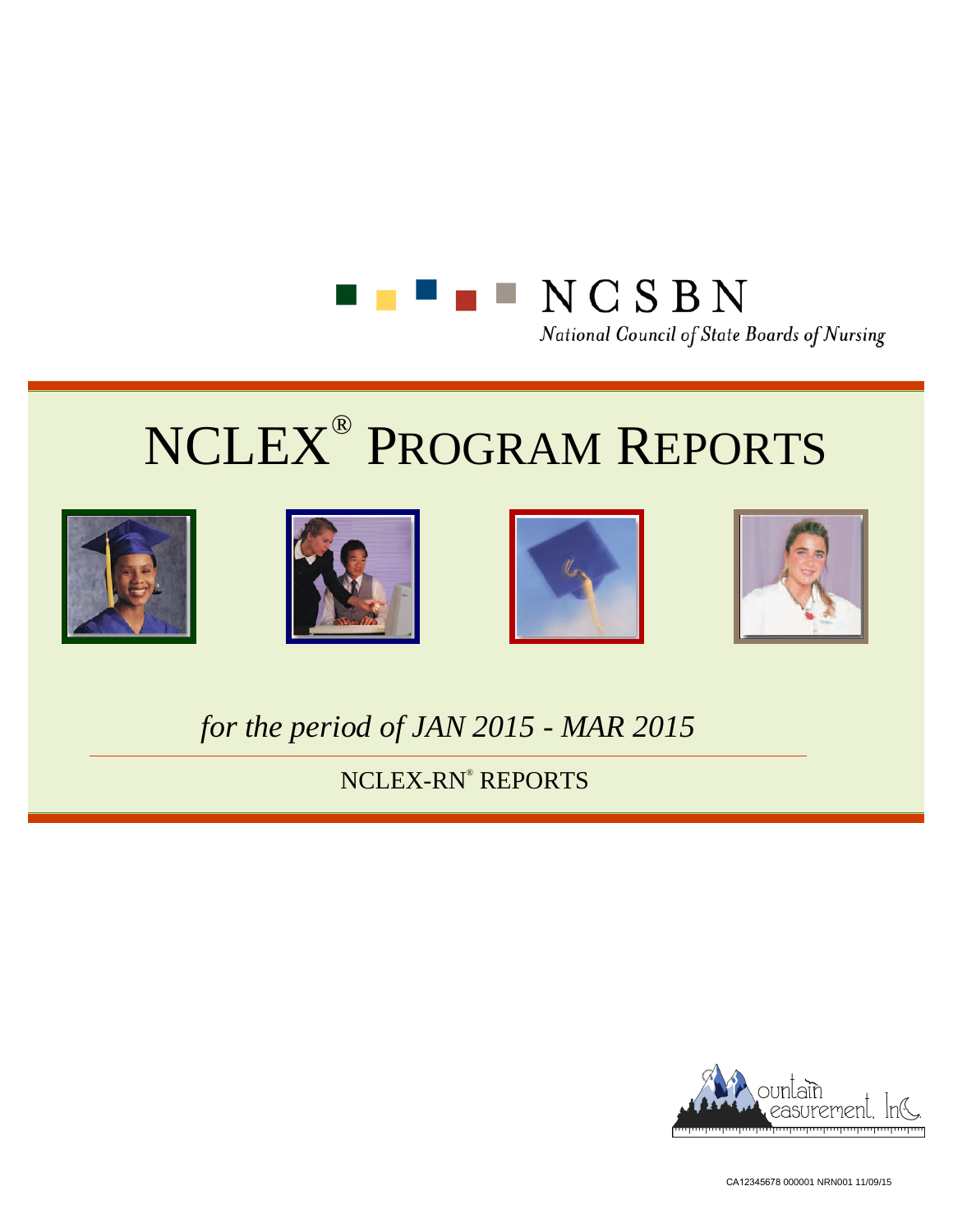# **TABLE OF CONTENTS**

[Introduction](#page-2-0) Using and Interpreting the NCLEX<sup>®</sup> Program Reports [Summary](#page-3-0) Overview [NCLEX-RN](#page-5-0)<sup>®</sup> Test Plan Report [Content Dimension Reports](#page-11-0) [Nursing Process](#page-17-0) [Categories of Hu](#page-17-0)man Functioning [Categories of Health Alterations](#page-22-0) [Wellness/Illness Continuum](#page-27-0) [Stages of Maturity](#page-32-0) [Stress, Adaptation](#page-37-0) and Coping Test [Duration/Test Plan Performance](#page-42-0) Report [References](#page-47-0)

NCLEX,® NCLEX-RN® and NCLEX-PN® are registered trademarks of the National Council of State Boards of Nursing, Inc. (NCSBN), Chicago, Illinois and may not be used or reproduced without written permission from NCSBN.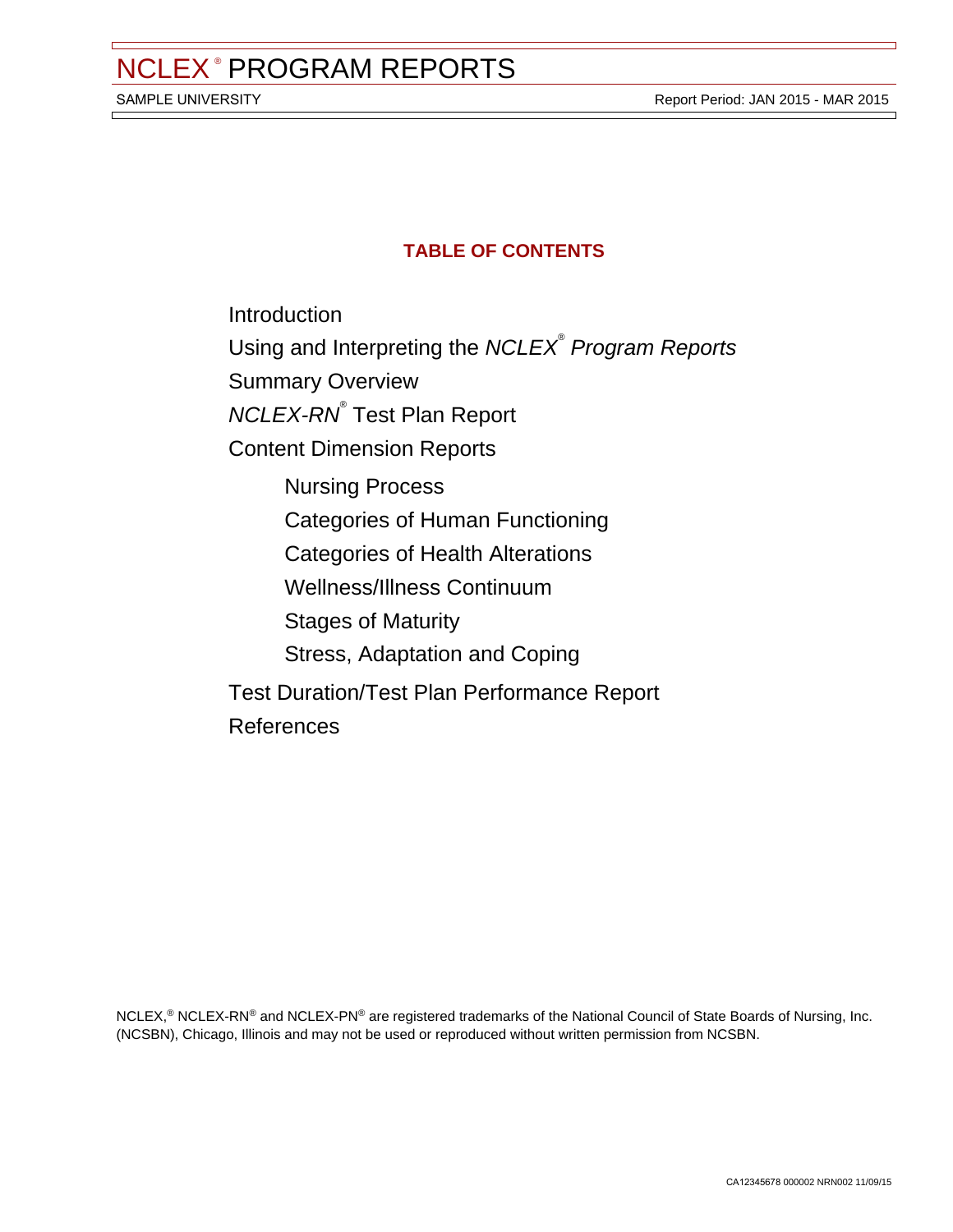#### <span id="page-2-0"></span>INTRODUCTION

Welcome to the NCLEX<sup>®</sup> Program Reports—a subscription to information specific to your graduates<sup>2</sup> performance on the National Council Licensure Examination (NCLEX® examination). These reports describe how your graduates performed on several content dimensions compared against other programs.

There are four main sections to the NCLEX® Program Reports: Summary Overview, NCLEX-RN® Test Plan Report, Content Dimension Reports, and Test Duration/Test Plan Performance Report.

#### **Summary Overview**

The first report in the NCLEX® Program Reports is the Summary Overview. The Summary Overview provides information on (1) the rank of your program based on the percentage of your graduates that passed the NCLEX-RN® examination during the current and previous reporting periods and (2) a listing of the provinces, territories, or U.S. states where your graduates applied for licensure during the current and previous reporting periods.

The rank of your program is provided in comparison to other programs in your province or territory and all programs in Canada. Please note that all program rankings are limited to those programs where at least ten graduates tested during the reporting time interval.

#### **The NCLEX-RN® Test Plan Report**

The NCLEX-RN® Test Plan Report presents information on the percentile ranks of your typical graduate's performance compared to the performance of (1) graduates from programs in your province or territory, (2) graduates from BSN (Bachelor of Science in Nursing) programs in the United States, and (3) graduates from programs in Canada. This report is based on the NCLEX-RN® Test Plan. The major component of the test plan is Client Needs.

#### **Content Dimension Reports**

Each Content Dimension Report is identified in a separate section, including:

- Nursing Process
- Categories of Human Functioning
- Categories of Health Alterations
- Wellness/Illness Continuum
- **Stages of Maturity**
- Stress, Adaptation and Coping

An introduction explaining these reports is included as the first page of each Content Dimension.

#### **Test Duration/Test Plan Performance Report**

This section provides two reports, one on Test Duration and one on Test Plan Performance.

The Test Duration Report includes the average number of questions taken by graduates in your program, graduates from programs in your province or territory, all BSN programs in the United States, and all graduates in Canada. The number of candidates includes all candidates except those testing under extended timing conditions and/or completing less than the minimum number of items. This report also provides the average test time in minutes and the percentage of candidates taking the minimum and maximum number of questions.

The Test Plan Performance Report includes information on performance in each of the Client Needs subcategories for your graduates, graduates from programs in your province or territory, all BSN programs in the United States, and all graduates in Canada, as well as an indication of how a candidate precisely at the passing standard would have performed (passing performance). This differs from the Test Plan Report in that performance here is defined with respect to the content domain, rather than in comparison with performance of other graduates.

We hope that you will find the NCLEX<sup>®</sup> Program Reports full of useful information that you will refer to many times. As always, we encourage your feedback. If you have any comments, compliments, or concerns, please write them down and let us know about them. We value your input!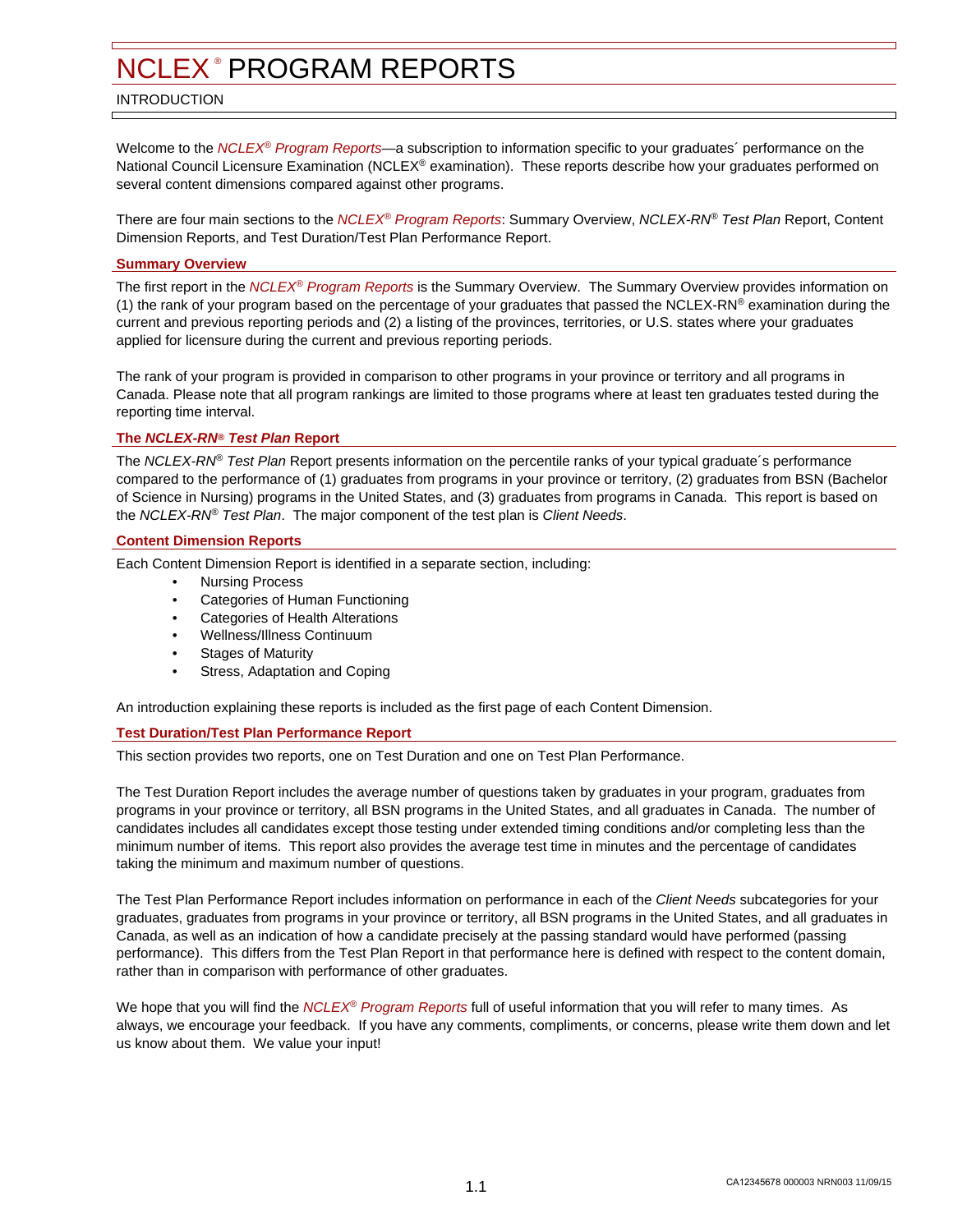<span id="page-3-0"></span>USING AND INTERPRETING THE *NCLEX® PROGRAM REPORTS* 

The *NCLEX<sup>®</sup> Program Reports* provides detailed information about the NCLEX-RN® examination performance of the graduates of your program who tested for the first time during the six-month period covered by this edition. Information on passing rates and performance on a variety of content dimensions is provided, as are comparisons to graduates from programs in your province or territory, from BSN programs in the United States, and from all programs in Canada. These reports are designed to assist you in evaluating the strengths and weaknesses in your educational program.

The primary statistics included in these reports are percentages, the median and the percentile rank of that median, and the average. Several reports use the median (midpoint in a set of ranked performances), rather than the mean (arithmetic average) as the indicator of typical performance. This approach increases the stability of the results reported because the median is less affected by individuals with extreme performance. Due to the unreliability of results, median performance will not be calculated for programs with fewer than ten first-time candidates.

The percentile ranks compare the median performance of your graduates with that of the graduates in the comparison group. For example, a percentile rank of 84 means that the performance level of 84 percent of the graduates in the reference group was lower than (or equal to) the median performance level of your graduates. You may think of this median performance level as the performance of your "typical" graduate.

Because the range of program median performance is not nearly as great as that of the performance of individual graduates, percentile ranks at the extremes are unlikely. In addition, small differences in performance can lead to relatively large differences in performance percentile ranks. For this reason, some fluctuations in the percentile ranks based on your graduates´ performance can be expected across categories. This effect is greater near the center of the distribution (in the middle of the percentile ranks). In other words, only a small difference in performance separates the 45th and 50th percentiles, while a relatively large difference in performance separates the 90th and 95th percentiles, or the 5th and 10th percentiles.

With the NCLEX-RN examination administered using computerized adaptive testing (CAT), each

candidate receives a unique examination, ranging in length from a minimum of 60 scored items to a maximum of 250 scored items. Every examination, whatever its length, contains a controlled percentage of questions from each of the content areas covered in the NCLEX-RN® Test Plan. The **NCLEX<sup>®</sup>** Program Reports contains information about your graduates´ performance in each of the test plan areas, and also in other content frameworks NOT the same as the NCLEX-RN® Test Plan. These Content Dimension Reports provide information about your graduates based on frameworks of: **Nursing Process, Human Functioning, Health Alterations, Wellness/Illness Continuum, Stages of Maturity, and Stress, Adaptation and Coping**. Every NCLEX-RN examination is composed of questions that fulfill the NCLEX-RN® Test Plan percentages but, because the selection of questions is not controlled with respect to these other content frameworks, candidates needing fewer questions on their NCLEX-RN examination may not be administered items from some of these content dimension categories. To ensure the reliability of the information provided in these reports, graduates who did not answer at least three questions within a content category are not included in the summary of performance in that category. This exclusion will only occur for the Content Dimension Reports. Median performance will not be calculated if fewer than ten graduates received at least three items in that category.

The Test Duration Report provides information about the number of questions answered and the amount of time spent by your graduates on the NCLEX-RN examination. With CAT, the number of questions answered provides information about how close the candidate was to the passing standard. In comparing your program to other programs, it is useful to examine the average number of questions taken by your graduates who passed and who failed. For example, if the average number of questions taken by your graduates who passed was lower than for the comparison group, this suggests that they demonstrated their competence more quickly than graduates in the comparison groups. Similarly, if your program has a higher percentage of passing graduates take the minimum number of questions, then your passing graduates demonstrated their competence more quickly, indicating a higher level of competence.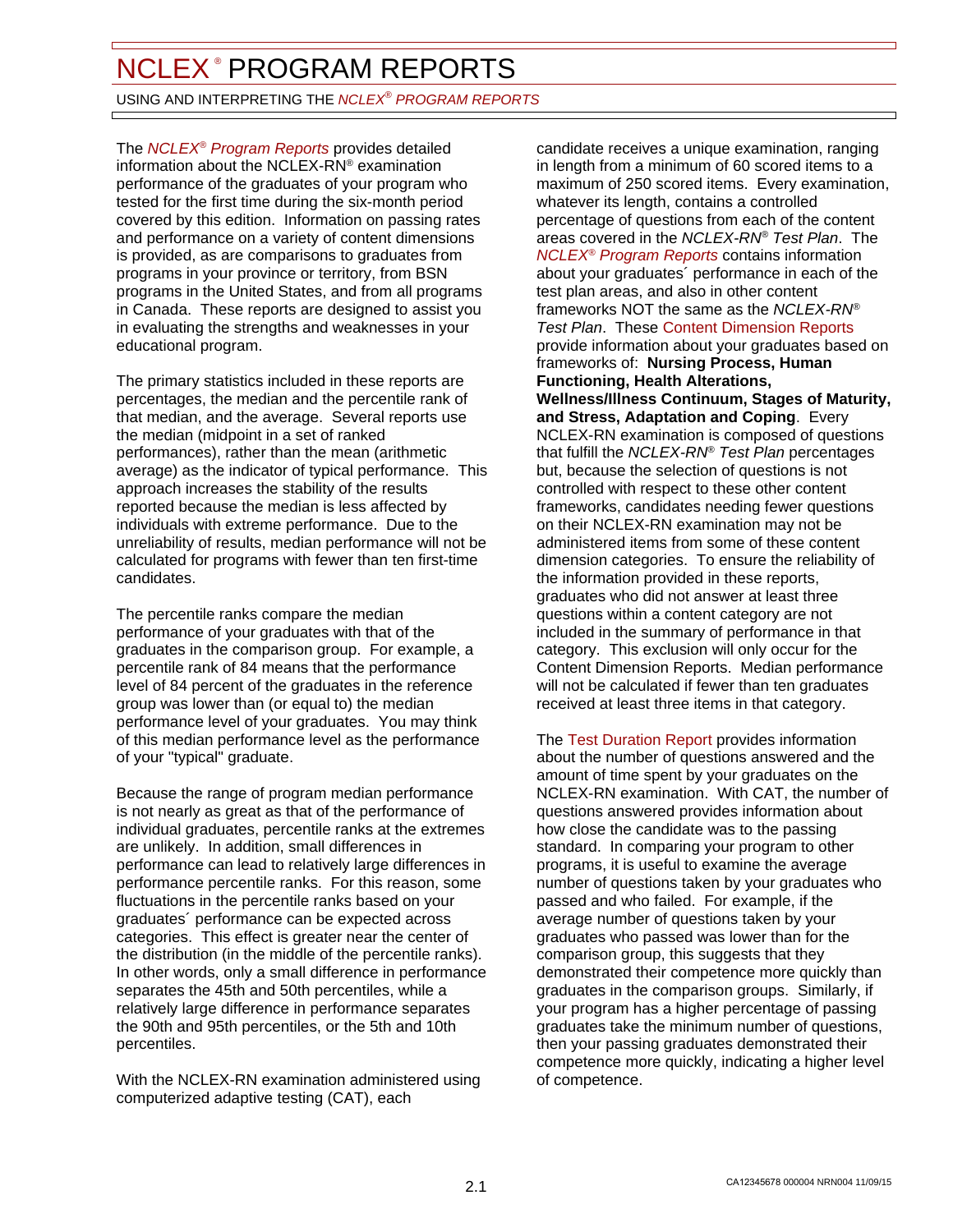USING AND INTERPRETING THE *NCLEX® PROGRAM REPORTS* 

The proportion of candidates answering the maximum number of questions reflects the proportion of candidates close to the passing standard. A high proportion of failing candidates answering the maximum number shows that most who failed were close to passing and, conversely, a high proportion of passing candidates answering the maximum number of questions shows that most of the passers did not pass by a large margin.

The Test Plan Performance Report provides information on the median performance of your graduates in each area of the NCLEX-RN® Test Plan. Performance is reported as the expected percentage **of all possible questions that could be administered** in a given category that would be answered correctly by a graduate at this median performance level. The measurement model enables this estimate of expected percentages for all the possible questions, even though each graduate took only a much smaller, unique set of questions.

Therefore, these are NOT the actual percentages of questions answered correctly.

The passing performance data should be interpreted as the percentage of **all possible questions** in the test plan area that a candidate with a competence level at precisely the passing standard would be able to answer correctly. This percentage varies across the content areas because the questions within these areas differ in average difficulty. For the content areas where questions are easier, passing performance corresponds to a higher percentage of correct answers. Similarly, for the content areas where questions are more difficult, passing performance corresponds to a lower percentage of correct answers. Comparisons of your graduates´ median performance with the passing performance levels may help you identify potential strengths and weaknesses in your instructional program.

# **Glossary**

| Average test time                                    | Mean amount of time candidates took to complete the NCLEX-RN® examination. Maximum amount of time<br>allowed for testing is six hours, unless the candidate has been approved by a regulatory body for extended<br>testing time as a special accommodation.         |                                                                                                                                             |  |
|------------------------------------------------------|---------------------------------------------------------------------------------------------------------------------------------------------------------------------------------------------------------------------------------------------------------------------|---------------------------------------------------------------------------------------------------------------------------------------------|--|
| <b>Client Needs</b>                                  | Subcategories as stated in the NCLEX-RN® Test Plan include:<br>Management of Care<br>Safety and Infection Control<br><b>Health Promotion and Maintenance</b><br>Psychosocial Integrity                                                                              | Basic Care and Comfort<br>Pharmacological and Parenteral Therapies<br><b>Reduction of Risk Potential</b><br><b>Physiological Adaptation</b> |  |
| <b>Computerized Adaptive</b><br><b>Testing (CAT)</b> | Computerized adaptive testing is a method for administering tests that uses current computer technology and<br>measurement theory. CAT creates examinations that are unique for each candidate; the exam is assembled<br>interactively as the individual is tested. |                                                                                                                                             |  |
| <b>First-time candidate</b>                          | Candidate for whom there is no prior history of taking the NCLEX-RN examination.                                                                                                                                                                                    |                                                                                                                                             |  |
| <b>Graduate/Candidate</b>                            | A student who has completed the requirements of an educational program and is now applying for licensure to<br>practice nursing.                                                                                                                                    |                                                                                                                                             |  |
| <b>Province</b>                                      | Regulatory body to which a graduate is applying for licensure. Province or territory in which your program<br>resides.                                                                                                                                              |                                                                                                                                             |  |
| Minimum number of items                              | Each test requires the candidate to complete a minimum number of examination items. For Registered Nurse<br>candidates, the minimum number of items is 60 operational items with 15 pretest items, for a total of 75 items.                                         |                                                                                                                                             |  |
| <b>Maximum number of items</b>                       | For Registered Nurse candidates, the maximum number of items is 265 (250 operational items and 15 pretest<br>items).                                                                                                                                                |                                                                                                                                             |  |
| <b>Nursing Process</b>                               | A scientific problem-solving approach to client care that for the RN includes assessment, analysis, planning,<br>implementation and evaluation.                                                                                                                     |                                                                                                                                             |  |
| <b>Reporting Cycle/</b><br><b>Reporting Period</b>   | NCLEX <sup>®</sup> Program Reports are generated cyclically, from April 1 through March 31.                                                                                                                                                                         |                                                                                                                                             |  |
| <b>Registration Process</b>                          | Candidates must apply for licensure to the regulatory body in the province or territory in which they wish to be<br>licensed. Boards of nursing authorize candidacy and send the candidates registration materials.                                                 |                                                                                                                                             |  |
| <b>Test Plan</b>                                     | The test plan approved by the National Council of State Boards of Nursing that governs the content domain of<br>the NCLEX-RN examination. The NCLEX-RN® Test Plan consists of one dimension: Client Needs.                                                          |                                                                                                                                             |  |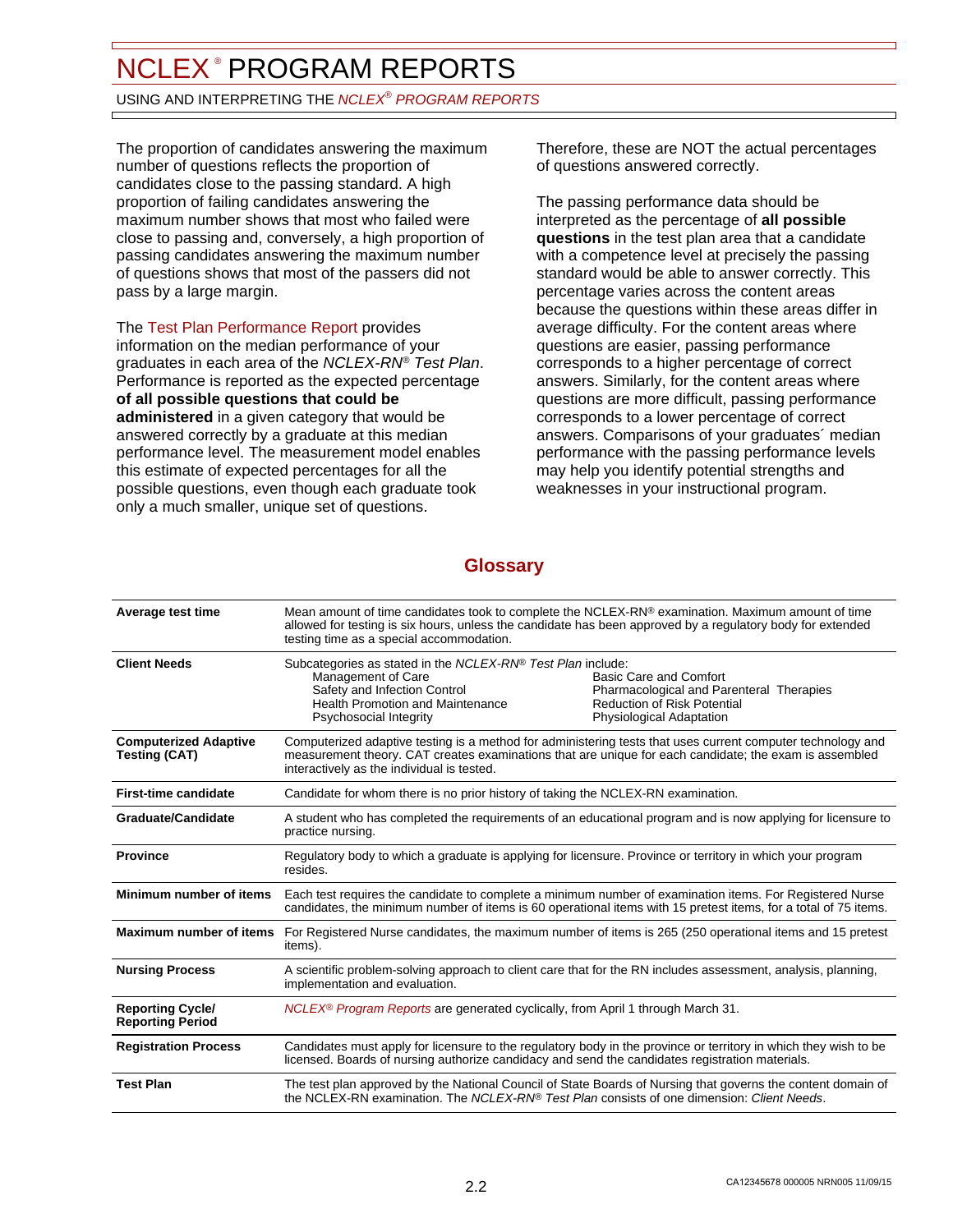#### <span id="page-5-0"></span>SUMMARY OVERVIEW

The Summary Overview section contains tables to help you understand the performance of graduates from your program who were taking the NCLEX-RN® examination for the first time. Reports in this section include: Rank of Your Program Based on Percentage of Graduates Passing; Where Your Graduates Applied for Licensure; Percentage of Your Graduates Passing the NCLEX-RN® Examination; and Distribution of Programs by Canadian Passing Percentages.

The first table, Rank of Your Program Based on Percentage of Graduates Passing (see sample below), shows how your program's passing rate compares with that of other programs within your province or territory, and within Canada. Beneath the sample table are interpretation hints and more complete explanations of the table entries.

The second table, Where Your Graduates Applied for Licensure, includes all of your graduates who took the NCLEX-RN examination for the first time during the reporting period, even if they had applied for licensure before that time. This only reflects the province or territory of **initial licensure**; they may have subsequently applied to additional provinces or territories, but those applications would not appear in this table.

#### **SAMPLE TABLE RANK OF YOUR PROGRAM BASED ON PERCENTAGE OF GRADUATES PASSING**

|                                                | <b>APR-SEP 2015</b>     | <b>APR-SEP 2016</b> |
|------------------------------------------------|-------------------------|---------------------|
| All Programs in Your Province<br>$\circled{1}$ | 1 of 8<br>$\circled{3}$ |                     |
| All Programs Across Canada<br>$\circledcirc$   | 12 of 450               |                     |

- $^{\textcircled{\tiny{\textup{1}}}}$  The numbers in this row tell how the passing rate for your  $^{\textcircled{\tiny{\textup{3}}}}$ graduates who took the NCLEX-RN examination during this reporting period (if you had ten or more) compares with that of all programs **in your licensing province or territory**. The comparison group is all RN programs in your province or territory that had at least ten graduates take the NCLEX-RN examination during the reporting period.
- ➁ The numbers in this row tell how the passing rate for your graduates who took the NCLEX-RN examination during this reporting period (if you had ten or more) compares with that of all RN programs **in Canada.** The comparison group is all RN programs in any of the RN-licensing provinces or territories, that had at least ten graduates taking the NCLEX-RN examination during the reporting period.
- $\circledR$  This ranking was computed using all of your graduates, regardless of where they applied for licensure. The first number is your program´s rank. The second number is the number of programs in the comparison group. The second number will vary slightly across time as the number of programs having at least ten graduates take the NCLEX-RN examination varies.

A problem with any rank ordering arises when there are ties. If more than one program has the same percentage passing, all are assigned the same rank. The assigned rank will be the highest one. For instance, if three programs have 100% passing, all three programs will be assigned the rank of 1. The next highest program will have a rank of 4, because positions 1, 2, and 3 are all taken by programs with 100% passing rates.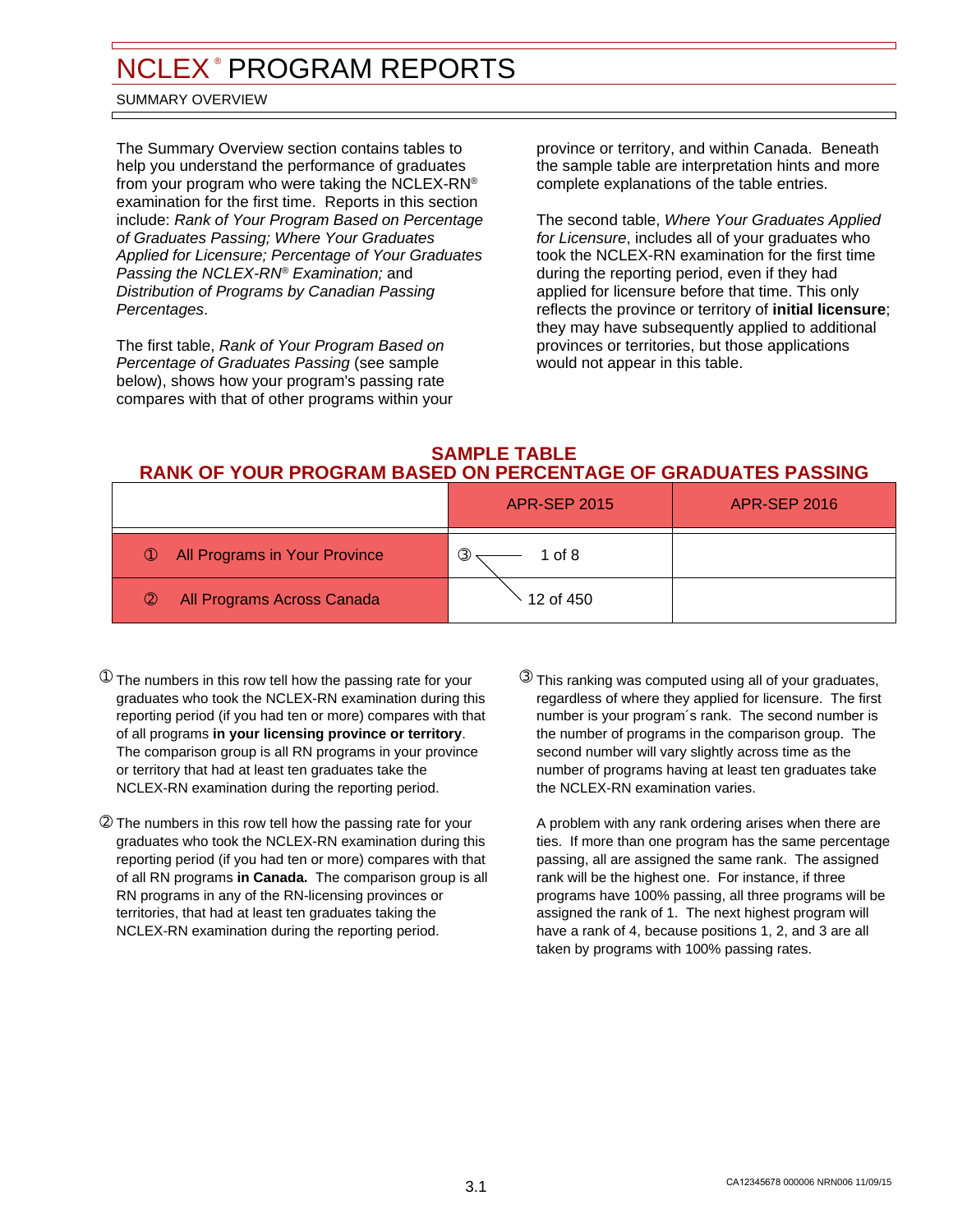Е

# **RANK OF YOUR PROGRAM BASED ON PERCENTAGE OF GRADUATES PASSING**

|                               |  | <b>JAN-MAR 2015</b> |  |  |
|-------------------------------|--|---------------------|--|--|
| All Programs in Your Province |  | 1 of 10             |  |  |
| All Programs Across Canada    |  | 6 of 34             |  |  |
| Notes                         |  |                     |  |  |

The rankings are based on the percentage of your graduates passing the NCLEX-RN® examination compared to other programs with at least ten graduates who took the NCLEX-RN examination during the same reporting period.

All nursing programs with the same percentage of graduates passing the NCLEX-RN examination will have the same rank.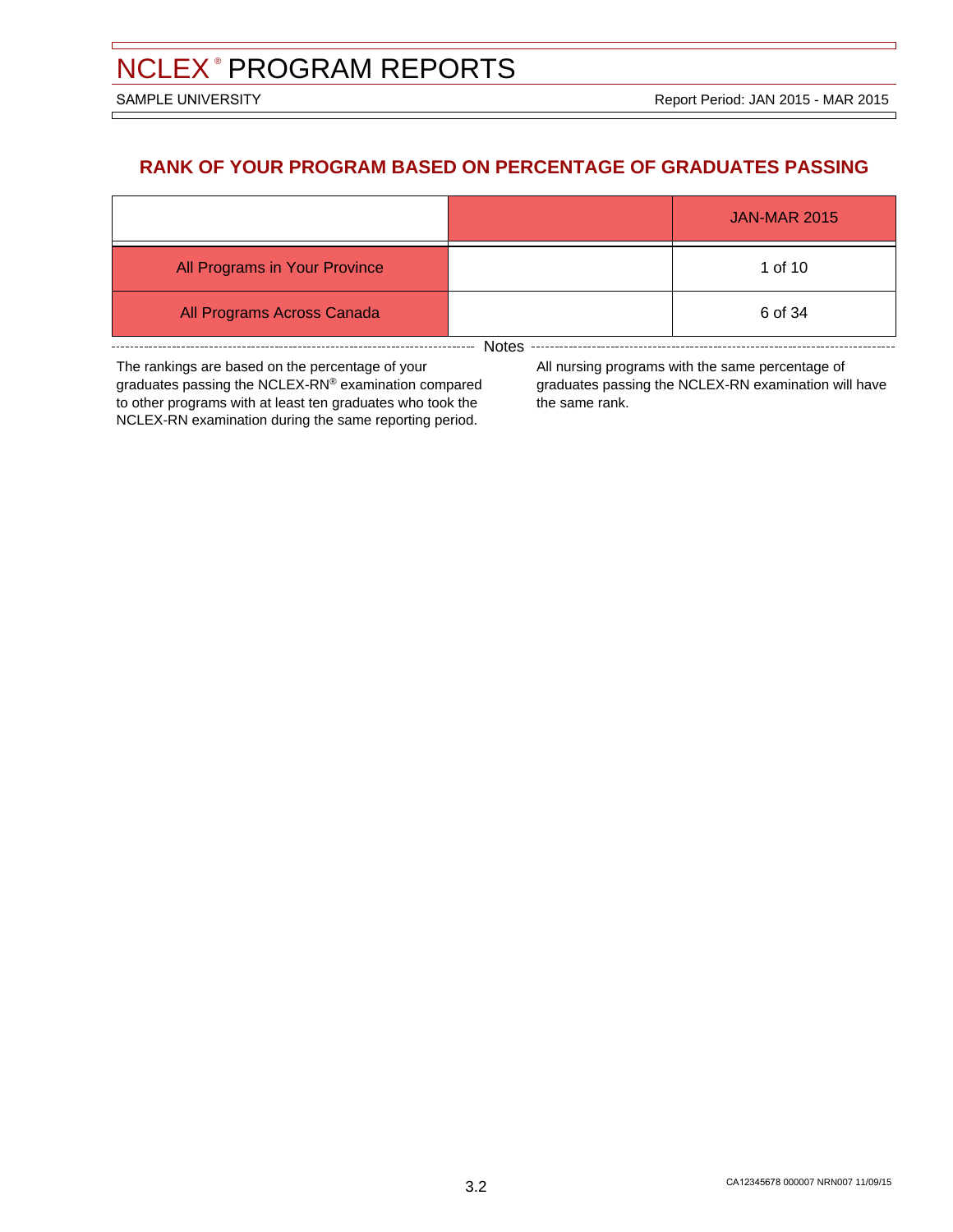$\Box$ 

# **WHERE YOUR GRADUATES APPLIED FOR LICENSURE**

JAN-MAR 2015

| <b>Province or Territory</b>   | <b>Number of Graduates</b> |
|--------------------------------|----------------------------|
| Alberta                        | 79                         |
| <b>British Columbia</b>        |                            |
| Saskatchewan                   |                            |
| OTHER PROVINCES OR TERRITORIES |                            |
| <b>Total Graduates</b>         | 83                         |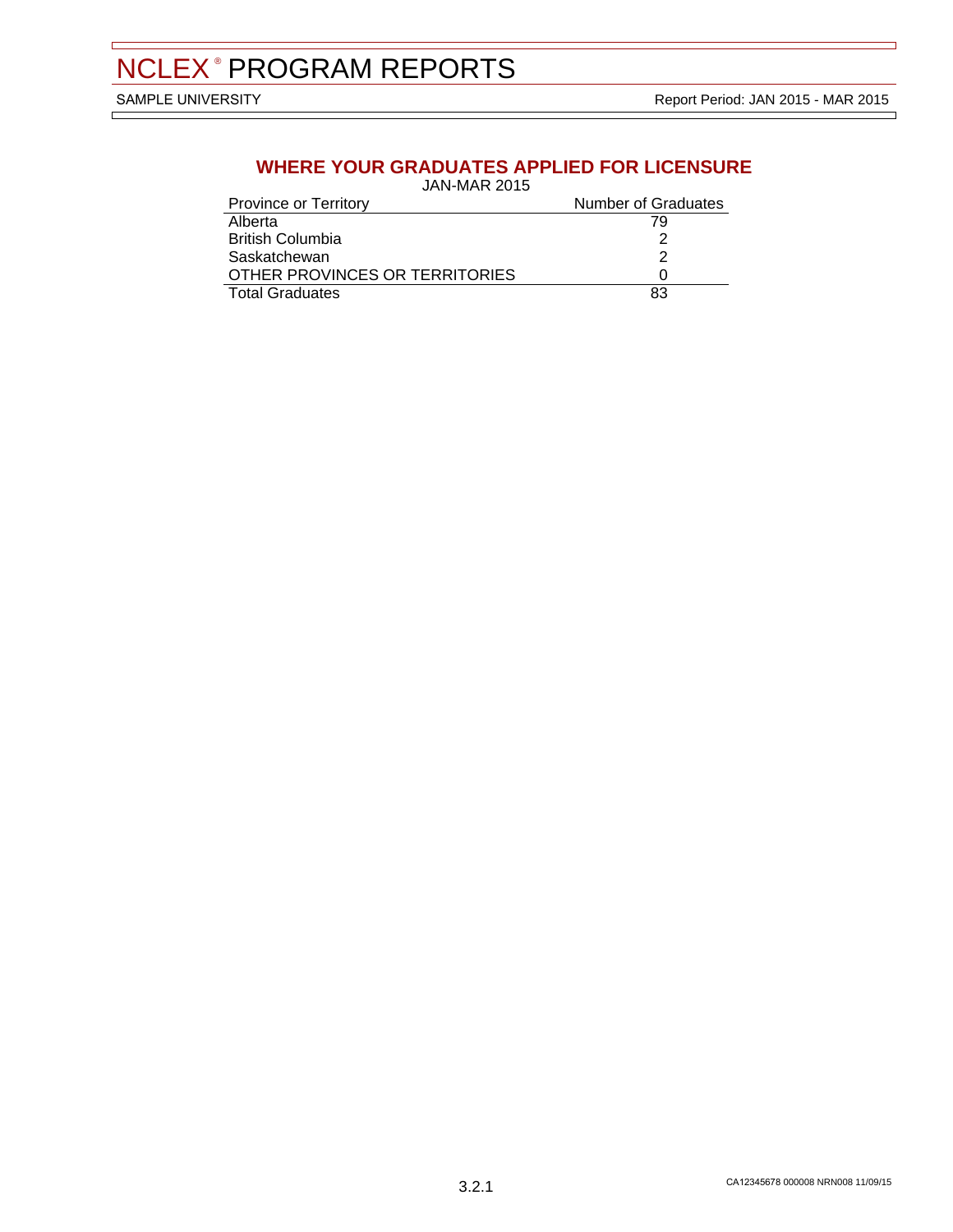#### **Percentage of Your Graduates Passing the NCLEX-RN® Examination**

This section provides information on the number of your graduates who tested during this and previous time periods, the number and percentage who passed, and a comparison with other groups (found in the bar graphs on the following page). Percent passing is rounded at 0.5 and reported as an integer.

# **PERCENTAGE OF YOUR GRADUATES PASSING THE NCLEX-RN® EXAMINATION**

|                                                        | <b>JAN-MAR</b><br>2015 |
|--------------------------------------------------------|------------------------|
| <b>Total Number of Your</b><br><b>Graduates Tested</b> | 83                     |
| <b>Number Passing</b>                                  | 71                     |
| <b>Percent Passing</b>                                 | 86%                    |

------- Notes -

The numbers in the first row include everyone who tested during this period for the first time and gave your program code. This may include both recent and previous graduates.

The numbers in the second and third rows tell you how many (and what percent) of your first-time candidates who tested during this time period passed.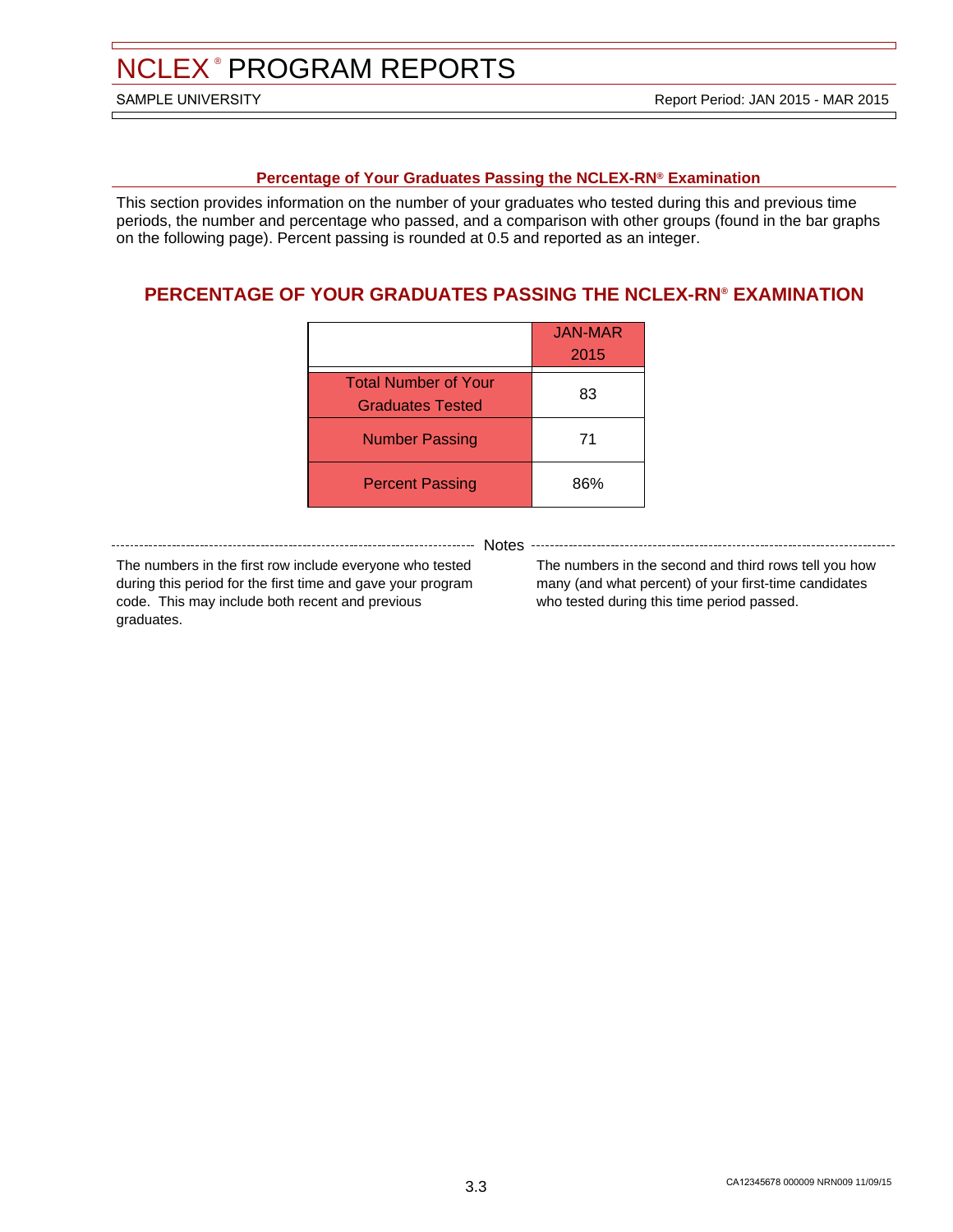#### **Percentage of Your Graduates Passing the NCLEX-RN® Examination**

The bar graphs below show how the passing percentage of your graduates testing for the first time (reported in the previous table) compares to that of other groups.

When historical data are available, a comparison of the current and previous groups will be shown in both the table (found on page 3.3) and the corresponding bar graph chart titled Percentage of Your Graduates Passing Compared to Previous Periods.

**Compared to Previous Periods**

The bar graph on the right, Percentage of Your Graduates Passing Compared to Other Groups, shows how your current group compares to (1) all graduates from programs in your province or territory, (2) all graduates from BSN programs in the U.S., and (3) all graduates from programs in Canada. The height of the bars reflects the percentage of first-time test-takers in that group who passed the NCLEX-RN examination.

**Compared to Other Groups**



### **PERCENTAGE OF YOUR GRADUATES PASSING**

"Other Groups" consist of graduates taking the NCLEX-RN examination for the first time during the same time interval, and are defined as follows.

Province – refers to all RN graduates from programs within your province or territory.

United States – refers to all RN graduates from BSN programs within United States.

Canada – refers to all RN graduates from programs within Canada.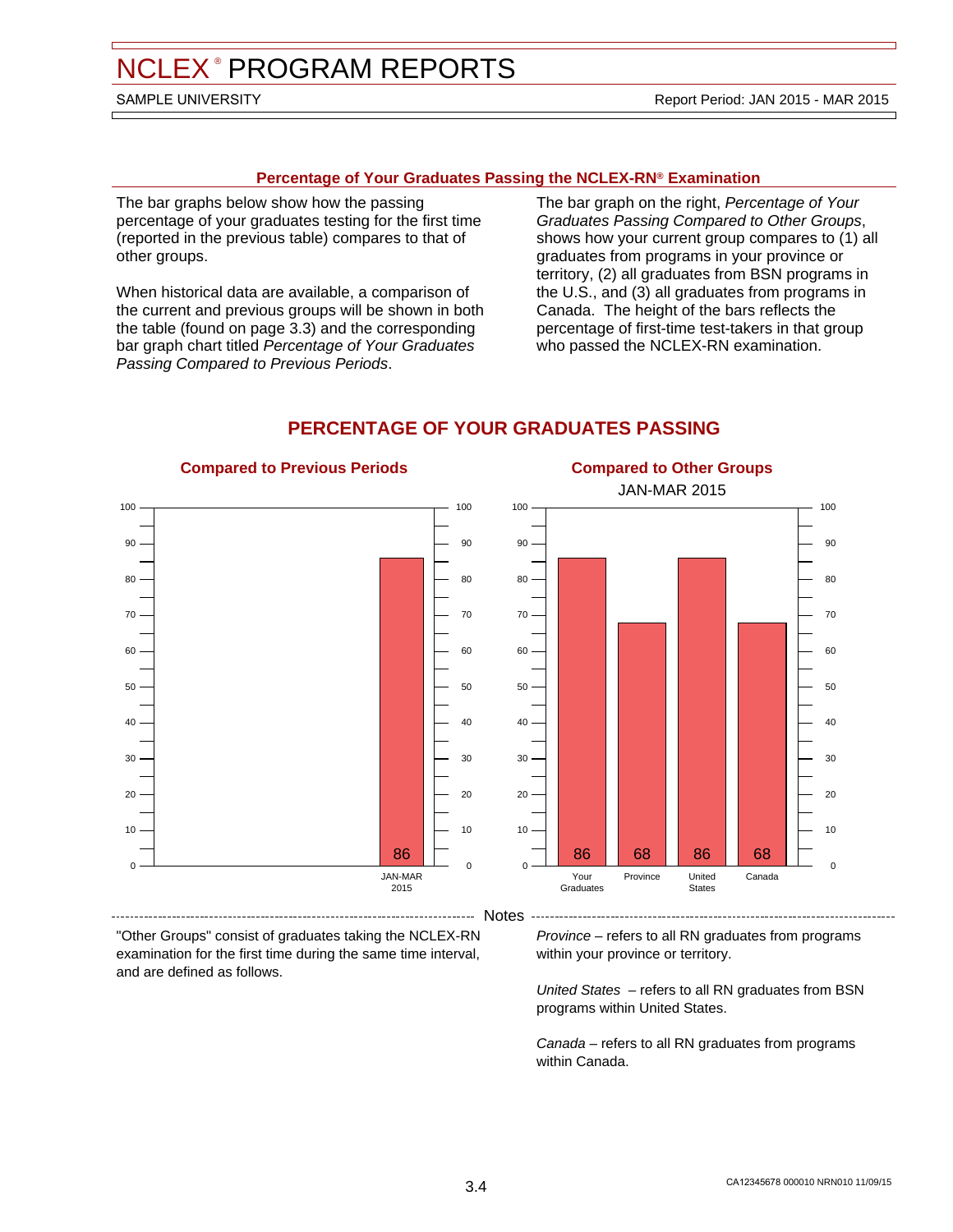#### **Distribution of Programs by Canadian Passing Percentages**

This table shows the number of programs that had at least ten graduates test for the first time during this reporting period who achieved the following passing rates:

- Above 89 percent (in one percentage-point intervals)
- Between 70 and 89 percent (in ten percentage-point intervals)
- Below 70 percent

### **DISTRIBUTION OF PROGRAMS BY CANADIAN PASSING PERCENTAGES**

| % of First-time,<br>Canadian-educated<br><b>Graduates Passing</b> | <b>Total</b>   |
|-------------------------------------------------------------------|----------------|
| 100                                                               | 1              |
| 99                                                                | 0              |
| 98                                                                | 0              |
| 97                                                                | 0              |
| 96                                                                | 0              |
| 95                                                                | $\overline{0}$ |
| 94                                                                | 1              |
| 93                                                                | 0              |
| 92                                                                | $\overline{0}$ |
| 91                                                                | 0              |
| 90                                                                | $\overline{0}$ |
| 80-89                                                             | 11             |
| 70-79                                                             | 9              |
| <b>Below 70</b>                                                   | 12             |
| <b>Total Number of Programs</b>                                   | 34             |

Your Program's Passing Percentage =  $\vert$  86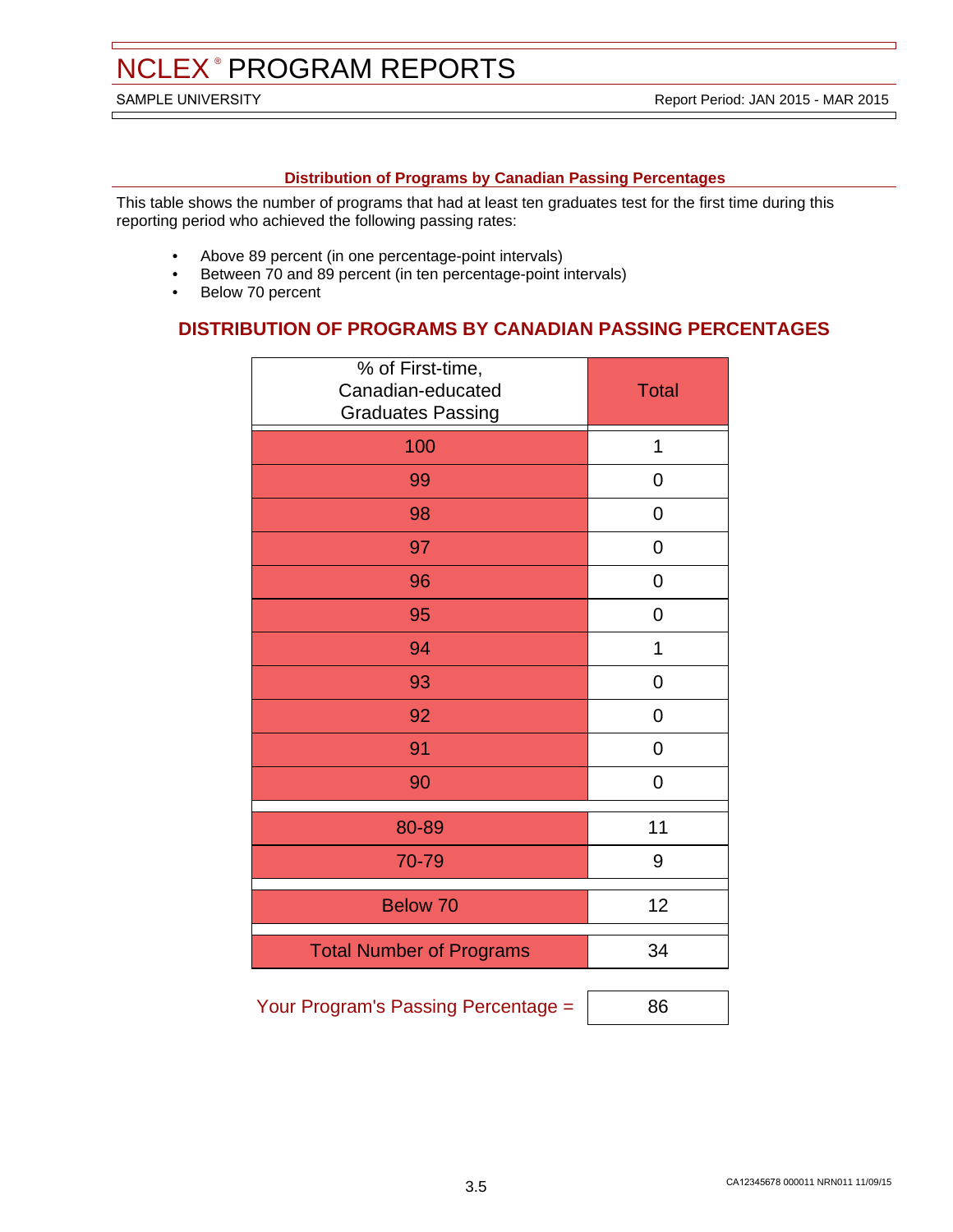<span id="page-11-0"></span>NCLEX-RN® TEST PLAN REPORT

The NCLEX-RN® Test Plan Report presents information on your graduates´ performance on the NCLEX-RN examination, based on the content breakdown of the 2013 NCLEX-RN® Test Plan, with the following comparison groups: (1) graduates from programs in your province or territory, (2) graduates from the BSN programs in the U.S., and (3) graduates from Canada. The major component of the NCLEX-RN® Test Plan, Client Needs, is described below.

#### **NCLEX-RN® TEST PLAN**

The content of the NCLEX-RN® Test Plan is organized into four major Client Needs categories. Two of the four categories are further divided into a total of six subcategories:

| <b>Client Needs</b><br>All content categories and subcategories reflect client needs across the life<br>span in a variety of settings.                                                                                                                                                                                                                                                                                                                                                                                                                                                                                                         | Percentage of Items<br>from each<br>Category/Subcategory |
|------------------------------------------------------------------------------------------------------------------------------------------------------------------------------------------------------------------------------------------------------------------------------------------------------------------------------------------------------------------------------------------------------------------------------------------------------------------------------------------------------------------------------------------------------------------------------------------------------------------------------------------------|----------------------------------------------------------|
| <b>Safe and Effective Care Environment</b><br>The nurse promotes achievement of client outcomes by providing and directing<br>nursing care that enhances the care delivery setting in order to protect clients,<br>family/significant others and other health care personnel.<br>Management of Care – providing and directing nursing care that<br>enhances the care delivery setting in order to protect clients,<br>family/significant others and health care personnel.<br>Safety and Infection Control - protecting clients, family/significant<br>$\bullet$<br>others and health care personnel from health and environmental<br>hazards. | 17-23%<br>$9 - 15%$                                      |
| <b>Health Promotion and Maintenance</b><br>The nurse provides and directs nursing care of the client and family/significant<br>others that incorporates the knowledge of expected growth and development<br>principles; prevention and/or early detection of health programs; and strategies<br>to achieve optimal health.                                                                                                                                                                                                                                                                                                                     | $6 - 12%$                                                |
| <b>Psychosocial Integrity</b><br>The nurse provides and directs nursing care that promotes and supports the<br>emotional, mental and social well-being of the client and family/significant<br>others experiencing stressful events, as well as clients with acute or chronic<br>mental illness.                                                                                                                                                                                                                                                                                                                                               | $6 - 12%$                                                |
| <b>Physiological Integrity</b><br>The nurse promotes physical health and wellness by providing care and<br>comfort, reducing client risk potential and managing health alterations.                                                                                                                                                                                                                                                                                                                                                                                                                                                            |                                                          |
| Basic Care and Comfort - providing comfort and assistance in the<br>$\bullet$<br>performance of activities of daily living.                                                                                                                                                                                                                                                                                                                                                                                                                                                                                                                    | $6 - 12%$                                                |
| Pharmacological and Parenteral Therapies - providing care related<br>$\bullet$                                                                                                                                                                                                                                                                                                                                                                                                                                                                                                                                                                 | 12-18%                                                   |
| to the administration of medications and parenteral therapies.<br>Reduction of Risk Potential – reducing the likelihood that clients will<br>$\bullet$<br>develop complications or health problems related to existing<br>conditions, treatments or procedures.                                                                                                                                                                                                                                                                                                                                                                                | $9 - 15%$                                                |
| Physiological Adaptation - managing and providing care to clients<br>$\bullet$<br>with acute, chronic, or life-threatening physical health conditions.                                                                                                                                                                                                                                                                                                                                                                                                                                                                                         | 11-17%                                                   |

The following processes are integrated into all Client needs categories of the Test Plan: Nursing Process; Caring; Communication and Documentation; and Teaching and Learning.

Note that the "Health Promotion and Maintenance" and "Psychosocial Integrity" categories do not have subcategories.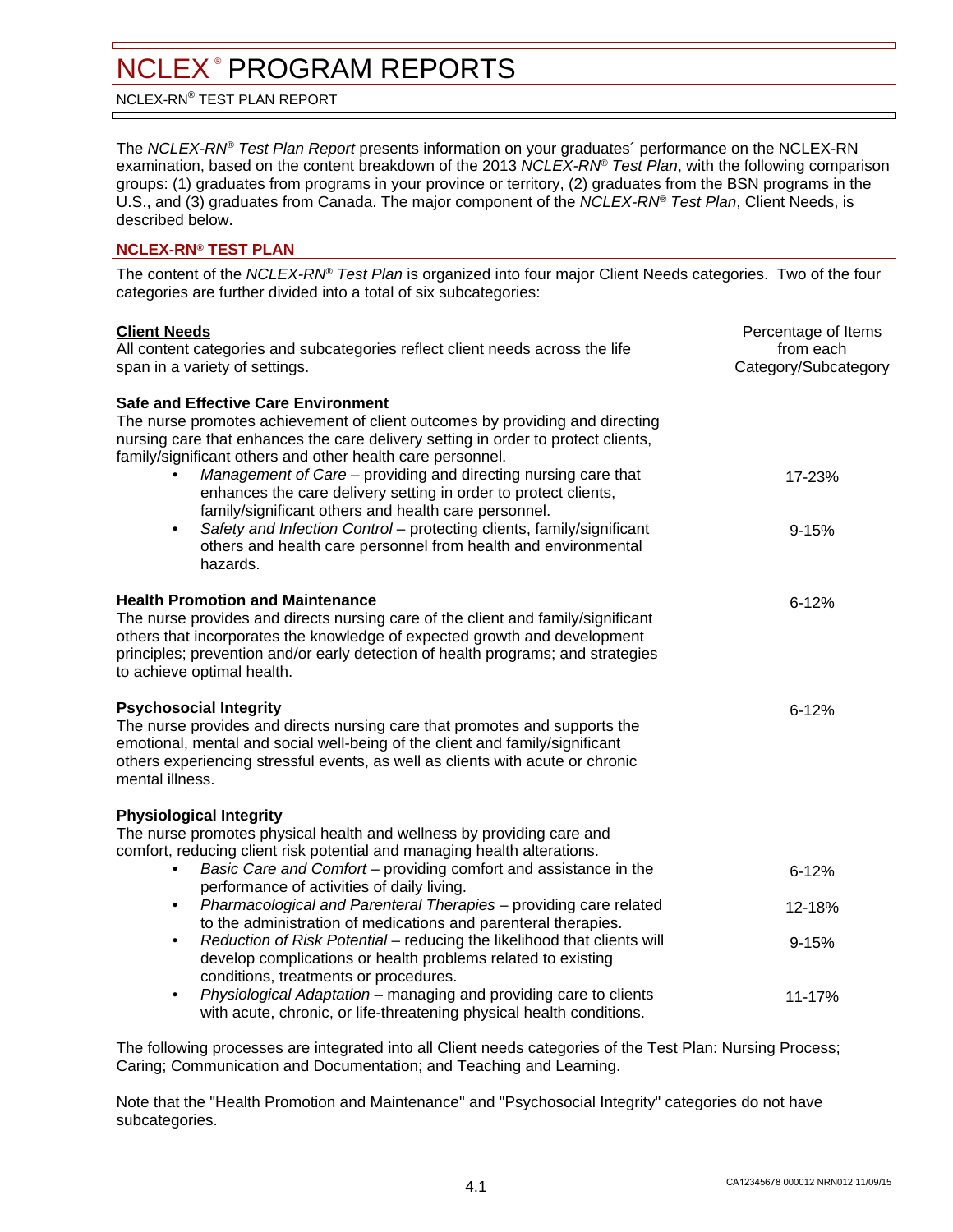NCLEX-RN® TEST PLAN REPORT

The figure below illustrates the percentage of test items in each of the Client Needs categories.



# **Distribution of Content for the NCLEX-RN® Test Plan**

The percentage of test questions assigned to each Client Needs category and subcategory in the NCLEX-RN® Test Plan is based on the results of the 2011 RN Practice Analysis: Linking the NCLEX-RN® Examination to Practice (NCSBN, 2012), and expert judgment provided by members of the NCSBN Examination Committee.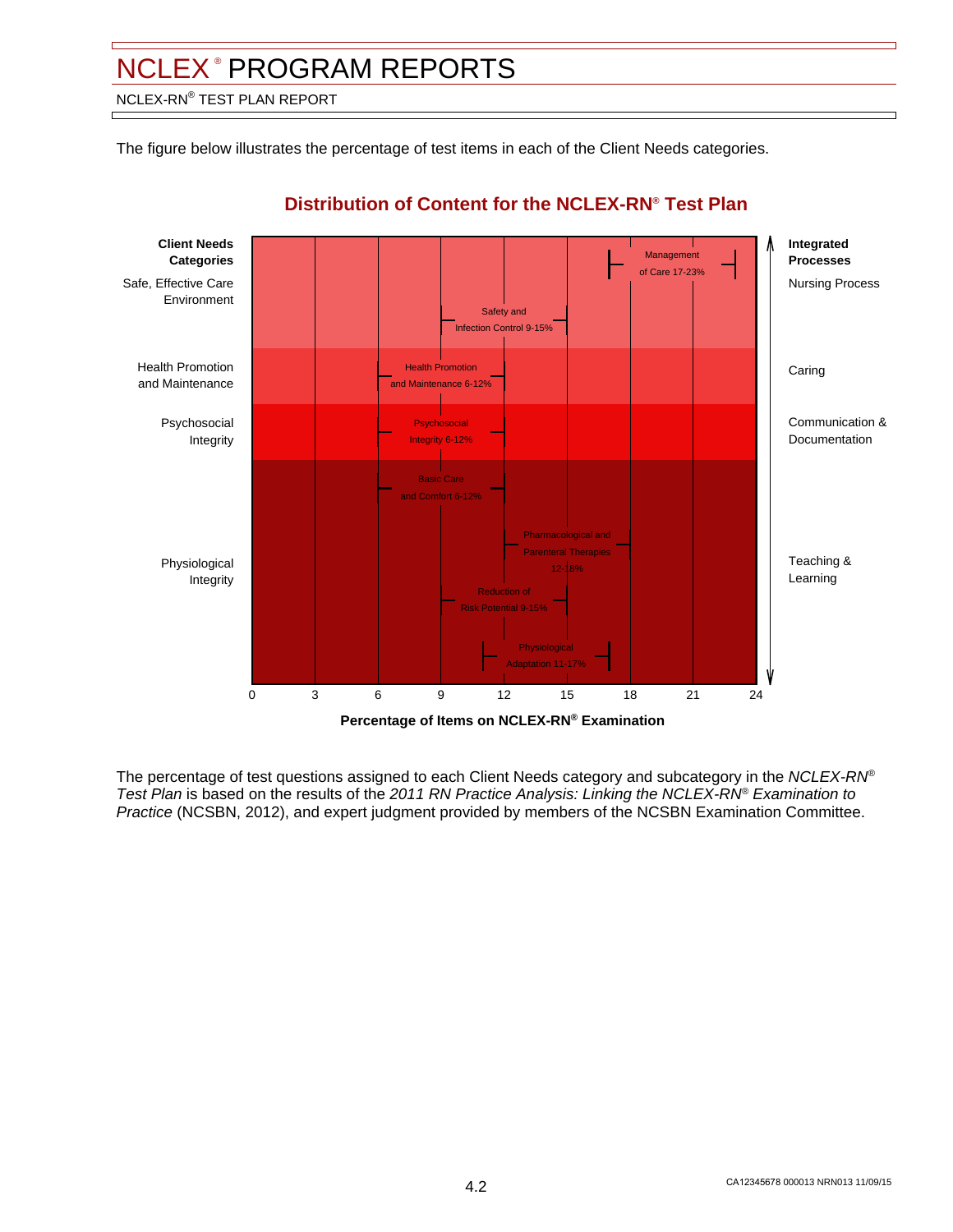NCLEX-RN® TEST PLAN REPORT

# **Percentile Rank Charts of Test Plan Performance**

These charts show how well your program´s typical graduate (taking the NCLEX-RN® examination for the first time during this reporting period) performed in the different Clients Needs subcategories and how that compares with the performance of last year´s typical graduate and with graduates in Canada and the United States.

Instead of showing passing rates, as in the Summary Overview section, these charts show how well a graduate at the median competence level from your program performed in terms of the content breakdown specified in the NCLEX-RN® Test Plan. The NCLEX-RN examination measurement model allows the calculation of performance on any subset of items by adjusting for their difficulty.

Three types of comparisons are possible from these charts: (1) how your program´s typical graduate compares with the rest of the country, (2) how well your program´s typical graduate does in the Client Needs subcategories (remember that the difficulty of the items has already been taken into account), and (3) how the two reporting periods compare.

The numbers on the vertical axis of the charts are percentile ranks, indicating percentage of graduates who performed less well than (or the same as) your typical graduate. Differences in percentile ranks must be interpreted with caution. A single percentile-point spread towards the middle of the scale represents less of an observed score difference than the same spread at the extremes (e.g.,  $50<sup>th</sup>$  and  $51<sup>st</sup>$  are not as different as  $90<sup>th</sup>$  and 91<sup>st</sup>). These charts are most appropriately used to determine areas of general program strength and weakness, and not to make precise comparisons.

An example of a statement that might be made based on data from these charts is, "In this time period, my median (typical) graduate did as well or better than 75% of the graduates in the country in the first subcategory (Management of Care), but only 50% of graduates in the second subcategory (Safety and Infection Control). In the previous time period, that pattern was reversed."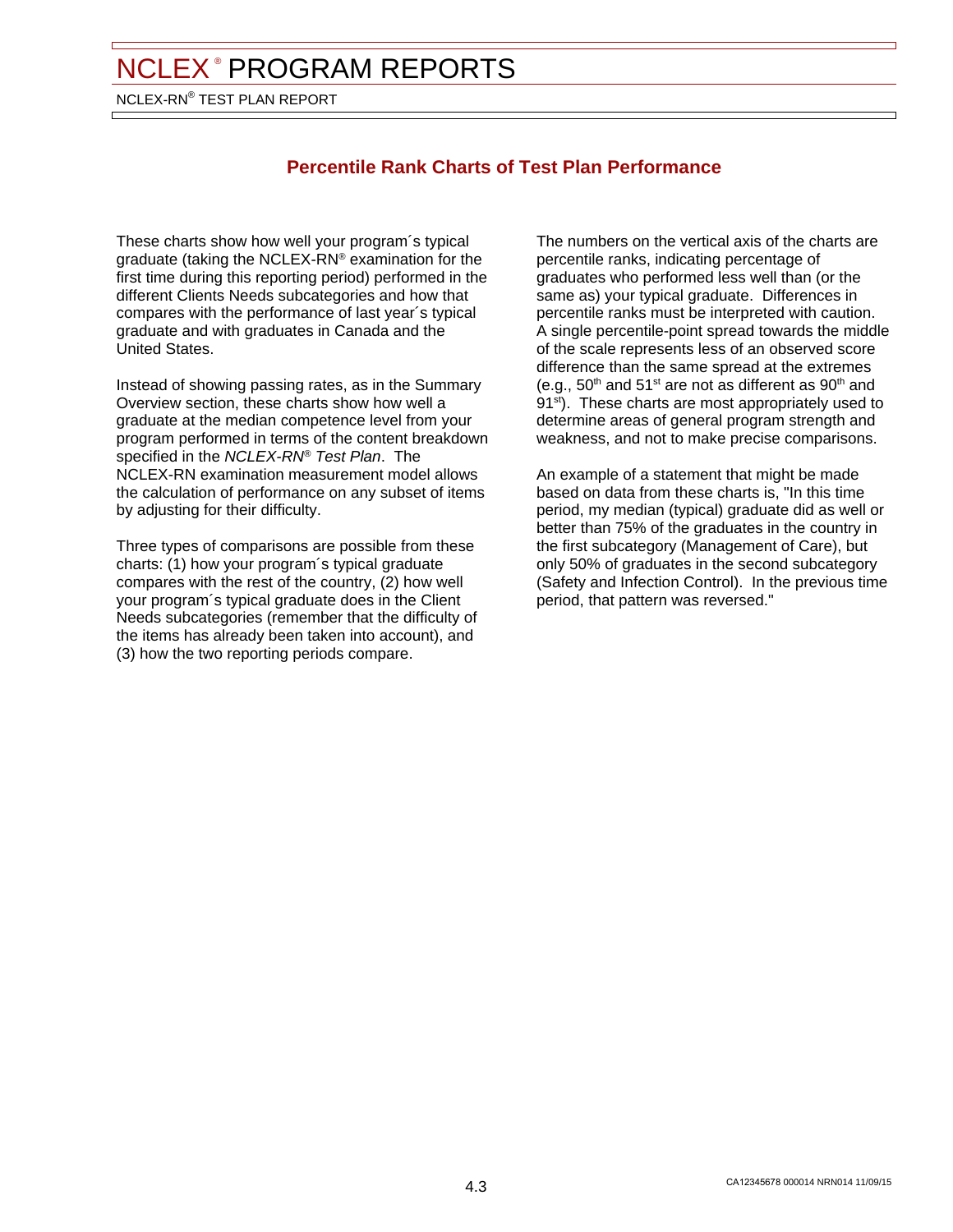### **TEST PLAN REPORT**

### **CLIENT NEEDS**

#### **Percentile Ranks of Your Graduates Compared to Graduates from Programs in Your Province**



Notes

The percentile ranks are based on the median performance of your graduates in each content area, compared with the performances of graduates from programs in your province or territory who took the NCLEX examination during the same time interval. The median performance in a given content area falls in the middle of all your graduates´ performances (that is, half of your graduates perform above this level, and half perform below this level).

As noted in the explanation on the previous page, differences in percentile ranks should be interpreted with caution.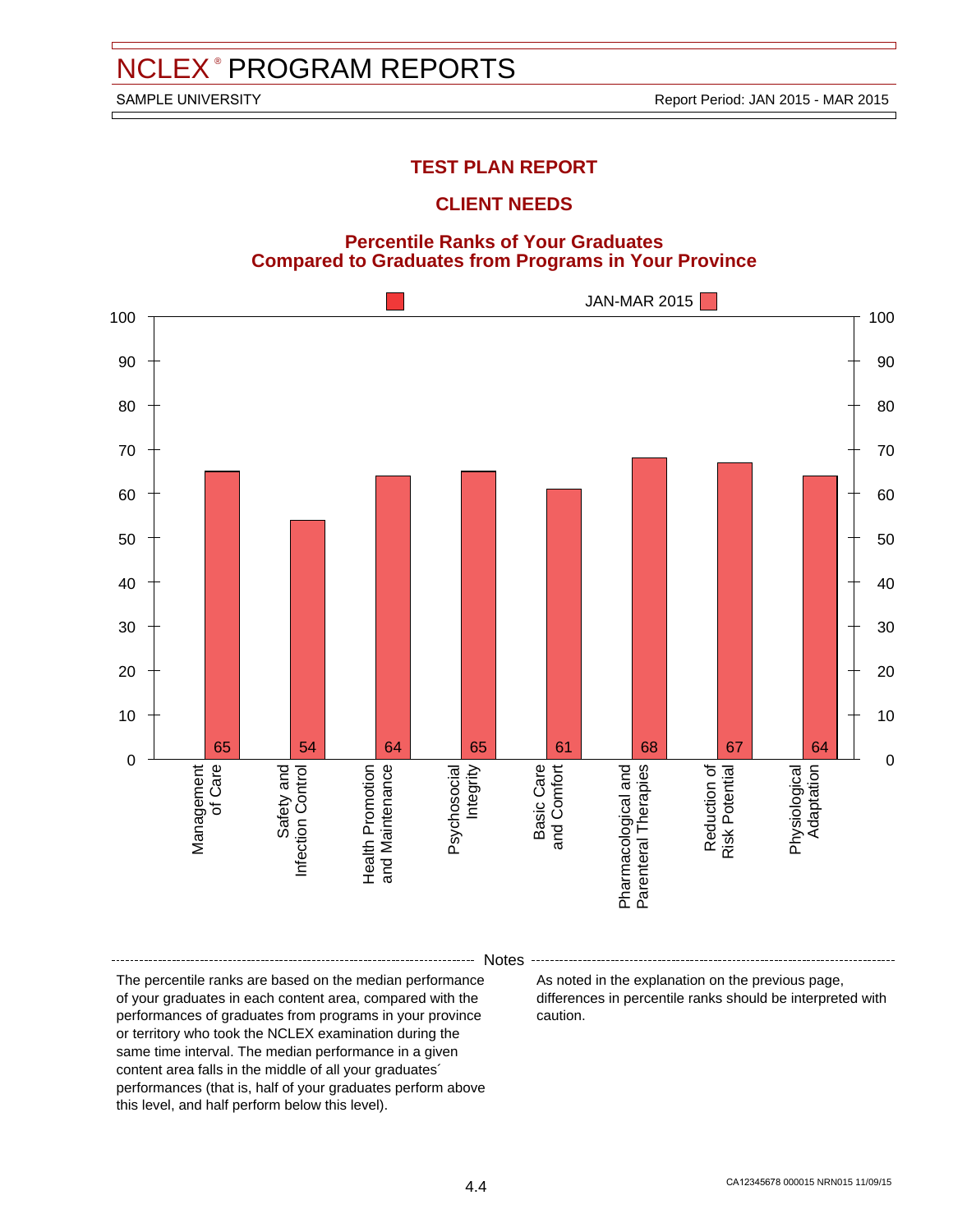### **TEST PLAN REPORT**

### **CLIENT NEEDS**





Notes

The percentile ranks are based on the median performance of your graduates in each content area, compared with the median performance of graduates from other BSN programs in the U.S. who took the NCLEX examination during the same time interval. The median performance in a given content area falls in the middle of all your graduates´ performances (that is, half of your graduates perform above this level, and half perform below this level).

As noted in the explanation on page 4.3, differences in percentile ranks should be interpreted with caution.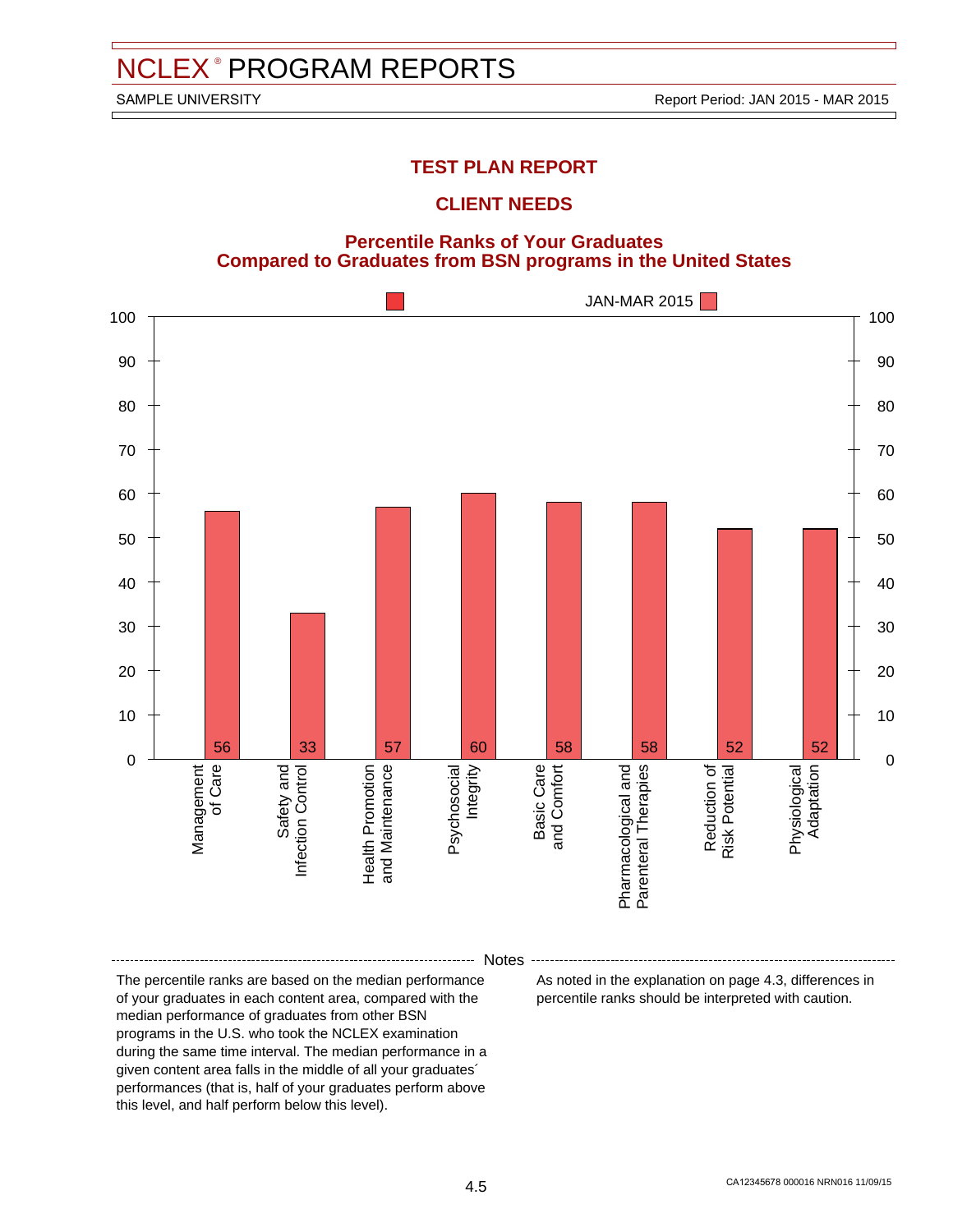# **TEST PLAN REPORT**

### **CLIENT NEEDS**

#### **Percentile Ranks of Your Graduates Compared to Graduates from Programs in Canada**



Notes

The percentile ranks are based on the median performance of your graduates in each content area, compared with the performance of graduates from Canada who took the NCLEX examination during the same time interval. The median performance in a given content area falls in the middle of all your graduates´ performances (that is, half of your graduates perform above this level, and half perform below this level).

As noted in the explanation on page 4.3, differences in percentile ranks should be interpreted with caution.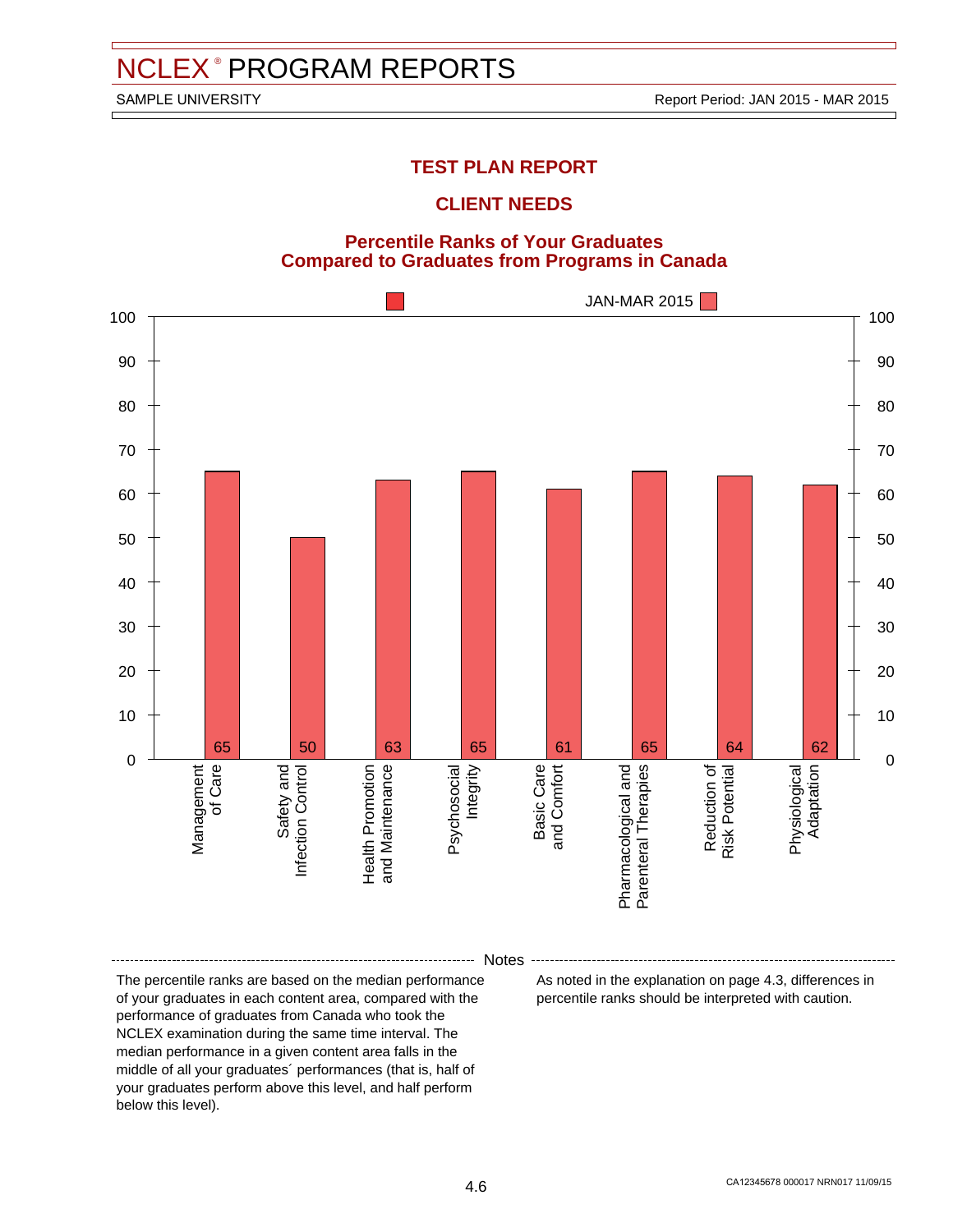#### <span id="page-17-0"></span>CONTENT DIMENSION REPORTS

Nursing is a profession that promotes, maintains and restores health for individuals and their families. Nurses value a holistic approach to client care, utilizing frameworks to organize assessments, develop a plan of care and evaluate the provision of care. These systematic approaches to client care may employ functional health patterns, head-to-toe formats, or a body systems classification. Nursing education programs organize their curricula in a pattern or framework to foster learning. Regardless of the framework utilized for nursing care or nursing education, its components are integrated to ensure that all clients´ physical and behavioral dimensions are included.

The NCLEX® Content Dimension Reports in this section provide information about your graduates based on six frameworks:

- Nursing Process
- Categories of Human Functioning
- Categories of Health Alterations
- Wellness/Illness Continuum
- **Stages of Maturity**
- Stress, Adaptation, and Coping

The first set of the Content Dimension Reports is based on the Nursing Process.

#### **NURSING PROCESS**

The Nursing Process provides a framework for organizing and delivering nursing care to clients and groups. The five phases of the nursing process for the RN include: Assessment, Analysis, Planning, Implementation, and Evaluation.

#### **Assessment**

This phase consists of establishing a database by gathering objective and subjective client data and confirming the data. The nurse collects information relative to the client, verifies the data, and communicates the assessment data to relevant members of the health care team.

#### **Analysis**

This phase consists of the identification of client health care needs and/or problems based on an interpretation of assessment data. The nurse then formulates nursing diagnosis, and communicates the analysis findings to relevant members of the health care team.

#### **Planning**

This phase consists of setting goals for meeting client needs and designing strategies to achieve expected client outcomes. The nurse determines the expected client outcomes, develops and modifies the plan of care, formulates outcome criteria, and communicates the plan of care to relevant members of the health care team.

#### **Implementation**

This phase consists of initiating and/or completing actions in order to accomplish the defined goals of care. The nurse organizes, manages and provides care to accomplish expected client outcomes, and communicates nursing interventions to relevant members of the health care team.

#### **Evaluation**

This phase consists of determining whether or not the client outcomes have been achieved and interventions have been successful. The nurse compares the actual outcomes with expected outcomes of care and communicates the client responses to interventions and/or teaching.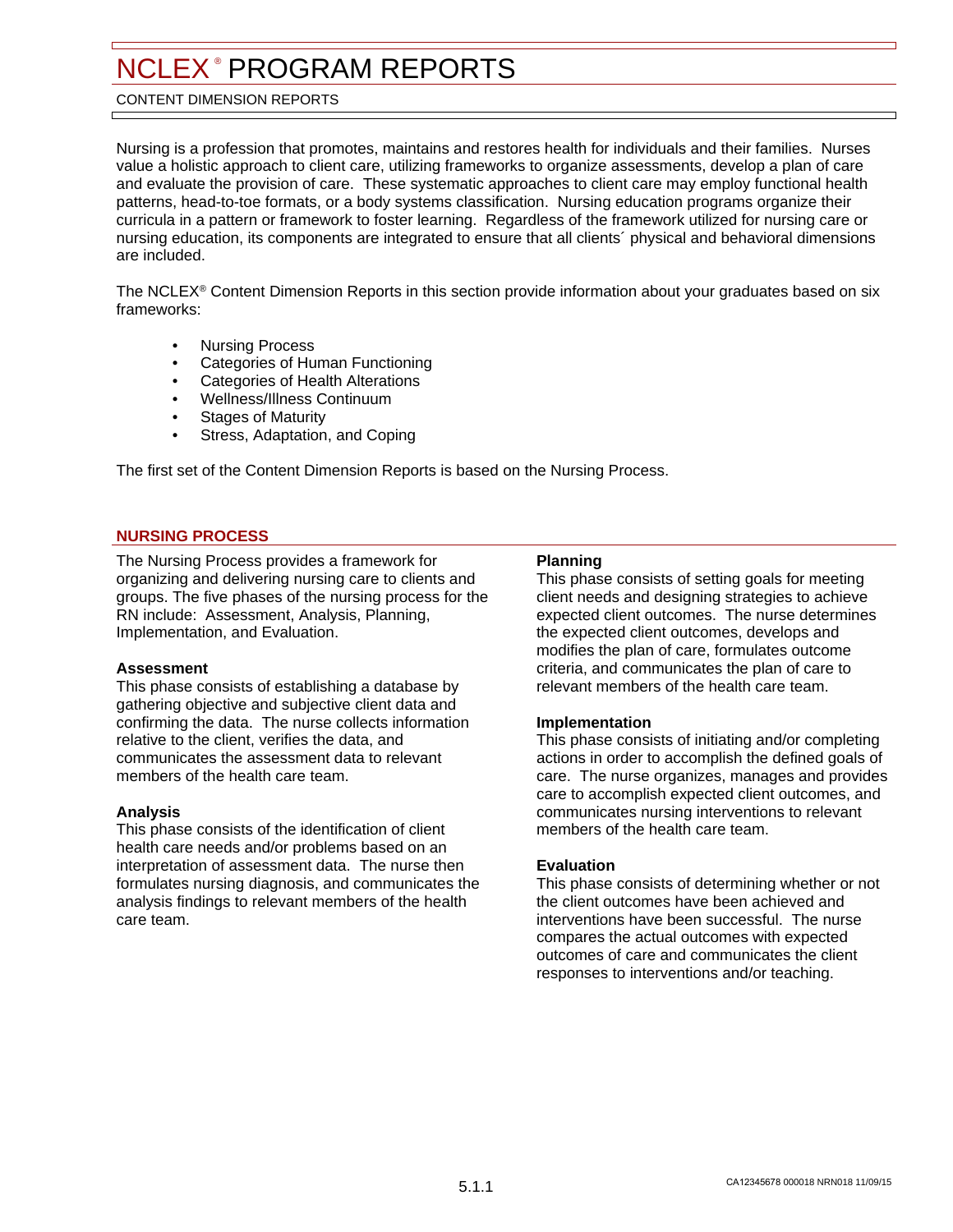CONTENT DIMENSION REPORTS

# **Percentile Rank Charts of Content Dimension Performance**

These charts show how well your program´s typical graduate (taking the NCLEX® examination for the first time during this reporting period) performed in different content dimensions and how that compares with the performance of last year´s typical graduate and with graduates in Canada and the United States.

Instead of showing passing rates, as in the Summary Overview section, these charts show how well a graduate at the median competence level from your program performed in specific content areas. The NCLEX examination measurement model allows the calculation of performance on any subset of items by adjusting for their difficulty.

Three types of comparisons are possible from these charts: (1) how your program´s typical graduate compares with the rest of the country, (2) how well your program´s typical graduate does in the content areas (remember that the difficulty of the items has already been taken into account), and (3) how the two reporting periods compare.

The numbers on the vertical axis of the charts are percentile ranks, indicating the percentage of graduates who performed less well than (or the same as) your typical graduate. Differences in percentile ranks must be interpreted with caution. A single percentile-point spread towards the middle of the scale represents less of a true (observed score) difference than the same spread at the extremes (e.g.,  $50<sup>th</sup>$  and  $51<sup>st</sup>$  are not as different as 90<sup>th</sup> and 91<sup>st</sup>). These charts are most appropriately used to determine areas of general program strength and weakness, and not to make precise comparisons.

An example of a statement that might be made based on data from these charts is, "In this time period, my median (middle) graduate did as well or better than 75% of the graduates in the country in the first content area (Assessment), but only 50% of graduates in the second content area (Analysis). In the previous time period, that pattern was reversed."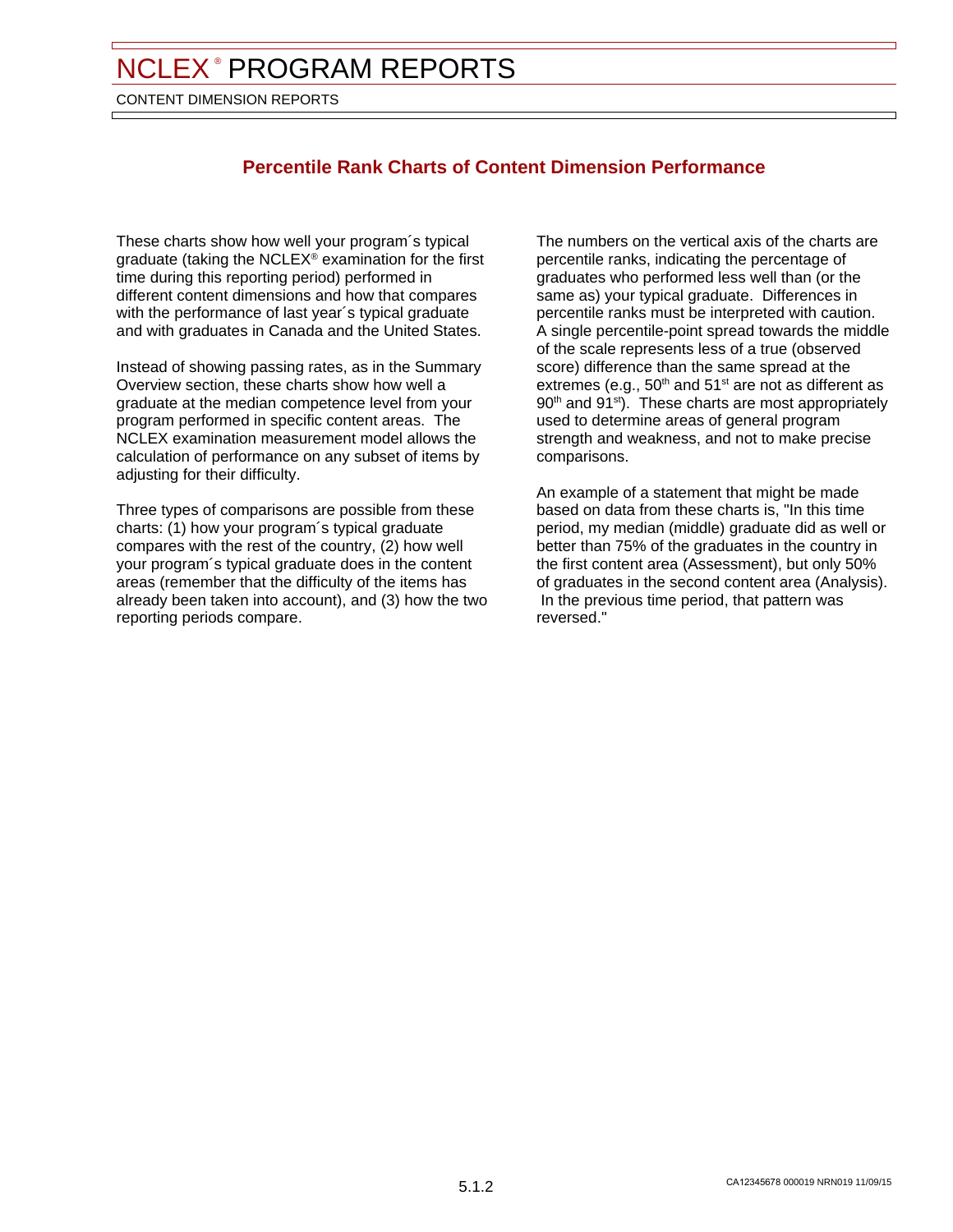### **NURSING PROCESS**

#### **Percentile Ranks of Your Graduates Compared to Graduates from Programs in Your Province**



- Notes -

Due to the variable length of the examination, it is possible that not all of your candidates received a sufficient number of questions (at least three) to be included in each category. If fewer than ten of your candidates received a sufficient number of questions in a given category, the percentile rank of your candidates´ performance for that category is not reported.

The percentile ranks are based on the median performance of your graduates in each content area, compared with the performance of graduates from in programs your province or territory. The median performance in a given content

area falls in the middle of all your graduates´ performances (that is, half of your graduates perform above this level, and half perform below this level).

The number of graduates included in the percentile ranks may differ across categories due to the variable length of the examination. Only graduates who took a sufficient number of questions in each category are included in the percentile ranks.

As noted in the explanation on the previous page, differences in percentile ranks should be interpreted with caution.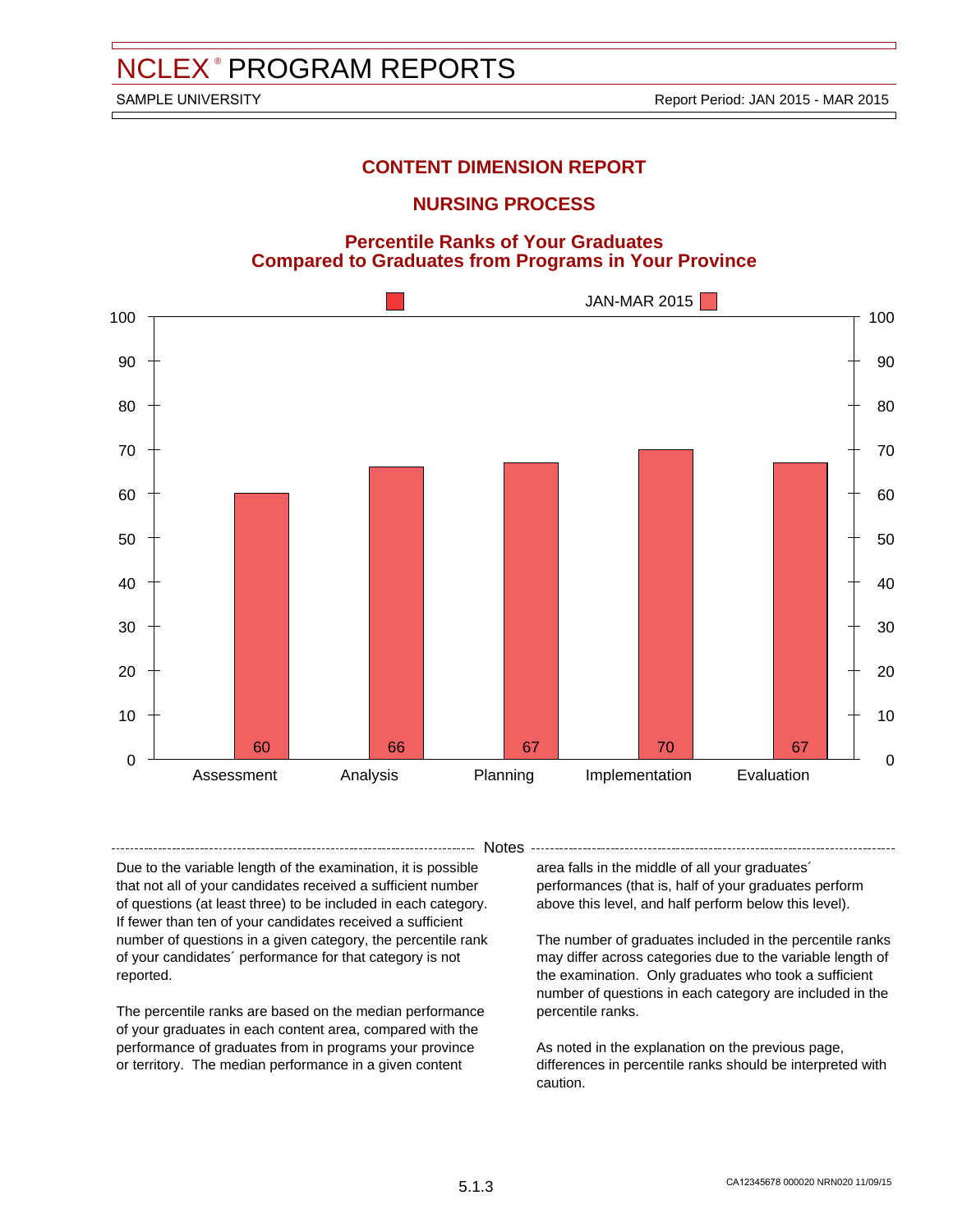### **NURSING PROCESS**





- Notes -

Due to the variable length of the examination, it is possible that not all of your candidates received a sufficient number of questions (at least three) to be included in each category. If fewer than ten of your candidates received a sufficient number of questions in a given category, the percentile rank of your candidates´ performance for that category is not reported.

The percentile ranks are based on the median performance of your graduates in each content area, compared with the performance of graduates from all BSN programs in the United States. The median performance in a given content

area falls in the middle of all your graduates´ performances (that is, half of your graduates perform above this level, and half perform below this level).

The number of graduates included in the percentile ranks may differ across categories due to the variable length of the examination. Only graduates who took a sufficient number of questions in each category are included in the percentile ranks.

As noted in the explanation on page 5.1.2, differences in percentile ranks should be interpreted with caution.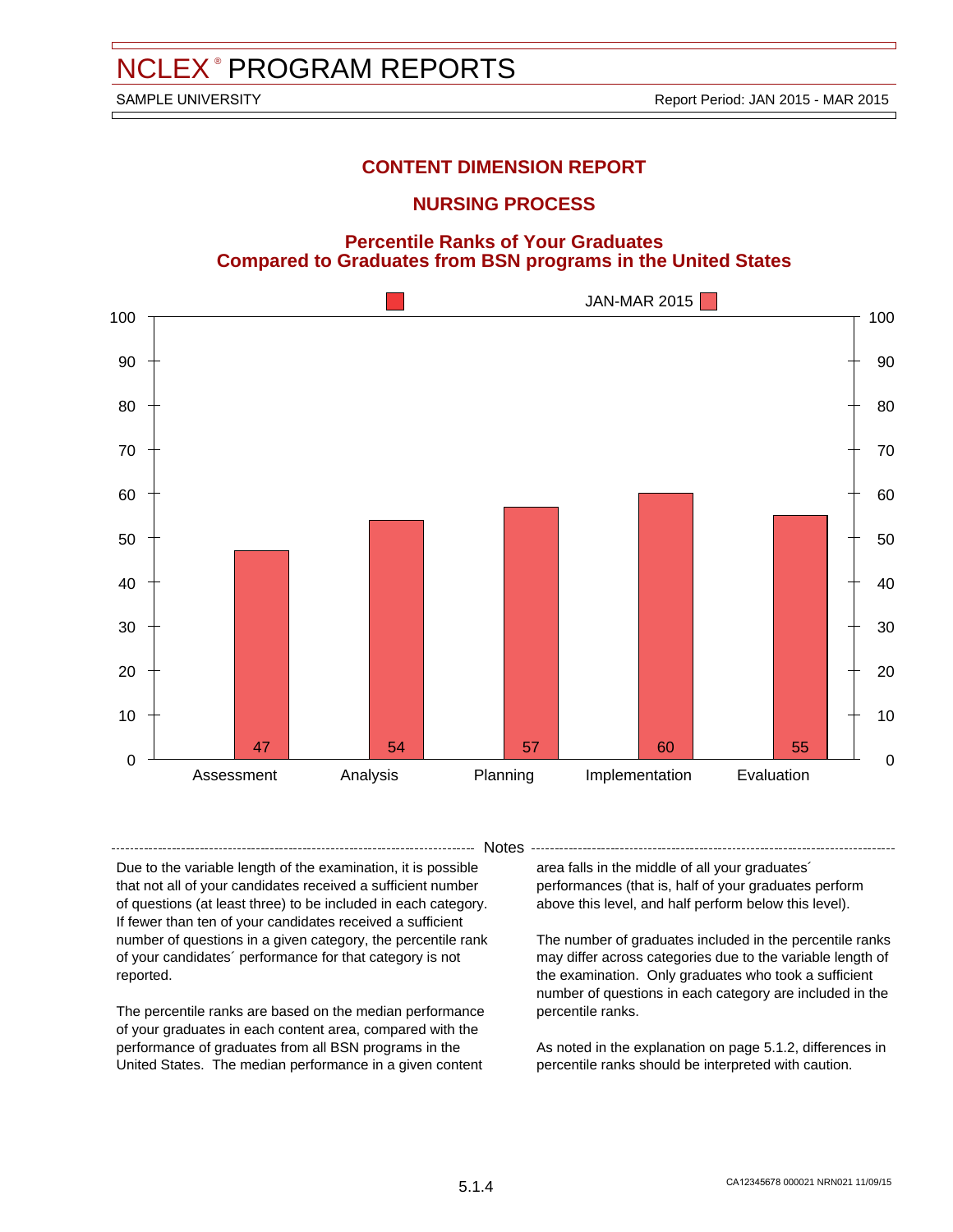### **NURSING PROCESS**

#### **Percentile Ranks of Your Graduates Compared to Graduates from Programs in Canada**



- Notes -

Due to the variable length of the examination, it is possible that not all of your candidates received a sufficient number of questions (at least three) to be included in each category. If fewer than ten of your candidates received a sufficient number of questions in a given category, the percentile rank of your candidates´ performance for that category is not reported.

The percentile ranks are based on the median performance of your graduates in each content area, compared with the performance of graduates from programs in Canada. The median performance in a given content area falls in the

middle of all your graduates´ performances (that is, half of your graduates perform above this level, and half perform below this level).

The number of graduates included in the percentile ranks may differ across categories due to the variable length of the examination. Only graduates who took a sufficient number of questions in each category are included in the percentile ranks.

As noted in the explanation on page 5.1.2, differences in percentile ranks should be interpreted with caution.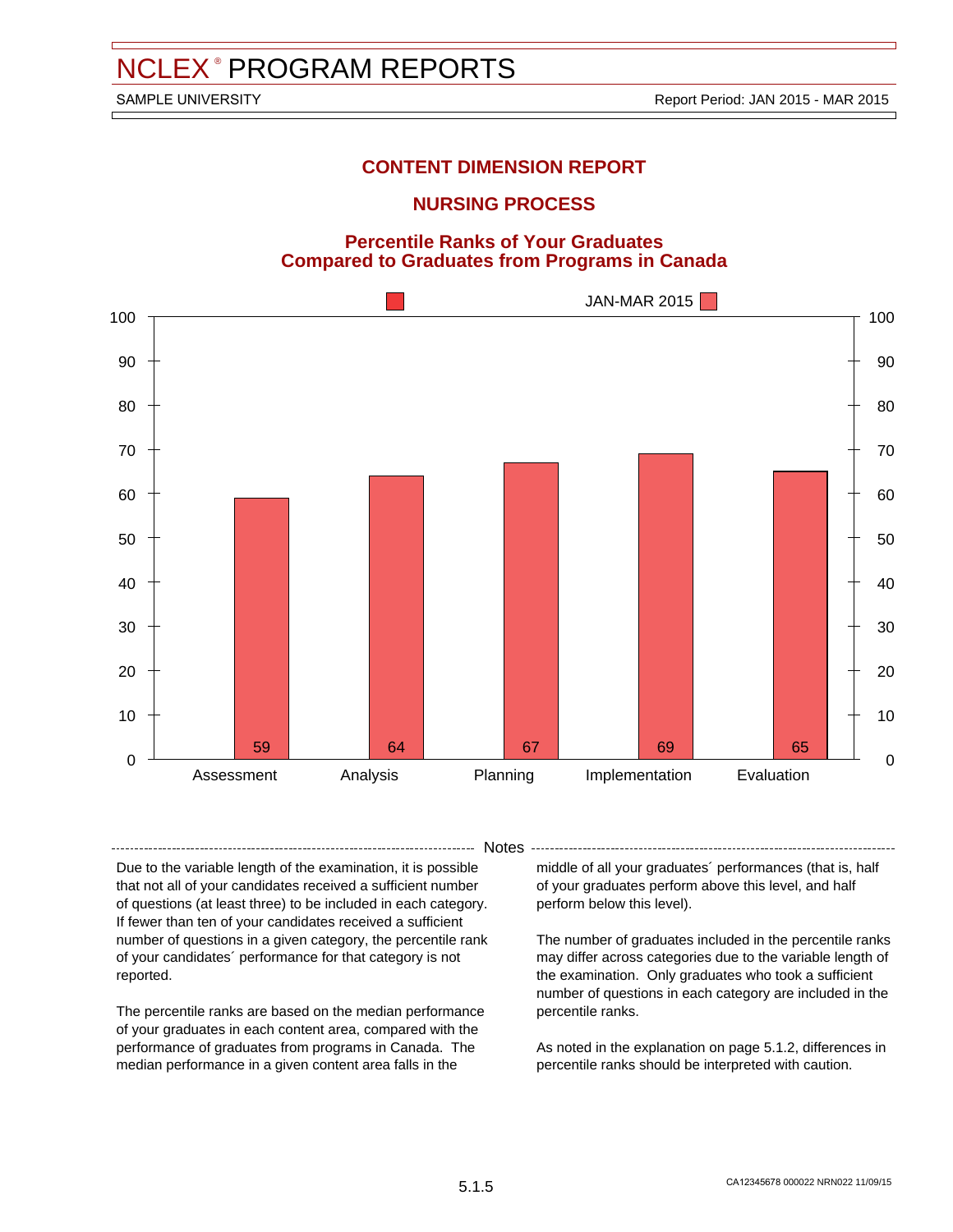#### <span id="page-22-0"></span>CONTENT DIMENSION REPORTS

Nursing is a profession that promotes, maintains and restores health for individuals and their families. Nurses value a holistic approach to client care, utilizing frameworks to organize assessments, develop a plan of care and evaluate the provision of care. These systematic approaches to client care may employ functional health patterns, head-to-toe formats, or a body systems classification. Nursing education programs organize their curricula in a pattern or framework to foster learning. Regardless of the framework utilized for nursing care or nursing education, its components are integrated to ensure that all clients´ physical and behavioral dimensions are included.

The NCLEX® Content Dimension Reports in this section provide information about your graduates based on six frameworks:

- Nursing Process
- Categories of Human Functioning
- Categories of Health Alterations
- Wellness/Illness Continuum
- Stages of Maturity
- Stress, Adaptation, and Coping

The second set of the Content Dimension Reports is based on the Categories of Human Functioning.

#### **CATEGORIES OF HUMAN FUNCTIONING**

Categories of Human Functioning is a framework that focuses on a client´s ability to maintain essential life functions. The ability to function adequately in each of the categories results in a healthy person. Alterations in **any** category can affect health. Each of the Categories of Human Functioning is described below.

Categories of Human Functioning describe major disturbances to the wellness continuum.

- (1) **Protective** (safety): Functions related to protection and defense of the body are classified in the protective category. Physical safety is dependent on protection from infection, injury, accidents, exposure, and abuse. Measures utilized to reduce these threats, such as assessing for side effects of medications and providing perioperative care, are incorporated in this category.
- (2) **Sensory-Perceptual** (cognitive-perceptual): Functions related to cognitive, sensory, and perceptual stimuli and the health concerns that develop from overload and deprivations are the basis of this category. Content related to the ability to speak, hear, taste, touch, smell, comprehend and remember are included. Alterations in the central and peripheral nervous system and the senses account for the major health problems included in this category.
- (3) **Comfort, Rest, Activity, and Mobility** (activity, sleep, and rest): Topics related to maintaining activities of daily living and the perception of comfort and rest/sleep are the principal components in this category. Alterations are related to factors that interfere with the neuromuscular system.
- (4) **Nutrition** (nutritional-metabolic): The consumption of food and fluid and the ability to meet the metabolic needs of the body fall under this category. Normal growth and development influence this category as do disorders that interfere with ingestion, digestion, and metabolism.
- (5) **Growth and Development**: Basic concepts of maturation from conception throughout the life span are included in the growth and development category. Childbearing and child rearing are viewed as part of development; thus, any alterations in these areas are included in this category.
- (6) **Fluid-Gas Transport**: The ability for an exchange of gases in the lungs and at the cellular level forms an essential category. Alterations exist when the cardio-pulmonary and hematologic systems are affected.
- (7) **Psychosocial-Cultural Functions** (psychosocial dimensions): Human interaction, whether it is within the individual, between two or more people, or in a large group, is the basis for this category. Self-concept, therapeutic communication, ethical-legal issues, spiritual needs, grieving and dying are all stages of this category.
- (8) **Elimination**: Excretory functions of the bowel and bladder are the components of this category. Alterations in gastrointestinal or urinary patterns are the main causes of health problems in elimination.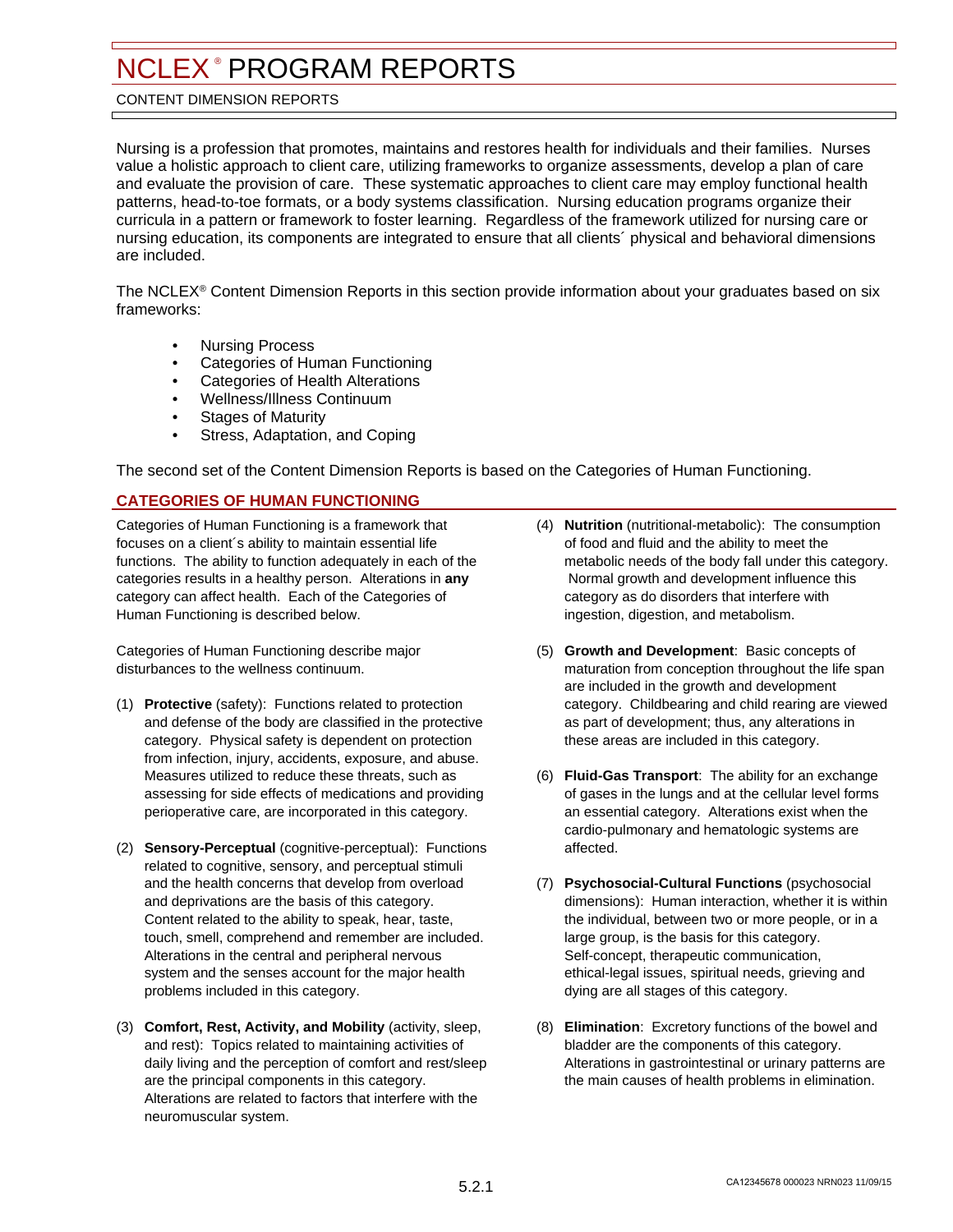CONTENT DIMENSION REPORTS

# **Percentile Rank Charts of Content Dimension Performance**

These charts show how well your program´s typical graduate (taking the NCLEX® examination for the first time during this reporting period) performed in different content dimensions and how that compares with the performance of last year´s typical graduate and with graduates in Canada and the United States.

Instead of showing passing rates, as in the Summary Overview section, these charts show how well a graduate at the median competence level from your program performed in specific content areas. The NCLEX examination measurement model allows the calculation of performance on any subset of items by adjusting for their difficulty.

Three types of comparisons are possible from these charts: (1) how your program´s typical graduate compares with the rest of the country, (2) how well your program´s typical graduate does in the content areas (remember that the difficulty of the items has already been taken into account), and (3) how the two reporting periods compare.

The numbers on the vertical axis of the charts are percentile ranks, indicating the percentage of graduates who performed less well than (or the same as) your typical graduate. Differences in percentile ranks must be interpreted with caution. A single percentile-point spread towards the middle of the scale represents less of a true (observed score) difference than the same spread at the extremes (e.g.,  $50<sup>th</sup>$  and  $51<sup>st</sup>$  are not as different as 90<sup>th</sup> and 91<sup>st</sup>). These charts are most appropriately used to determine areas of general program strength and weakness, and not to make precise comparisons.

An example of a statement that might be made based on data from these charts is, "In this time period, my median (middle) graduate did as well or better than 75% of the graduates in the country in the first content area (Protective Functions), but only 50% of graduates in the second content area (Sensory-Perceptual Functions). In the previous time period, that pattern was reversed."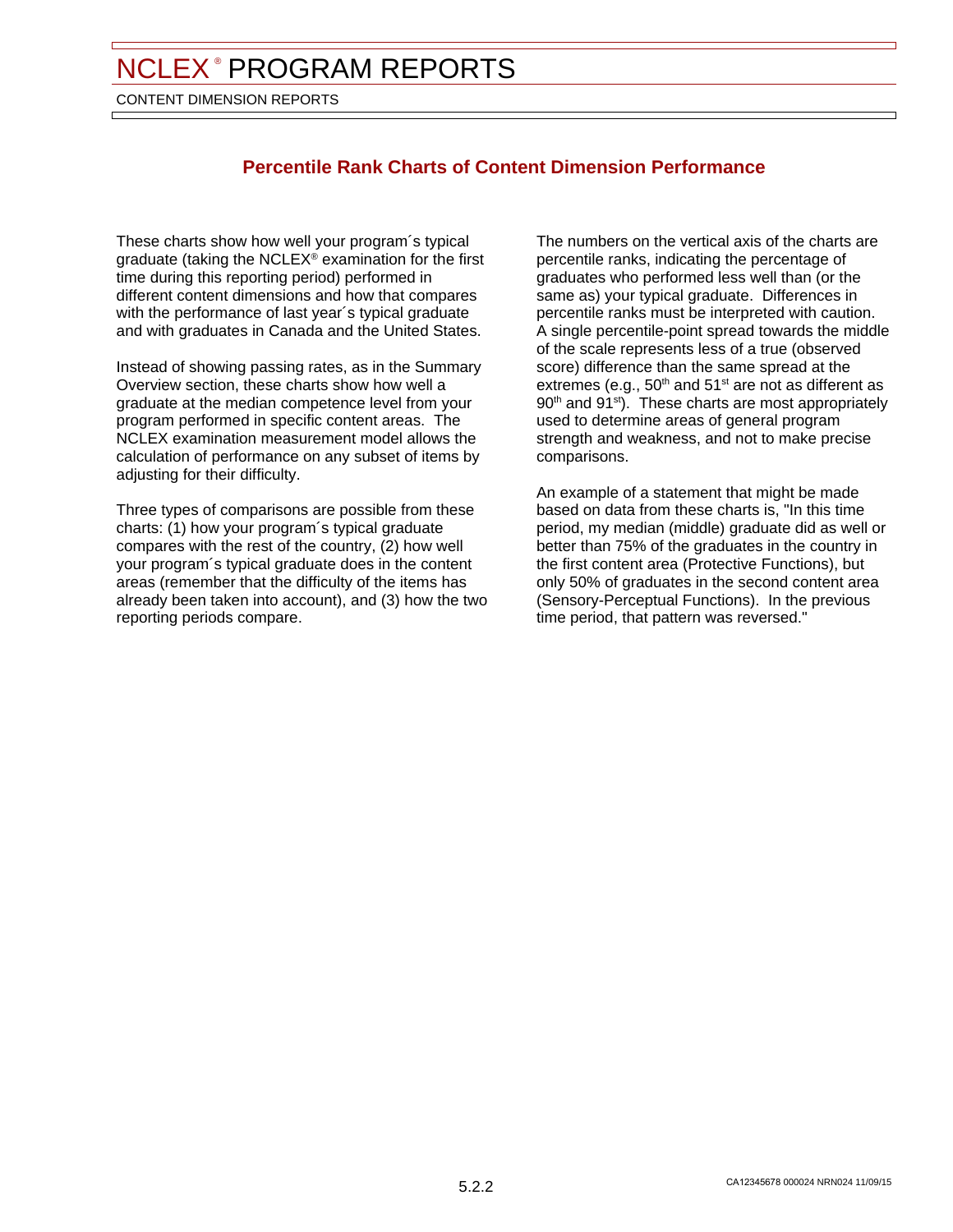#### **HUMAN FUNCTIONING**

#### **Percentile Ranks of Your Graduates Compared to Graduates from Programs in Your Province**



Due to the variable length of the examination, it is possible that not all of your candidates received a sufficient number of questions (at least three) to be included in each category. If fewer than ten of your candidates received a sufficient number of questions in a given category, the percentile rank of your candidates´ performance for that category is not reported.

The percentile ranks are based on the median performance of your graduates in each content area, compared with the performance of graduates from in programs your province or territory. The median performance in a given content

area falls in the middle of all your graduates´ performances (that is, half of your graduates perform above this level, and half perform below this level).

The number of graduates included in the percentile ranks may differ across categories due to the variable length of the examination. Only graduates who took a sufficient number of questions in each category are included in the percentile ranks.

As noted in the explanation on the previous page, differences in percentile ranks should be interpreted with caution.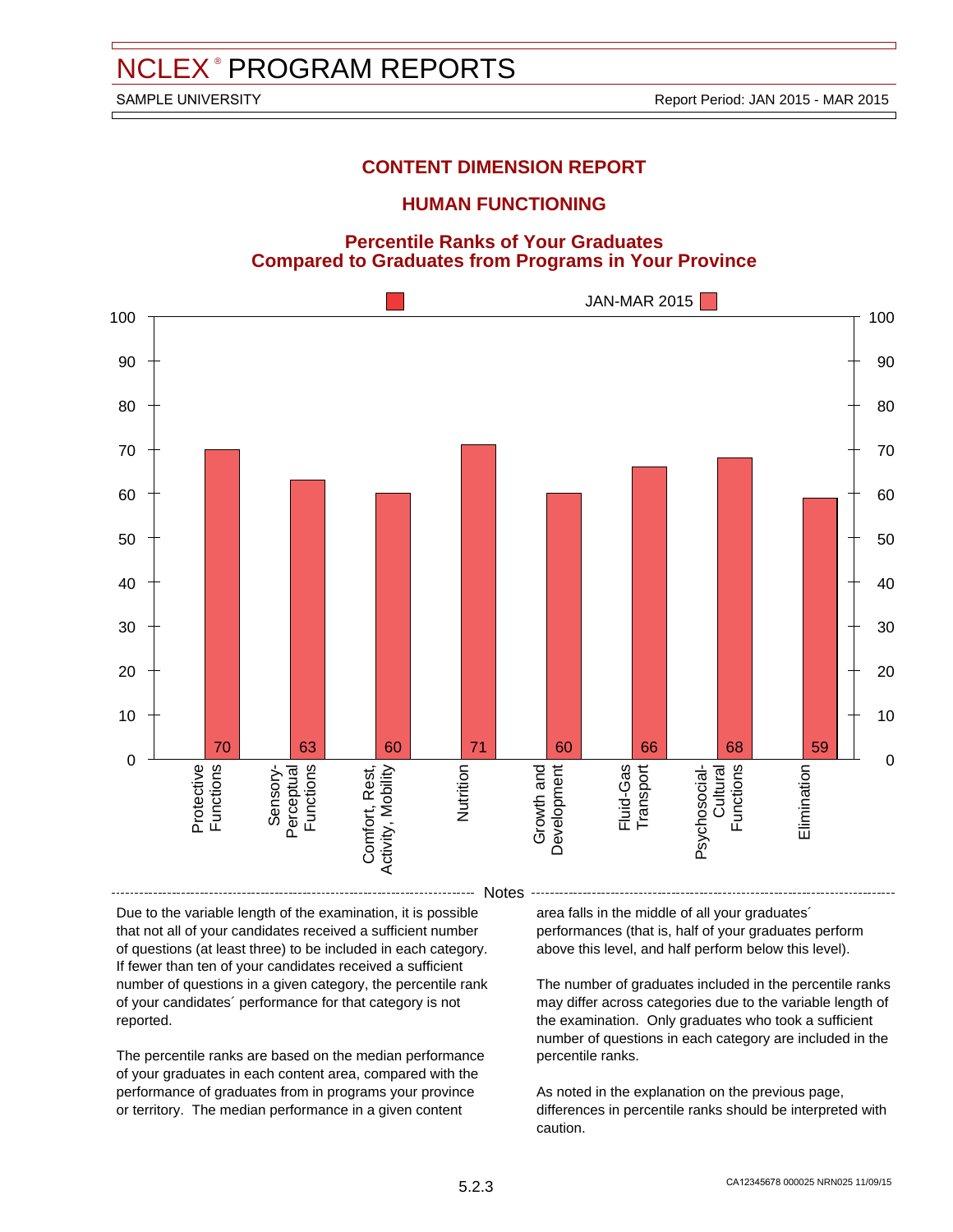#### **HUMAN FUNCTIONING**

**Percentile Ranks of Your Graduates Compared to Graduates from BSN programs in the United States**



Due to the variable length of the examination, it is possible that not all of your candidates received a sufficient number of questions (at least three) to be included in each category. If fewer than ten of your candidates received a sufficient number of questions in a given category, the percentile rank of your candidates´ performance for that category is not reported.

The percentile ranks are based on the median performance of your graduates in each content area, compared with the performance of graduates from all BSN programs in the United States. The median performance in a given content

area falls in the middle of all your graduates´ performances (that is, half of your graduates perform above this level, and half perform below this level).

The number of graduates included in the percentile ranks may differ across categories due to the variable length of the examination. Only graduates who took a sufficient number of questions in each category are included in the percentile ranks.

As noted in the explanation on page 5.2.2, differences in percentile ranks should be interpreted with caution.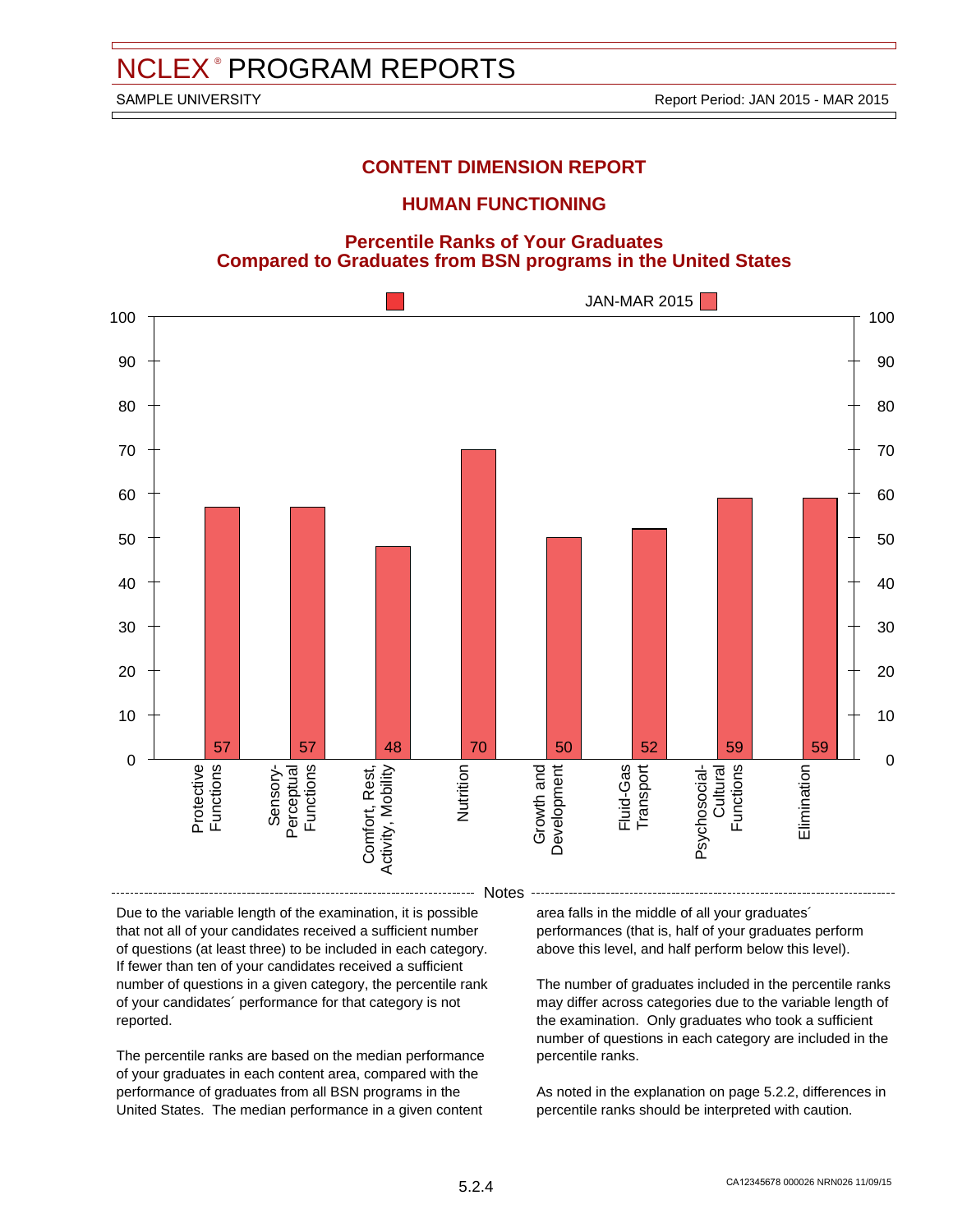#### **HUMAN FUNCTIONING**

#### **Percentile Ranks of Your Graduates Compared to Graduates from Programs in Canada**



Due to the variable length of the examination, it is possible that not all of your candidates received a sufficient number of questions (at least three) to be included in each category. If fewer than ten of your candidates received a sufficient number of questions in a given category, the percentile rank of your candidates´ performance for that category is not reported.

The percentile ranks are based on the median performance of your graduates in each content area, compared with the performance of graduates from programs in Canada. The median performance in a given content area falls in the

middle of all your graduates´ performances (that is, half of your graduates perform above this level, and half perform below this level).

The number of graduates included in the percentile ranks may differ across categories due to the variable length of the examination. Only graduates who took a sufficient number of questions in each category are included in the percentile ranks.

As noted in the explanation on page 5.2.2, differences in percentile ranks should be interpreted with caution.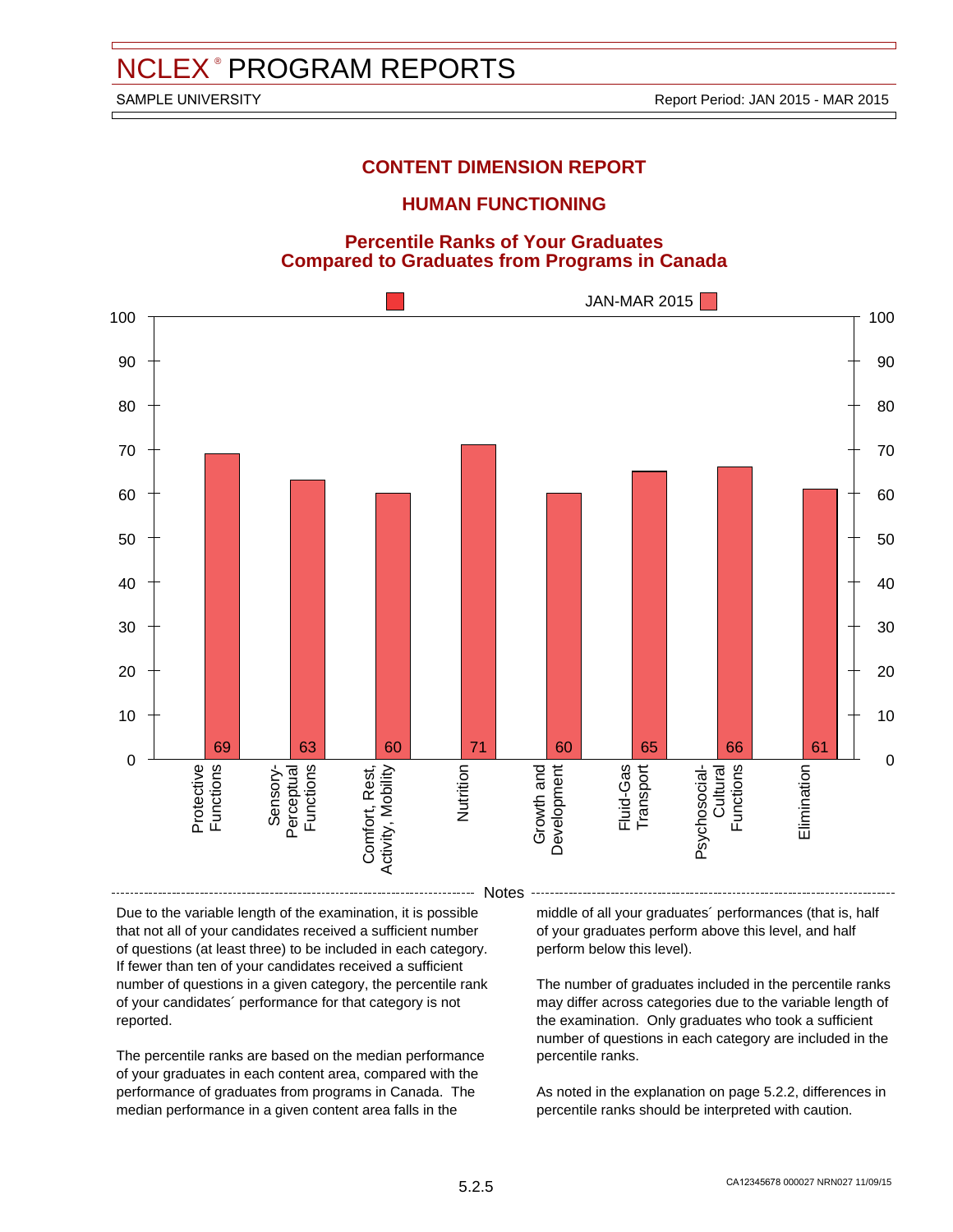#### <span id="page-27-0"></span>CONTENT DIMENSION REPORTS

Nursing is a profession that promotes, maintains and restores health for individuals and their families. Nurses value a holistic approach to client care, utilizing frameworks to organize assessments, develop a plan of care and evaluate the provision of care. These systematic approaches to client care may employ functional health patterns, head-to-toe formats, or a body systems classification. Nursing education programs organize their curricula in a pattern or framework to foster learning. Regardless of the framework utilized for nursing care or nursing education, its components are integrated to ensure that all clients´ physical and behavioral dimensions are included.

The NCLEX® Content Dimension Reports in this section provide information about your graduates based on six frameworks:

- Nursing Process
- Categories of Human Functioning
- Categories of Health Alterations
- Wellness/Illness Continuum
- **Stages of Maturity**
- Stress, Adaptation, and Coping

The third set of the Content Dimension Reports is based on the Categories of Health Alterations.

#### **CATEGORIES OF HEALTH ALTERATIONS**

Categories of Health Alterations describe the fundamental body systems that may be impacted from changes in the wellness continuum.

- (1) **Cardiovascular**: includes the heart, blood, and the vascular and lymphatic systems. Content that relates to multisystem trauma is included in this category.
- (2) **Endocrine/Metabolic**: includes all health issues related to the endocrine glands, with the exception of the ovaries and testes. All aspects of care for the client with diabetes mellitus are included within the endocrine system.
- (3) **Gastrointestinal**: includes disorders as well as health issues related to the liver, biliary and exocrine pancreas.
- (4) **Reproductive**: encompasses childbearing, female and male reproductive disorders, sexuality, and fertility.
- (5) **Integumentary/Musculoskeletal**: are combined to include all functions related to skin, bones, and joints.
- (6) **Immune**: encompasses health matters related to the body´s ability to protect and defend. Infection, autoimmune diseases, hypersensitivity states and immune complex diseases are included.
- (7) **Nervous/Sensory**: incorporates alterations in the central and peripheral nervous system as well as health concerns related to functions of the senses.
- (8) **Psychosocial Behaviors**: encompasses concepts of mental health and mental illness. Therapeutic communication and behaviors associated with illness are incorporated.
- (9) **Renal/Urinary**: includes function and dysfunction related to the kidneys, bladder, and related structures.
- (10) **Respiratory**: incorporates all health considerations associated with gas exchange involving the lungs and related airway structures.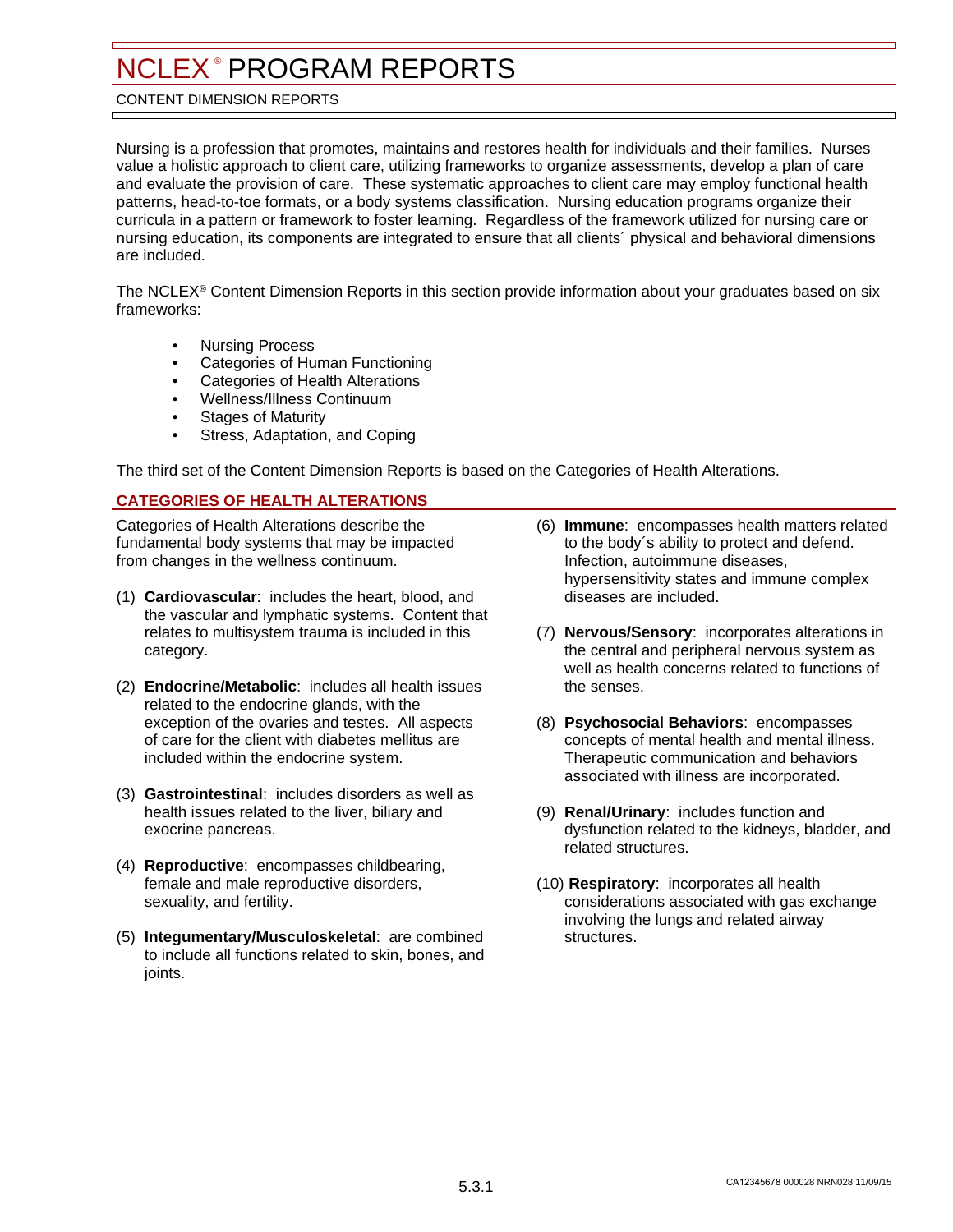CONTENT DIMENSION REPORTS

# **Percentile Rank Charts of Content Dimension Performance**

These charts show how well your program´s typical graduate (taking the NCLEX® examination for the first time during this reporting period) performed in different content dimensions and how that compares with the performance of last year´s typical graduate and with graduates in Canada and the United States.

Instead of showing passing rates, as in the Summary Overview section, these charts show how well a graduate at the median competence level from your program performed in specific content areas. The NCLEX examination measurement model allows the calculation of performance on any subset of items by adjusting for their difficulty.

Three types of comparisons are possible from these charts: (1) how your program´s typical graduate compares with the rest of the country, (2) how well your program´s typical graduate does in the content areas (remember that the difficulty of the items has already been taken into account), and (3) how the two reporting periods compare.

The numbers on the vertical axis of the charts are percentile ranks, indicating the percentage of graduates who performed less well than (or the same as) your typical graduate. Differences in percentile ranks must be interpreted with caution. A single percentile-point spread towards the middle of the scale represents less of a true (observed score) difference than the same spread at the extremes (e.g.,  $50<sup>th</sup>$  and  $51<sup>st</sup>$  are not as different as 90<sup>th</sup> and 91<sup>st</sup>). These charts are most appropriately used to determine areas of general program strength and weakness, and not to make precise comparisons.

An example of a statement that might be made based on data from these charts is, "In this time period, my median (middle) graduate did as well or better than 75% of the graduates in the country in the first content area (Cardiovascular), but only 50% of graduates in the second content area (Endocrine/Metabolic). In the previous time period, that pattern was reversed."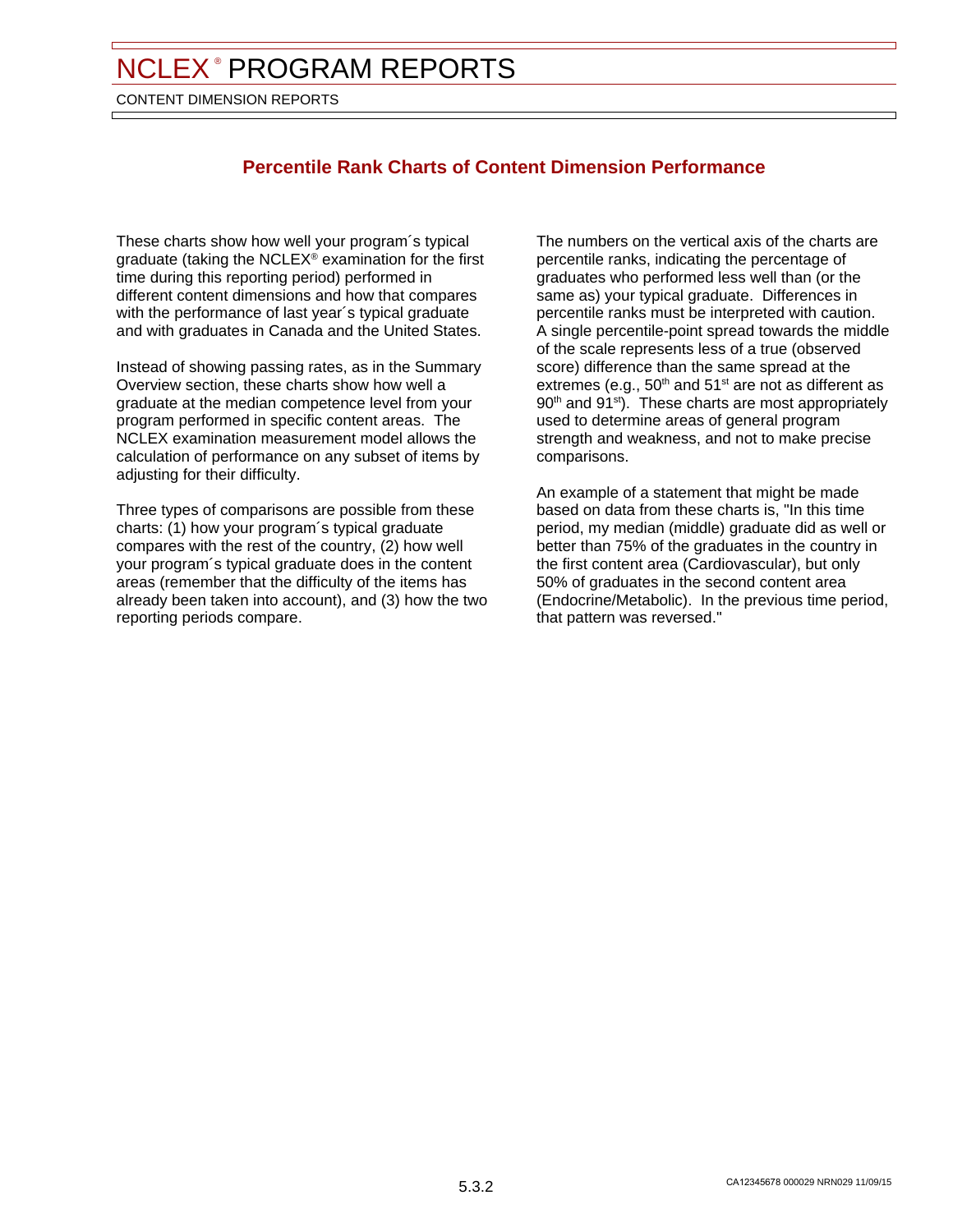#### **HEALTH ALTERATIONS**

#### **Percentile Ranks of Your Graduates Compared to Graduates from Programs in Your Province**



Notes

Due to the variable length of the examination, it is possible that not all of your candidates received a sufficient number of questions (at least three) to be included in each category. If fewer than ten of your candidates received a sufficient number of questions in a given category, the percentile rank of your candidates´ performance for that category is not reported.

The percentile ranks are based on the median performance of your graduates in each content area, compared with the performance of graduates from in programs your province or territory. The median performance in a given content

area falls in the middle of all your graduates´ performances (that is, half of your graduates perform above this level, and half perform below this level).

The number of graduates included in the percentile ranks may differ across categories due to the variable length of the examination. Only graduates who took a sufficient number of questions in each category are included in the percentile ranks.

As noted in the explanation on the previous page, differences in percentile ranks should be interpreted with caution.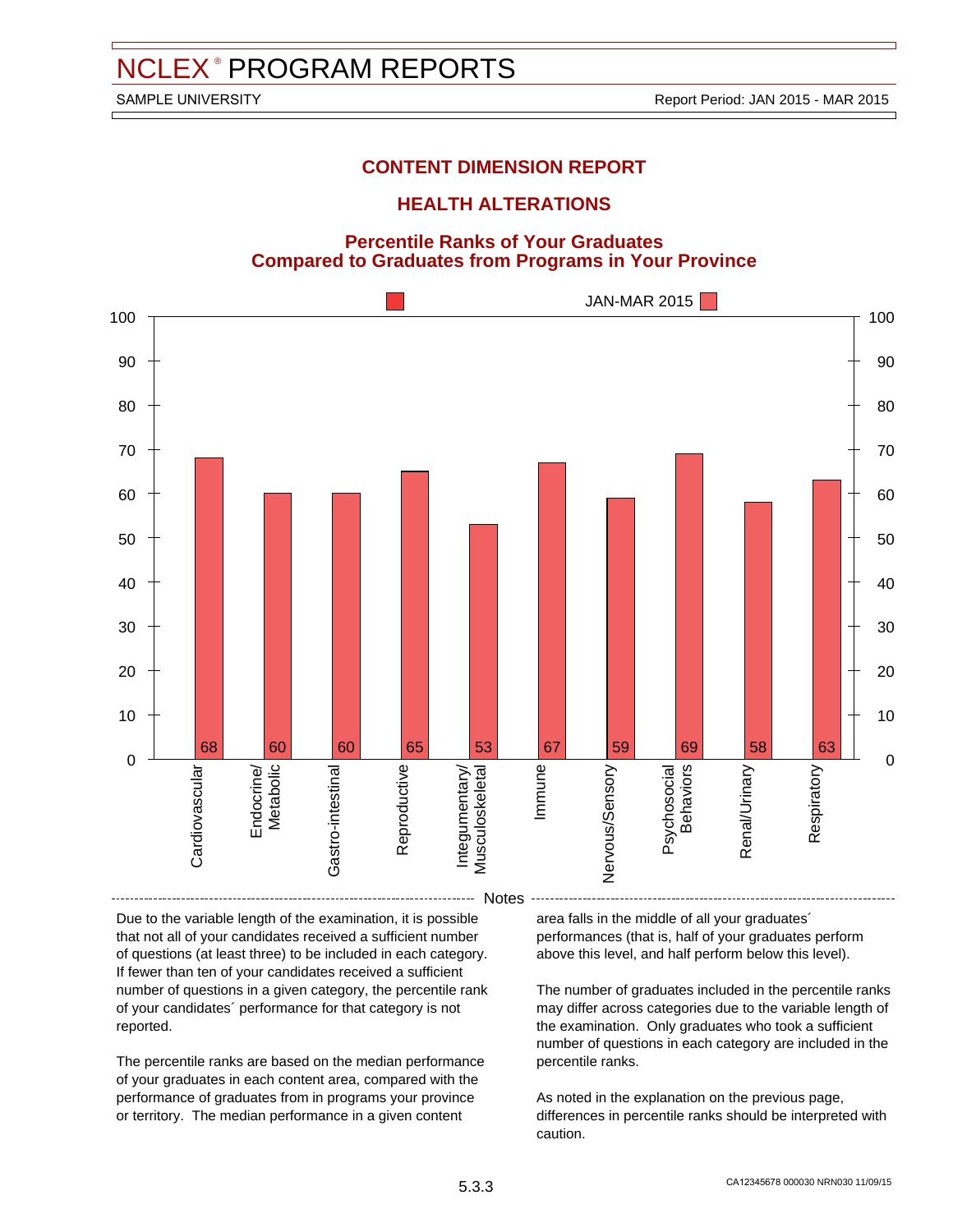#### **HEALTH ALTERATIONS**

**Percentile Ranks of Your Graduates Compared to Graduates from BSN programs in the United States**



Notes

Due to the variable length of the examination, it is possible that not all of your candidates received a sufficient number of questions (at least three) to be included in each category. If fewer than ten of your candidates received a sufficient number of questions in a given category, the percentile rank of your candidates´ performance for that category is not reported.

The percentile ranks are based on the median performance of your graduates in each content area, compared with the performance of graduates from all BSN programs in the United States. The median performance in a given content

area falls in the middle of all your graduates´ performances (that is, half of your graduates perform above this level, and half perform below this level).

The number of graduates included in the percentile ranks may differ across categories due to the variable length of the examination. Only graduates who took a sufficient number of questions in each category are included in the percentile ranks.

As noted in the explanation on page 5.3.2, differences in percentile ranks should be interpreted with caution.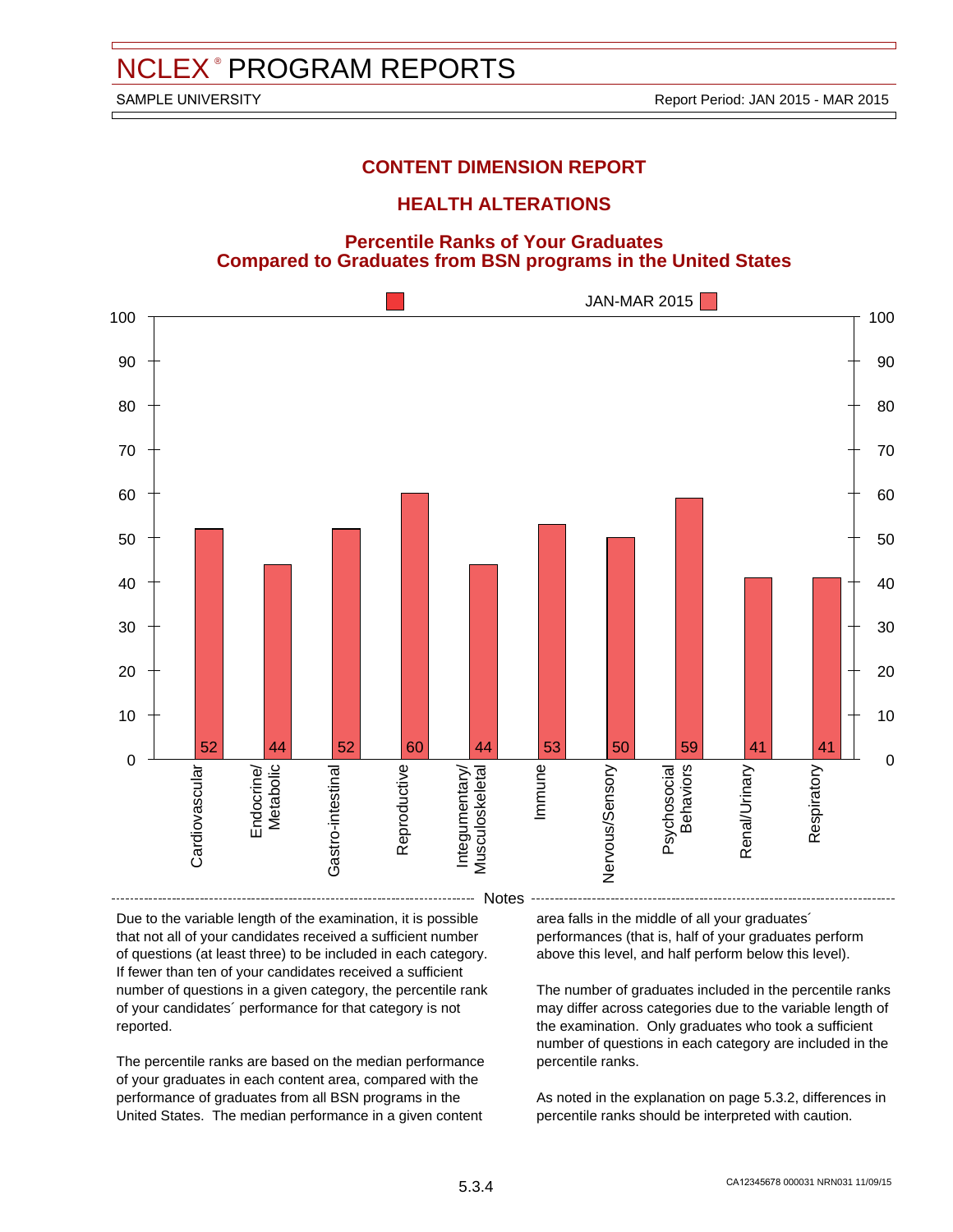#### **HEALTH ALTERATIONS**

#### **Percentile Ranks of Your Graduates Compared to Graduates from Programs in Canada**

![](_page_31_Figure_6.jpeg)

Due to the variable length of the examination, it is possible that not all of your candidates received a sufficient number of questions (at least three) to be included in each category. If fewer than ten of your candidates received a sufficient number of questions in a given category, the percentile rank of your candidates´ performance for that category is not reported.

The percentile ranks are based on the median performance of your graduates in each content area, compared with the performance of graduates from programs in Canada. The median performance in a given content area falls in the

middle of all your graduates´ performances (that is, half of your graduates perform above this level, and half perform below this level).

The number of graduates included in the percentile ranks may differ across categories due to the variable length of the examination. Only graduates who took a sufficient number of questions in each category are included in the percentile ranks.

As noted in the explanation on page 5.3.2, differences in percentile ranks should be interpreted with caution.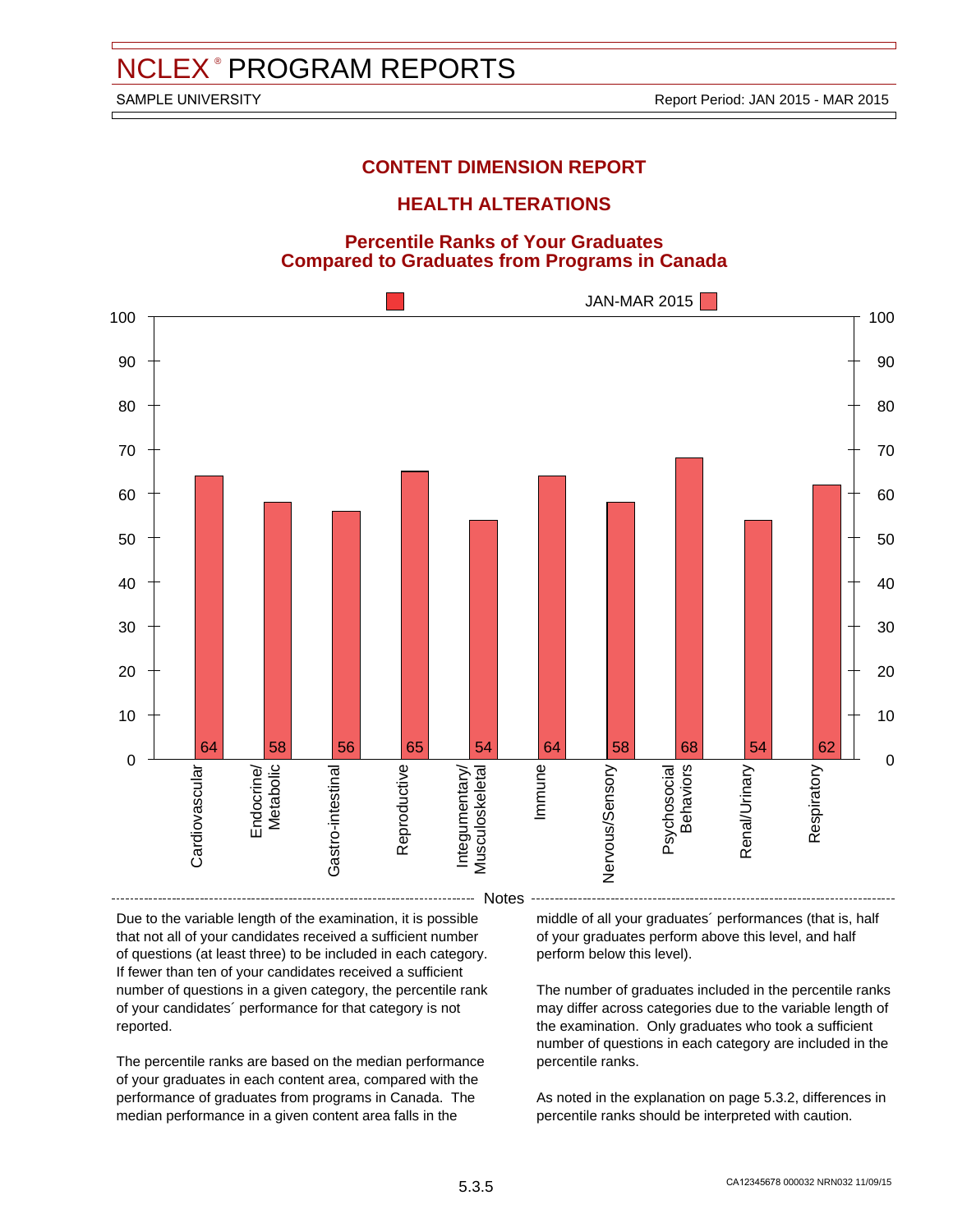#### <span id="page-32-0"></span>CONTENT DIMENSION REPORTS

Nursing is a profession that promotes, maintains and restores health for individuals and their families. Nurses value a holistic approach to client care, utilizing frameworks to organize assessments, develop a plan of care and evaluate the provision of care. These systematic approaches to client care may employ functional health patterns, head-to-toe formats, or a body systems classification. Nursing education programs organize their curricula in a pattern or framework to foster learning. Regardless of the framework utilized for nursing care or nursing education, its components are integrated to ensure that all clients´ physical and behavioral dimensions are included.

The NCLEX® Content Dimension Reports in this section provide information about your graduates based on six frameworks:

- Nursing Process
- Categories of Human Functioning
- Categories of Health Alterations
- Wellness/Illness Continuum
- **Stages of Maturity**
- Stress, Adaptation, and Coping

The fourth set of the Content Dimension Reports is based on the Wellness/Illness Continuum.

#### **CATEGORIES OF WELLNESS/ILLNESS CONTINUUM**

The wellness/illness continuum is defined as the range of one´s total health. This continuum is constantly changing in relation to the client´s physical, mental, and social being. Wellness and illness are at opposite ends of the continuum with a multitude of ranges in between. Health and illness are separate but coexisting and interacting. Wellness is a dynamic state that is altered as clients adjust to environmental stimuli and maintain a state of optimal stability. Illness represents a state in which health is diminished or impaired due to the client´s inability to adiust to environmental stimuli. This continuum is ever-changing throughout the life span.

Nursing and the health-illness care delivery system provide services in which clients are recipients in the following categories.

(1) **Health Promotion**: includes prevention of illness, such as immunization of clients, screening for communicable diseases and control of the transmission of infection. Preventive care also involves educating clients regarding lifestyle practices in order to prevent illness. Health promotion is concerned with helping individuals expand their capabilities to live fuller and more satisfying lives. Normal growth and development along with normal childbearing are also included in health promotion.

- (2) **Health Maintenance**: includes preservation of the health status of an individual. The client in this category will need ongoing care because of continuous threats to optimum health. These clients need rehabilitative services or may have chronic disease that needs constant monitoring. Clients may be in any age group.
- (3) **Health Restoration, Acute/Simple**: encompasses clients who are generally healthy but have an alteration leading to diagnostic testing, injury, or illness. These clients generally have an acute health alteration involving one system. This category also includes clients with complications related to pregnancy and childbirth.
- (4) **Health Restoration, Acute/Complex**: includes clients who are experiencing an acute illness but also have a previous chronic illness. The chronic illness may or may not be related to the acute health alteration. Therefore, more than one system is usually involved. These clients enter the health care system for diagnostic testing, complications of the chronic illness, acute illness or injury.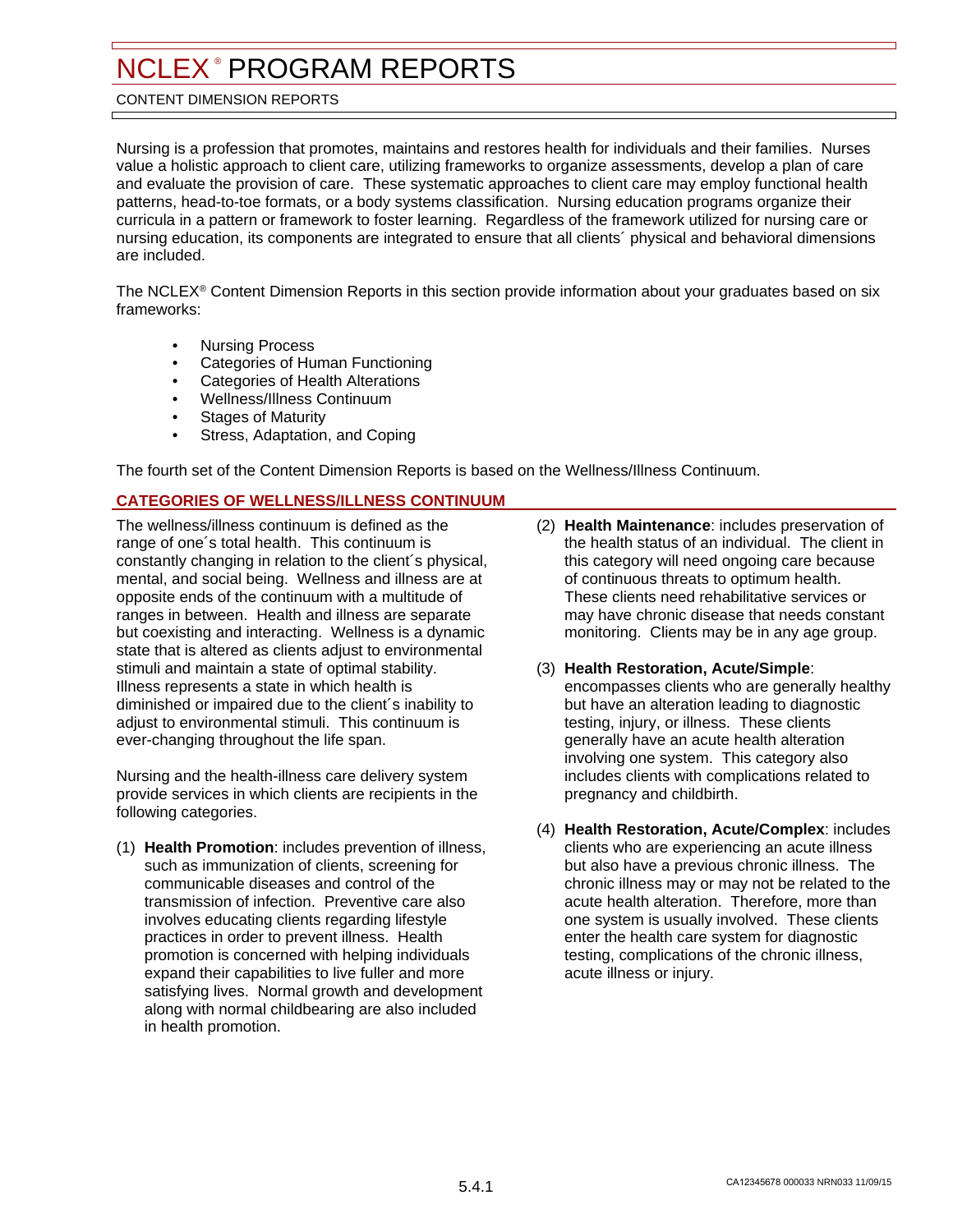CONTENT DIMENSION REPORTS

# **Percentile Rank Charts of Content Dimension Performance**

These charts show how well your program´s typical graduate (taking the NCLEX® examination for the first time during this reporting period) performed in different content dimensions and how that compares with the performance of last year´s typical graduate and with graduates in Canada and the United States.

Instead of showing passing rates, as in the Summary Overview section, these charts show how well a graduate at the median competence level from your program performed in specific content areas. The NCLEX examination measurement model allows the calculation of performance on any subset of items by adjusting for their difficulty.

Three types of comparisons are possible from these charts: (1) how your program´s typical graduate compares with the rest of the country, (2) how well your program´s typical graduate does in the content areas (remember that the difficulty of the items has already been taken into account), and (3) how the two reporting periods compare.

The numbers on the vertical axis of the charts are percentile ranks, indicating the percentage of graduates who performed less well than (or the same as) your typical graduate. Differences in percentile ranks must be interpreted with caution. A single percentile-point spread towards the middle of the scale represents less of a true (observed score) difference than the same spread at the extremes (e.g.,  $50<sup>th</sup>$  and  $51<sup>st</sup>$  are not as different as 90<sup>th</sup> and 91<sup>st</sup>). These charts are most appropriately used to determine areas of general program strength and weakness, and not to make precise comparisons.

An example of a statement that might be made based on data from these charts is, "In this time period, my median (middle) graduate did as well or better than 75% of the graduates in the country in the first content area (Health Promotion), but only 50% of graduates in the second content area (Health Maintenance). In the previous time period, that pattern was reversed."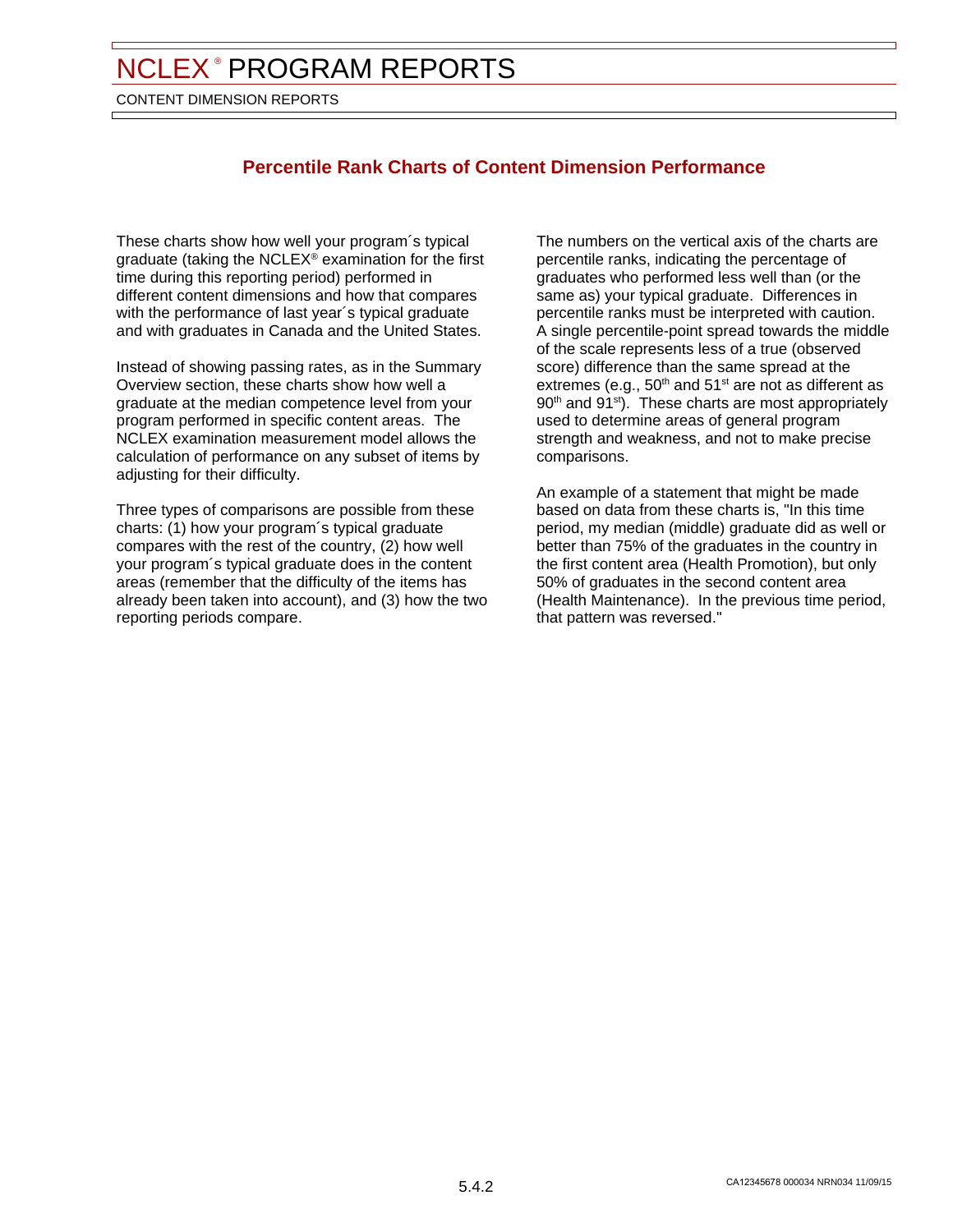# **WELLNESS/ILLNESS CONTINUUM**

**Percentile Ranks of Your Graduates Compared to Graduates from Programs in Your Province**

![](_page_34_Figure_6.jpeg)

-- Notes --

Due to the variable length of the examination, it is possible that not all of your candidates received a sufficient number of questions (at least three) to be included in each category. If fewer than ten of your candidates received a sufficient number of questions in a given category, the percentile rank of your candidates´ performance for that category is not reported.

The percentile ranks are based on the median performance of your graduates in each content area, compared with the performance of graduates from in programs your province or territory. The median performance in a given content

area falls in the middle of all your graduates´ performances (that is, half of your graduates perform above this level, and half perform below this level).

The number of graduates included in the percentile ranks may differ across categories due to the variable length of the examination. Only graduates who took a sufficient number of questions in each category are included in the percentile ranks.

As noted in the explanation on the previous page, differences in percentile ranks should be interpreted with caution.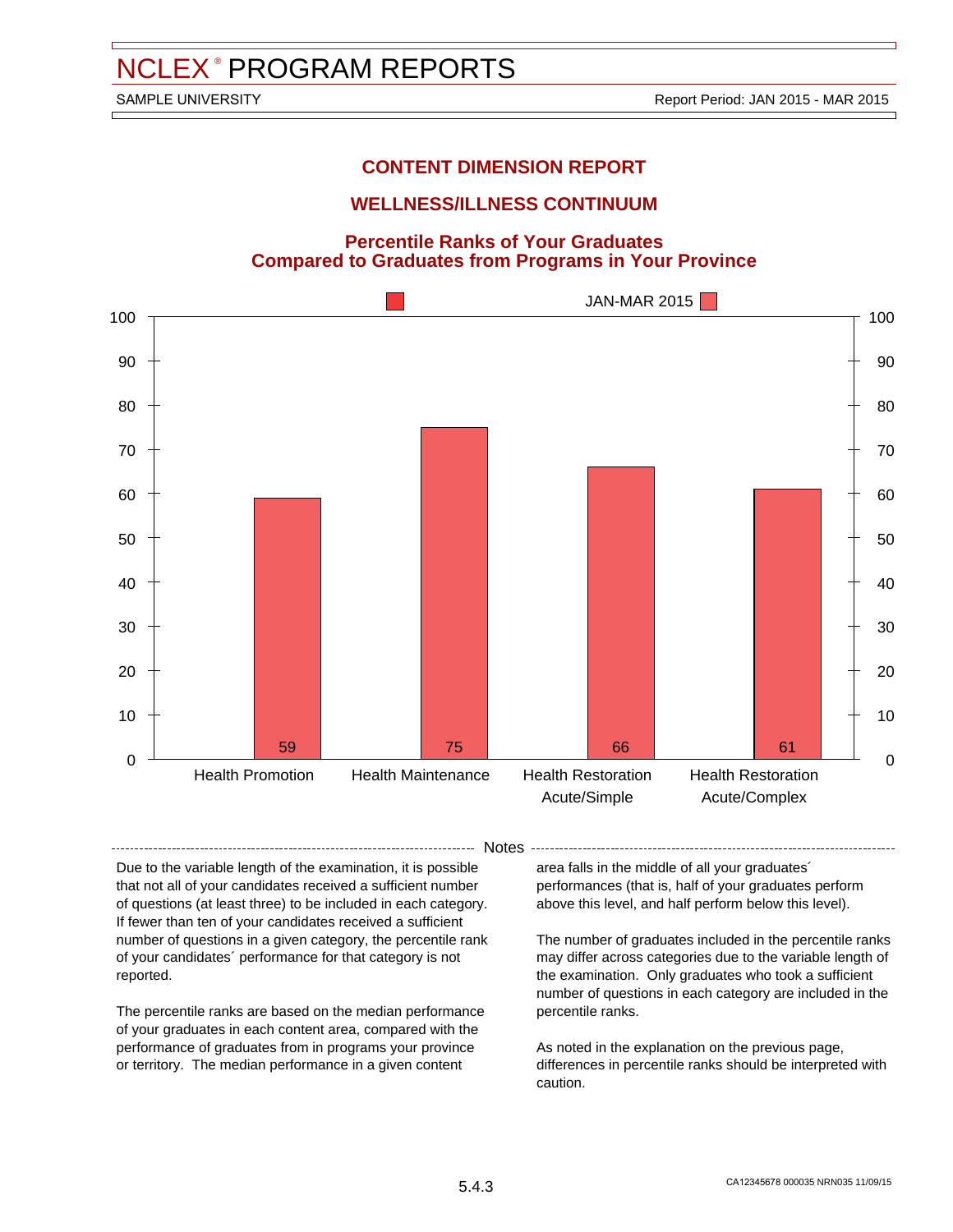# **WELLNESS/ILLNESS CONTINUUM**

**Percentile Ranks of Your Graduates Compared to Graduates from BSN programs in the United States**

![](_page_35_Figure_6.jpeg)

-- Notes --

Due to the variable length of the examination, it is possible that not all of your candidates received a sufficient number of questions (at least three) to be included in each category. If fewer than ten of your candidates received a sufficient number of questions in a given category, the percentile rank of your candidates´ performance for that category is not reported.

The percentile ranks are based on the median performance of your graduates in each content area, compared with the performance of graduates from all BSN programs in the United States. The median performance in a given content

area falls in the middle of all your graduates´ performances (that is, half of your graduates perform above this level, and half perform below this level).

The number of graduates included in the percentile ranks may differ across categories due to the variable length of the examination. Only graduates who took a sufficient number of questions in each category are included in the percentile ranks.

As noted in the explanation on page 5.4.2, differences in percentile ranks should be interpreted with caution.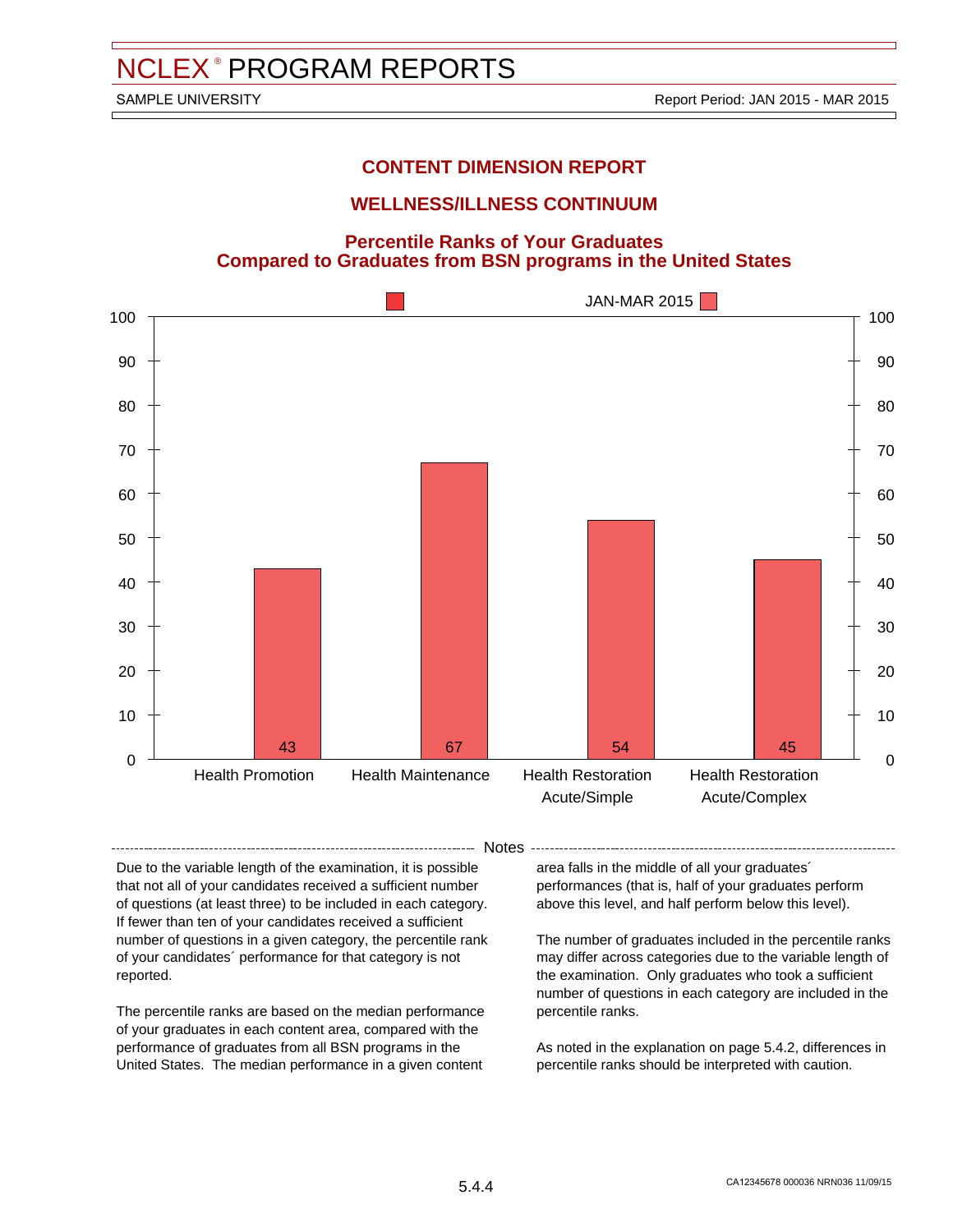# **WELLNESS/ILLNESS CONTINUUM**

#### **Percentile Ranks of Your Graduates Compared to Graduates from Programs in Canada**

![](_page_36_Figure_6.jpeg)

- Notes -

Due to the variable length of the examination, it is possible that not all of your candidates received a sufficient number of questions (at least three) to be included in each category. If fewer than ten of your candidates received a sufficient number of questions in a given category, the percentile rank of your candidates´ performance for that category is not reported.

The percentile ranks are based on the median performance of your graduates in each content area, compared with the performance of graduates from programs in Canada. The median performance in a given content area falls in the

middle of all your graduates´ performances (that is, half of your graduates perform above this level, and half perform below this level).

The number of graduates included in the percentile ranks may differ across categories due to the variable length of the examination. Only graduates who took a sufficient number of questions in each category are included in the percentile ranks.

As noted in the explanation on page 5.4.2, differences in percentile ranks should be interpreted with caution.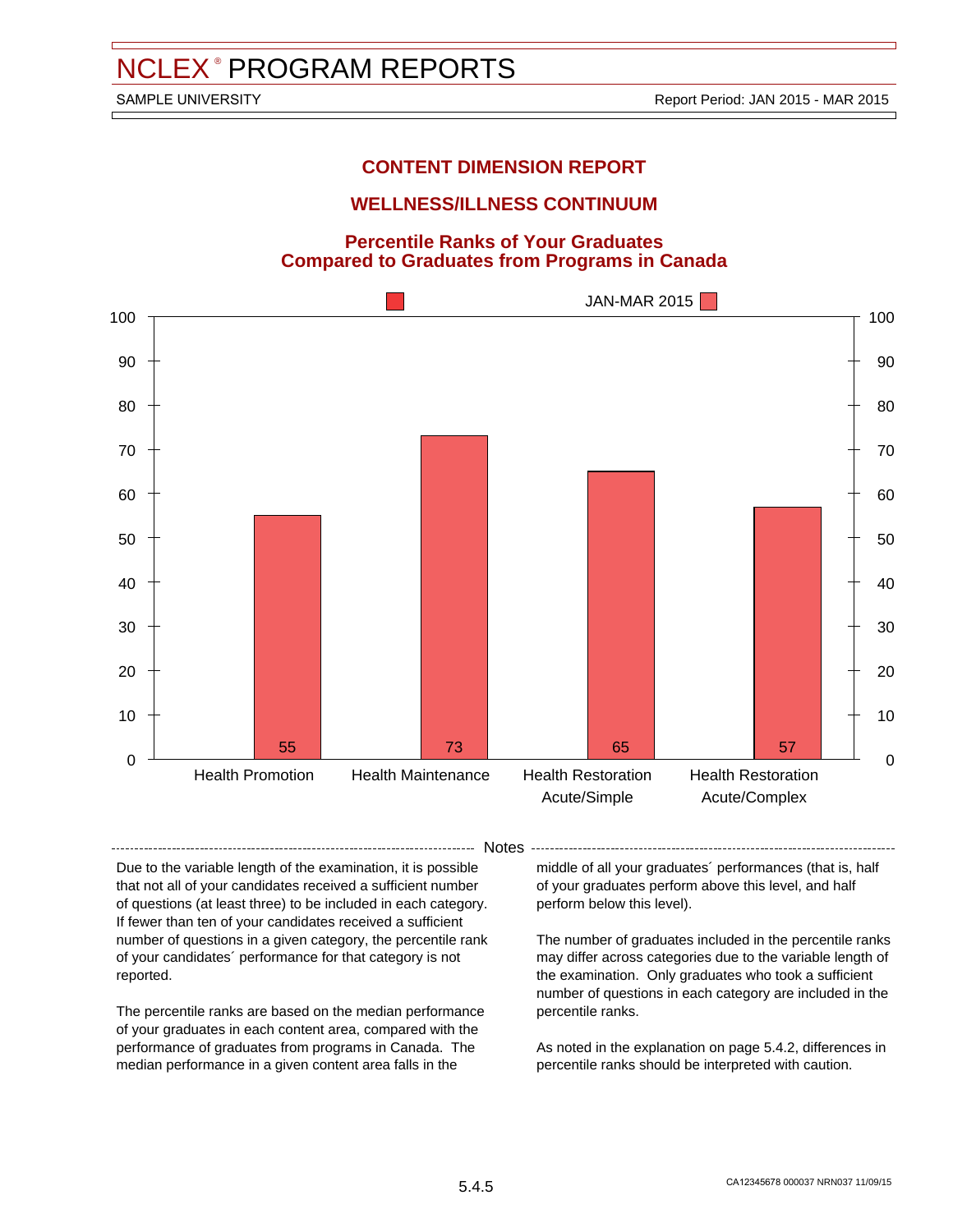#### <span id="page-37-0"></span>CONTENT DIMENSION REPORTS

Nursing is a profession that promotes, maintains and restores health for individuals and their families. Nurses value a holistic approach to client care, utilizing frameworks to organize assessments, develop a plan of care and evaluate the provision of care. These systematic approaches to client care may employ functional health patterns, head-to-toe formats, or a body systems classification. Nursing education programs organize their curricula in a pattern or framework to foster learning. Regardless of the framework utilized for nursing care or nursing education, its components are integrated to ensure that all clients´ physical and behavioral dimensions are included.

The NCLEX® Content Dimension Reports in this section provide information about your graduates based on six frameworks:

- Nursing Process
- Categories of Human Functioning
- Categories of Health Alterations
- Wellness/Illness Continuum
- **Stages of Maturity**
- Stress, Adaptation, and Coping

The fifth set of the Content Dimension Reports is based on the Stages of Maturity.

#### **STAGES OF MATURITY**

The diversity of nursing roles requires nurses to have an understanding of human growth and development. Knowledge of growth and development is needed for recognizing normal patterns and understanding variations in all age groups. Understanding the expected growth and behaviors of each level of maturation provides the nurse with a framework for promoting the health of individuals. The maturational approach assists nurses in organizing typical behaviors that relate to each developmental period and in providing care in order to promote optimum growth and development.

The stages of maturity have been condensed into five specific age categories. Each of these categories is defined below. Some NCLEX® examination questions concern the provision of care to clients whose needs are the same regardless of age or developmental level. These questions are grouped into the sixth category, Life Span.

#### **Maturation Content Categories**

(1) **Natal: Prenatal to 1 year**: begins with conception and includes fetal growth and development, birth and the development and health problems of the neonate and infant.

- (2) **Childhood: 1-10 years**: includes the growth, development and health problems of the toddler, preschool, and school-aged child.
- (3) **Adolescence: 11-19 years**: begins with the onset of puberty and comprises the health issues related to the physical, psychosocial and emotional development leading to adulthood.
- (4) **Adulthood: 20-65 years**: encompasses the period when physical growth has halted and the effects of aging begin. There are many health considerations that relate to the social, physiological and biological changes of adulthood.
- (5) **Older Adulthood: 66 years and older**: encompasses the aging process that results in inevitable changes affecting the health of the older adult. These age-related changes are often complex and can result in chronic illness, disabilities, and death.
- (6) **Life Span**: Certain health concepts are universal and continuous. These concepts do not change with a specific age or developmental level.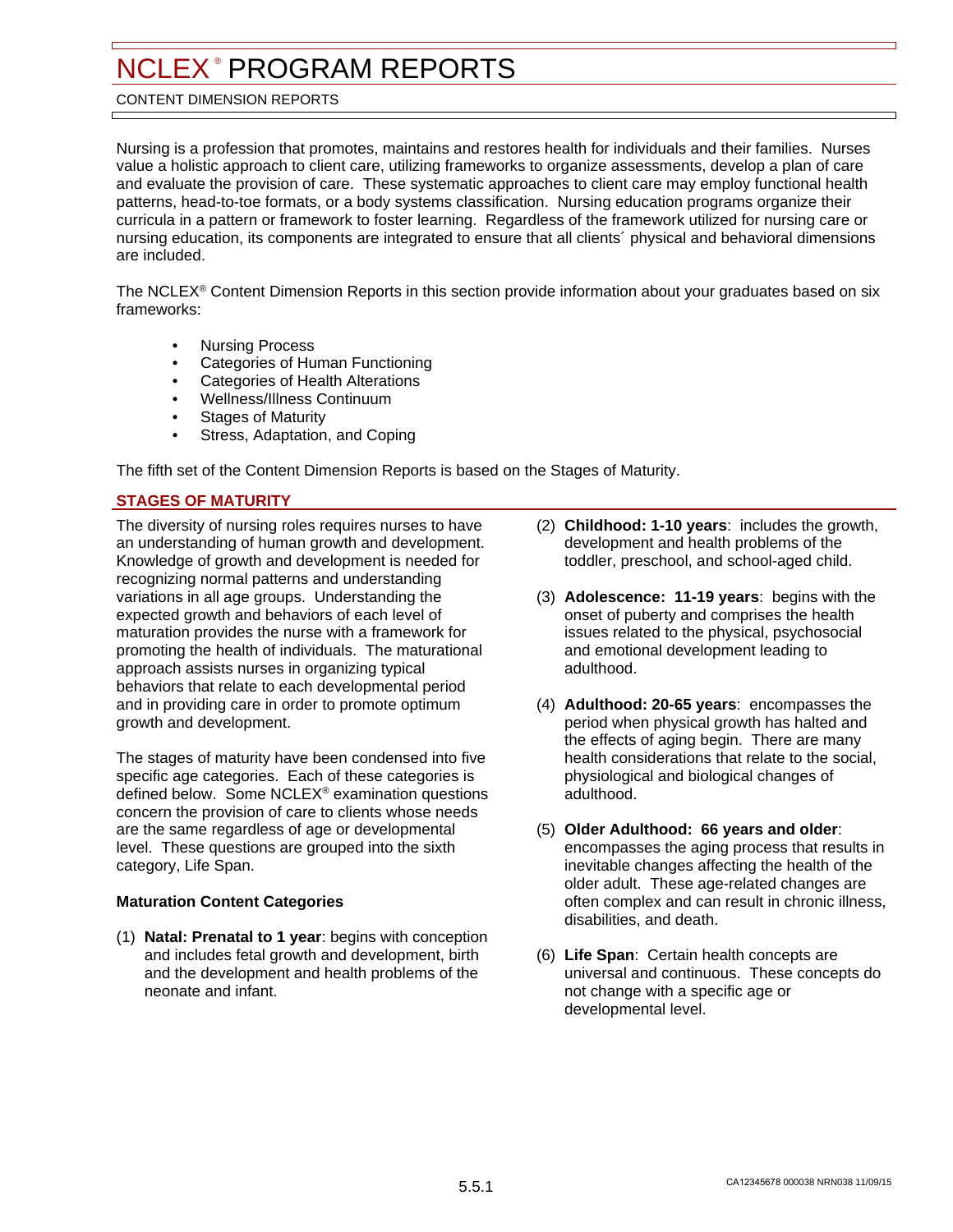CONTENT DIMENSION REPORTS

# **Percentile Rank Charts of Content Dimension Performance**

These charts show how well your program´s typical graduate (taking the NCLEX® examination for the first time during this reporting period) performed in different content dimensions and how that compares with the performance of last year´s typical graduate and with graduates in Canada and the United States.

Instead of showing passing rates, as in the Summary Overview section, these charts show how well a graduate at the median competence level from your program performed in specific content areas. The NCLEX examination measurement model allows the calculation of performance on any subset of items by adjusting for their difficulty.

Three types of comparisons are possible from these charts: (1) how your program´s typical graduate compares with the rest of the country, (2) how well your program´s typical graduate does in the content areas (remember that the difficulty of the items has already been taken into account), and (3) how the two reporting periods compare.

The numbers on the vertical axis of the charts are percentile ranks, indicating the percentage of graduates who performed less well than (or the same as) your typical graduate. Differences in percentile ranks must be interpreted with caution. A single percentile-point spread towards the middle of the scale represents less of a true (observed score) difference than the same spread at the extremes (e.g.,  $50<sup>th</sup>$  and  $51<sup>st</sup>$  are not as different as 90<sup>th</sup> and 91<sup>st</sup>). These charts are most appropriately used to determine areas of general program strength and weakness, and not to make precise comparisons.

An example of a statement that might be made based on data from these charts is, "In this time period, my median (middle) graduate did as well or better than 75% of the graduates in the country in the first content area (Natal), but only 50% of graduates in the second content area (Childhood). In the previous time period, that pattern was reversed."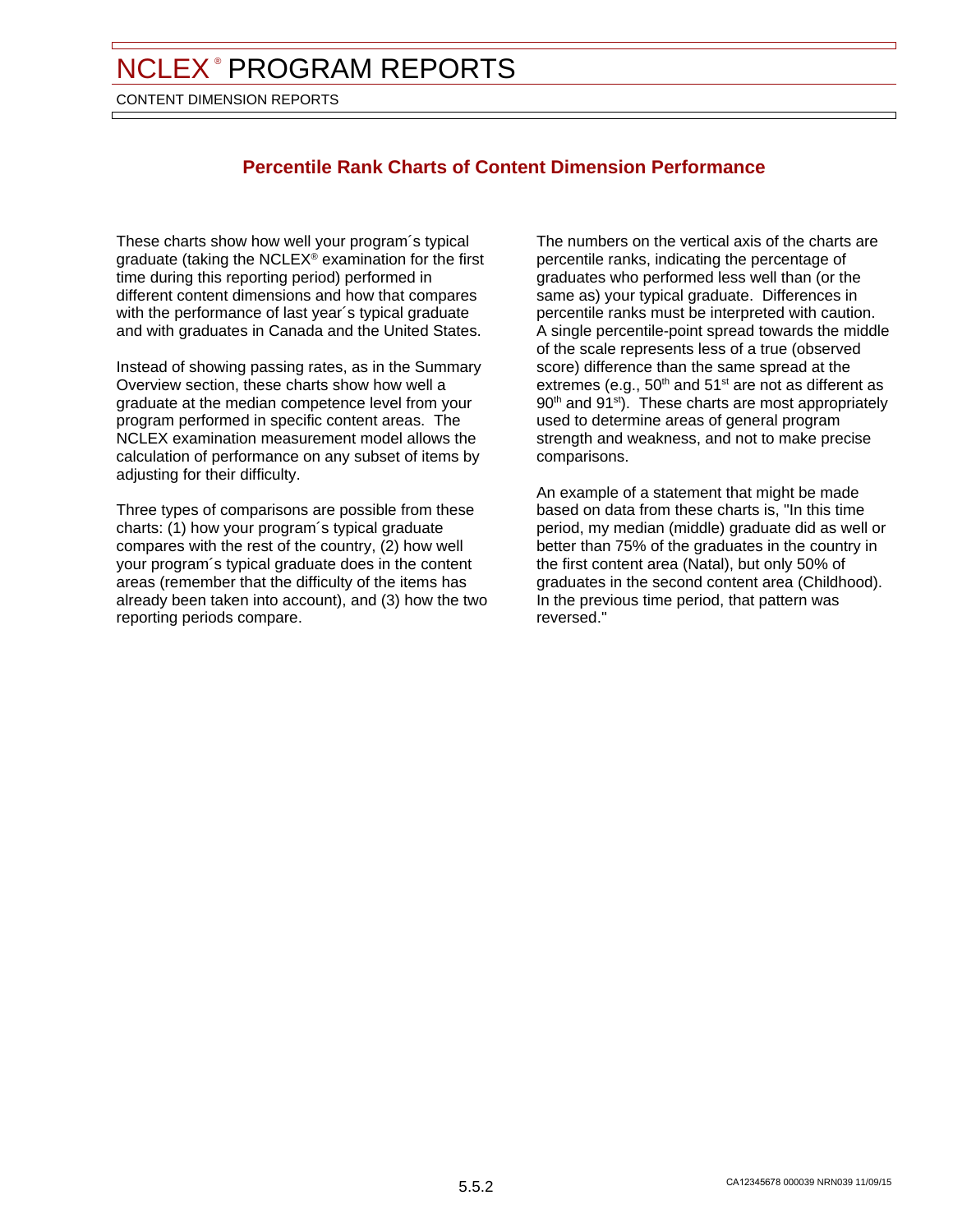### **STAGES OF MATURITY**

#### **Percentile Ranks of Your Graduates Compared to Graduates from Programs in Your Province**

![](_page_39_Figure_6.jpeg)

-- Notes --

Due to the variable length of the examination, it is possible that not all of your candidates received a sufficient number of questions (at least three) to be included in each category. If fewer than ten of your candidates received a sufficient number of questions in a given category, the percentile rank of your candidates´ performance for that category is not reported.

The percentile ranks are based on the median performance of your graduates in each content area, compared with the performance of graduates from in programs your province or territory. The median performance in a given content

area falls in the middle of all your graduates´

performances (that is, half of your graduates perform above this level, and half perform below this level).

The number of graduates included in the percentile ranks may differ across categories due to the variable length of the examination. Only graduates who took a sufficient number of questions in each category are included in the percentile ranks.

As noted in the explanation on the previous page, differences in percentile ranks should be interpreted with caution.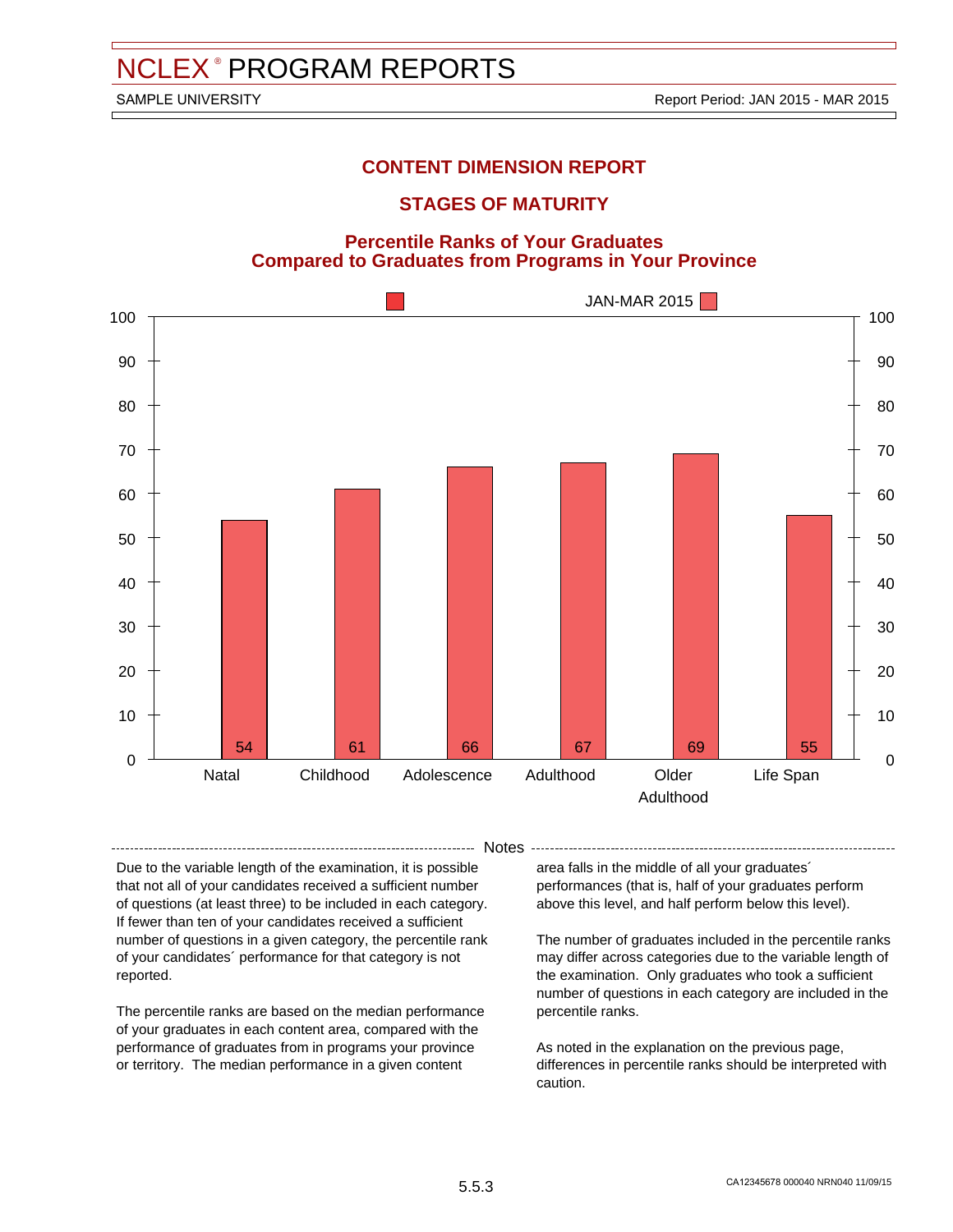### **STAGES OF MATURITY**

**Percentile Ranks of Your Graduates Compared to Graduates from BSN programs in the United States**

![](_page_40_Figure_6.jpeg)

-- Notes --

Due to the variable length of the examination, it is possible that not all of your candidates received a sufficient number of questions (at least three) to be included in each category. If fewer than ten of your candidates received a sufficient number of questions in a given category, the percentile rank of your candidates´ performance for that category is not reported.

The percentile ranks are based on the median performance of your graduates in each content area, compared with the performance of graduates from all BSN programs in the United States. The median performance in a given content

area falls in the middle of all your graduates´ performances (that is, half of your graduates perform above this level, and half perform below this level).

The number of graduates included in the percentile ranks may differ across categories due to the variable length of the examination. Only graduates who took a sufficient number of questions in each category are included in the percentile ranks.

As noted in the explanation on page 5.5.2, differences in percentile ranks should be interpreted with caution.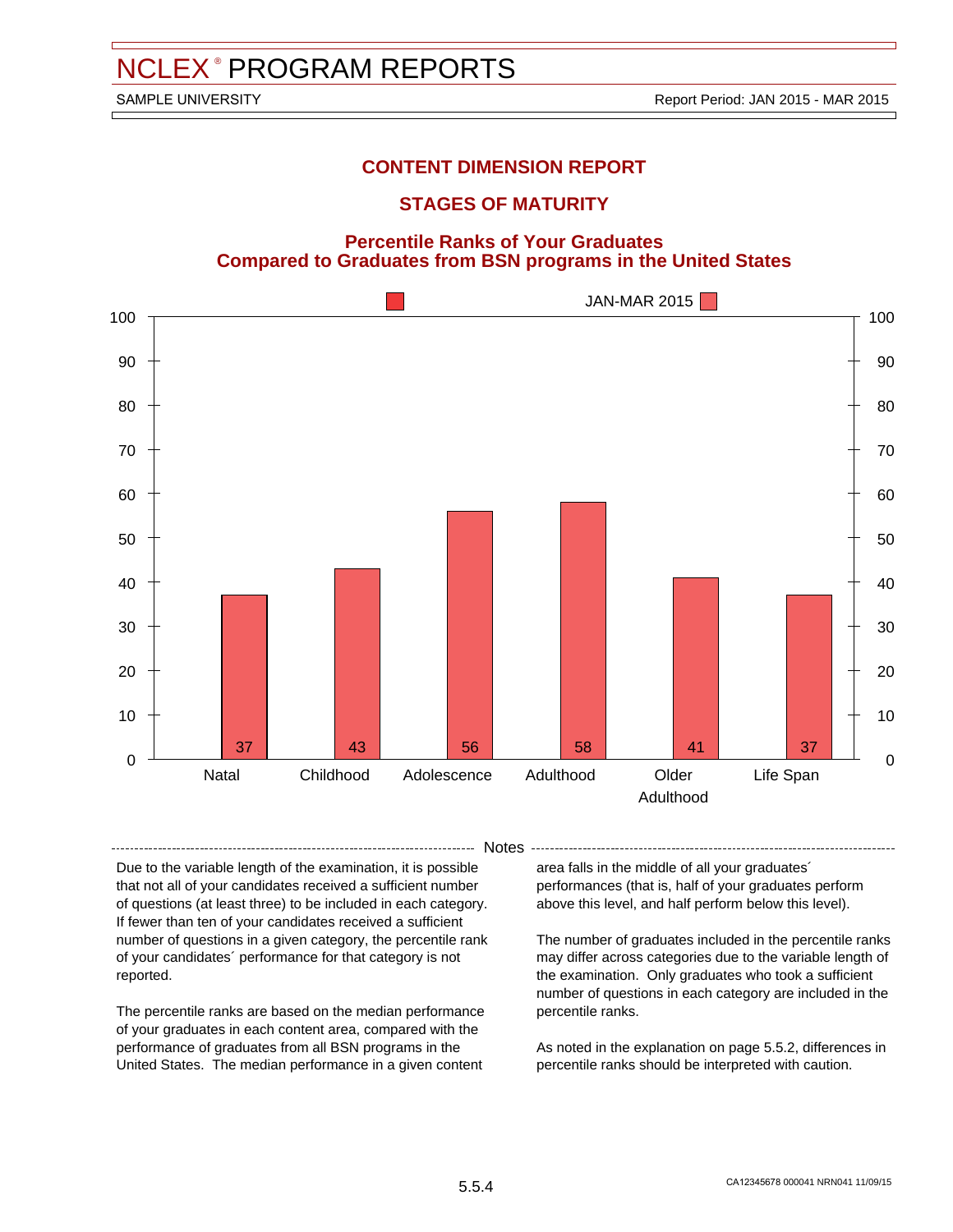### **STAGES OF MATURITY**

#### **Percentile Ranks of Your Graduates Compared to Graduates from Programs in Canada**

![](_page_41_Figure_6.jpeg)

- Notes -

Due to the variable length of the examination, it is possible that not all of your candidates received a sufficient number of questions (at least three) to be included in each category. If fewer than ten of your candidates received a sufficient number of questions in a given category, the percentile rank of your candidates´ performance for that category is not reported.

The percentile ranks are based on the median performance of your graduates in each content area, compared with the performance of graduates from programs in Canada. The median performance in a given content area falls in the

middle of all your graduates´ performances (that is, half of your graduates perform above this level, and half perform below this level).

The number of graduates included in the percentile ranks may differ across categories due to the variable length of the examination. Only graduates who took a sufficient number of questions in each category are included in the percentile ranks.

As noted in the explanation on page 5.5.2, differences in percentile ranks should be interpreted with caution.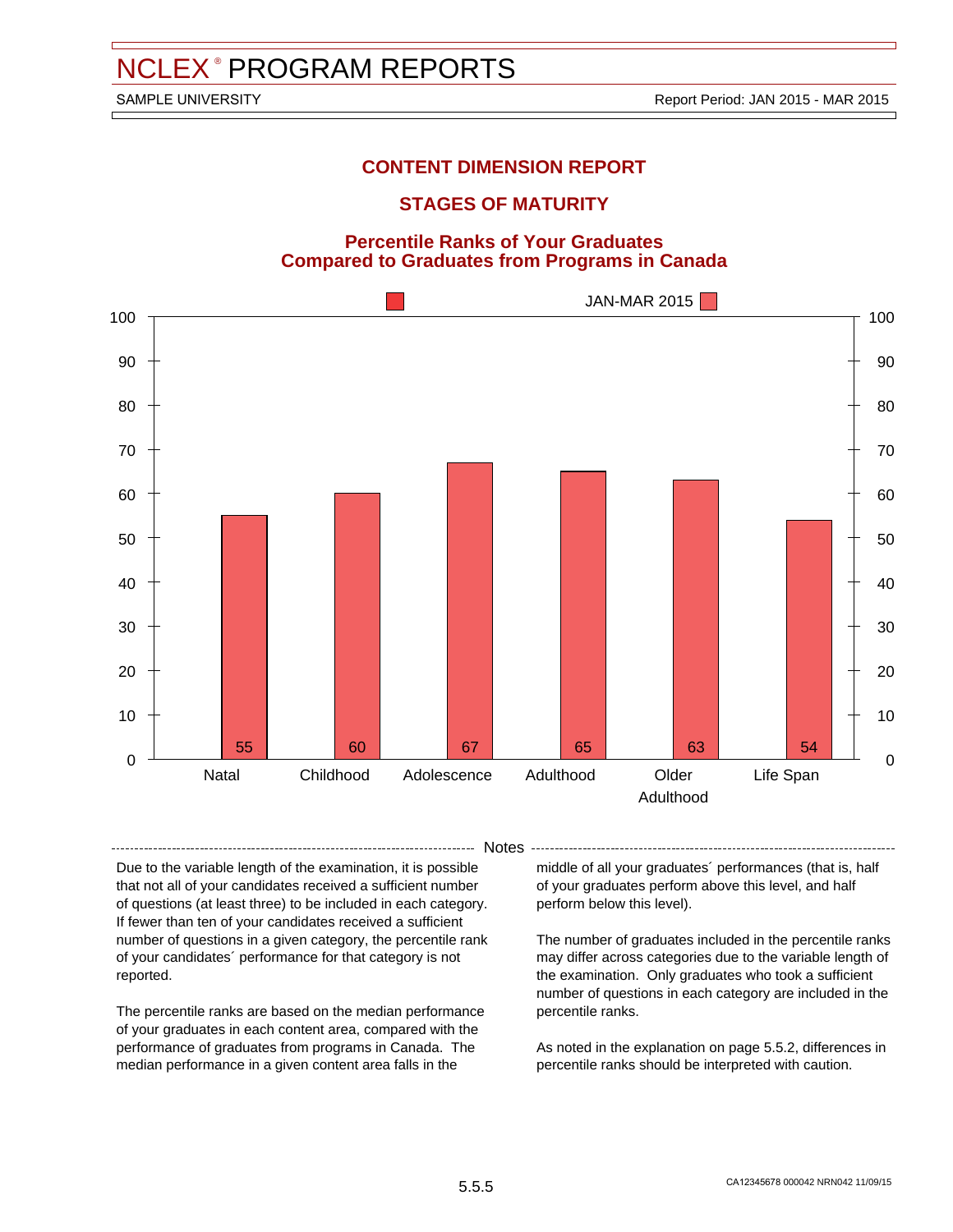#### <span id="page-42-0"></span>CONTENT DIMENSION REPORTS

Nursing is a profession that promotes, maintains and restores health for individuals and their families. Nurses value a holistic approach to client care, utilizing frameworks to organize assessments, develop a plan of care and evaluate the provision of care. These systematic approaches to client care may employ functional health patterns, head-to-toe formats, or a body systems classification. Nursing education programs organize their curricula in a pattern or framework to foster learning. Regardless of the framework utilized for nursing care or nursing education, its components are integrated to ensure that all clients´ physical and behavioral dimensions are included.

The NCLEX® Content Dimension Reports in this section provide information about your graduates based on six frameworks:

- Nursing Process
- Categories of Human Functioning
- Categories of Health Alterations
- Wellness/Illness Continuum
- **Stages of Maturity**
- Stress, Adaptation, and Coping

The last set of the Content Dimension Reports is based on the Stress, Adaptation, and Coping Model.

#### **STRESS, ADAPTATION, AND COPING**

The stress, adaptation, and coping model according to Roy (1980) is the process of adjusting or modifying behavior using biopsychosocial mechanisms to maintain personal integrity. The level of adaptation is determined by the effect of three classes of stimuli: (1) focal stimuli, or those changes that immediately confront the client, (2) contextual stimuli, which include all other measurable and observable stimuli present that contribute to the situation, and (3) residual stimuli, beliefs, characteristics, and attitudes the client had acquired in the past. Each client has his/her own range of adaptation to stimuli in which one responds with ordinary adaptive responses. When one is stimulated, the adaptation response can be categorized according to four modes of adaptation: physiological needs, self-concept, role function, or interdependence. The role of nursing is that of promoting adaptation in all four modes during health and illness.

(1) **Physiologic Needs**: The physiologic mode is an adaptation response associated with variations in activity and rest, elimination, endocrine function, fluid, electrolytes, neurological function, nutrition, oxygenation, senses, and skin integrity.

- (2) **Self-Concept**: The self-concept mode is an adaptive response related to self-esteem, personality, identity, body image, depression, anxiety, fear, impaired adjustment, identity confusion, powerlessness, noncompliance, role performance, hopelessness and trauma.
- (3) **Role Function**: The role function model is an adaptive response that stems from the inability to perform behaviors related to parenting, family coping, work-related responsibilities or a role acquired as a receptor of the health care system.
- (4) **Interdependence**: The interdependence mode reflects a reciprocal relationship that involves giving and receiving between the adapting person and another person in the environment. This adaptive response is evident in grieving, social isolation, potential for violence, impaired social interaction and spiritual distress.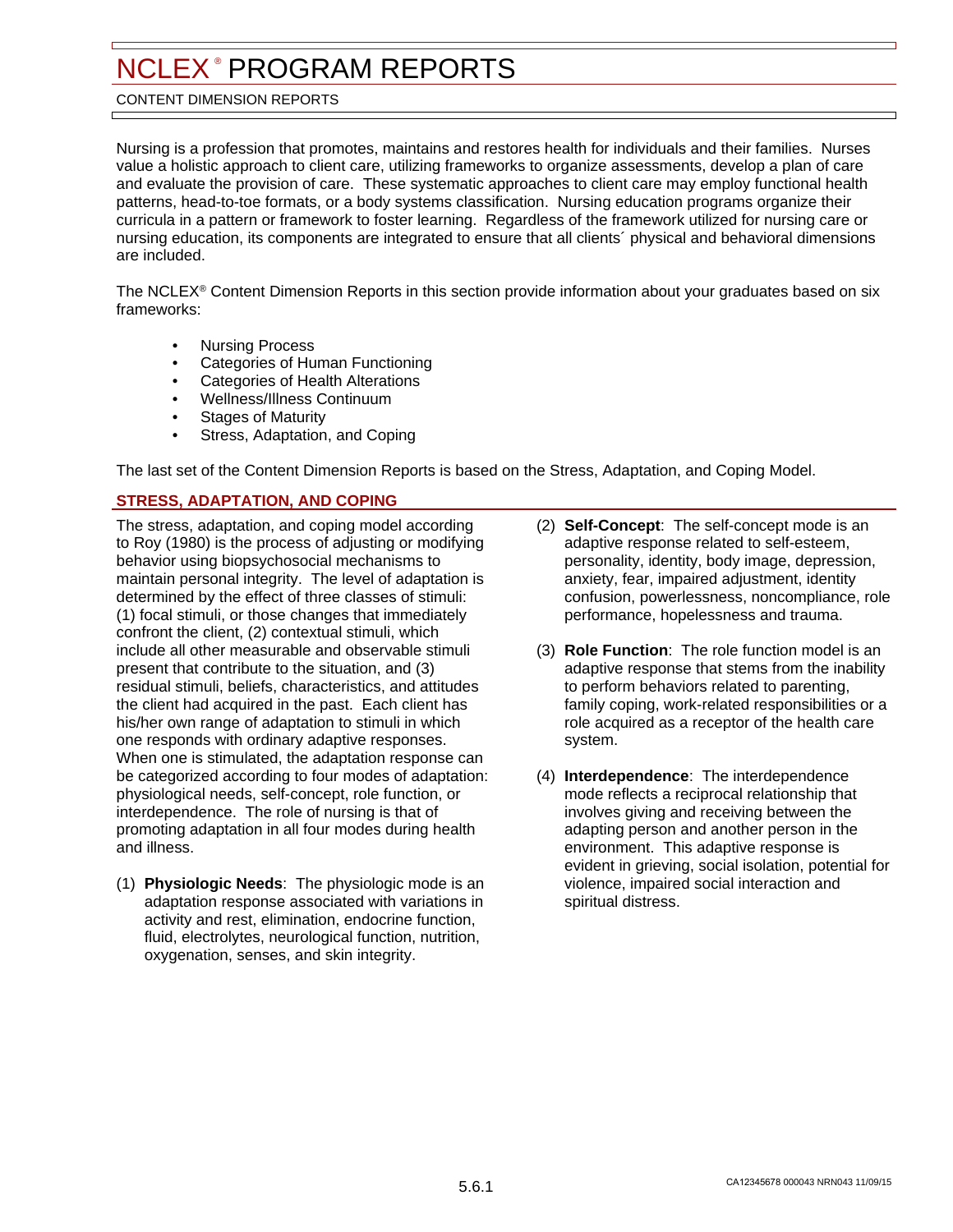CONTENT DIMENSION REPORTS

# **Percentile Rank Charts of Content Dimension Performance**

These charts show how well your program´s typical graduate (taking the NCLEX® examination for the first time during this reporting period) performed in different content dimensions and how that compares with the performance of last year´s typical graduate and with graduates in Canada and the United States.

Instead of showing passing rates, as in the Summary Overview section, these charts show how well a graduate at the median competence level from your program performed in specific content areas. The NCLEX examination measurement model allows the calculation of performance on any subset of items by adjusting for their difficulty.

Three types of comparisons are possible from these charts: (1) how your program´s typical graduate compares with the rest of the country, (2) how well your program´s typical graduate does in the content areas (remember that the difficulty of the items has already been taken into account), and (3) how the two reporting periods compare.

The numbers on the vertical axis of the charts are percentile ranks, indicating the percentage of graduates who performed less well than (or the same as) your typical graduate. Differences in percentile ranks must be interpreted with caution. A single percentile-point spread towards the middle of the scale represents less of a true (observed score) difference than the same spread at the extremes (e.g.,  $50<sup>th</sup>$  and  $51<sup>st</sup>$  are not as different as 90<sup>th</sup> and 91<sup>st</sup>). These charts are most appropriately used to determine areas of general program strength and weakness, and not to make precise comparisons.

An example of a statement that might be made based on data from these charts is, "In this time period, my median (middle) graduate did as well or better than 75% of the graduates in the country in the first content area (Physiologic Needs), but only 50% of graduates in the second content area (Self-Concept). In the previous time period, that pattern was reversed."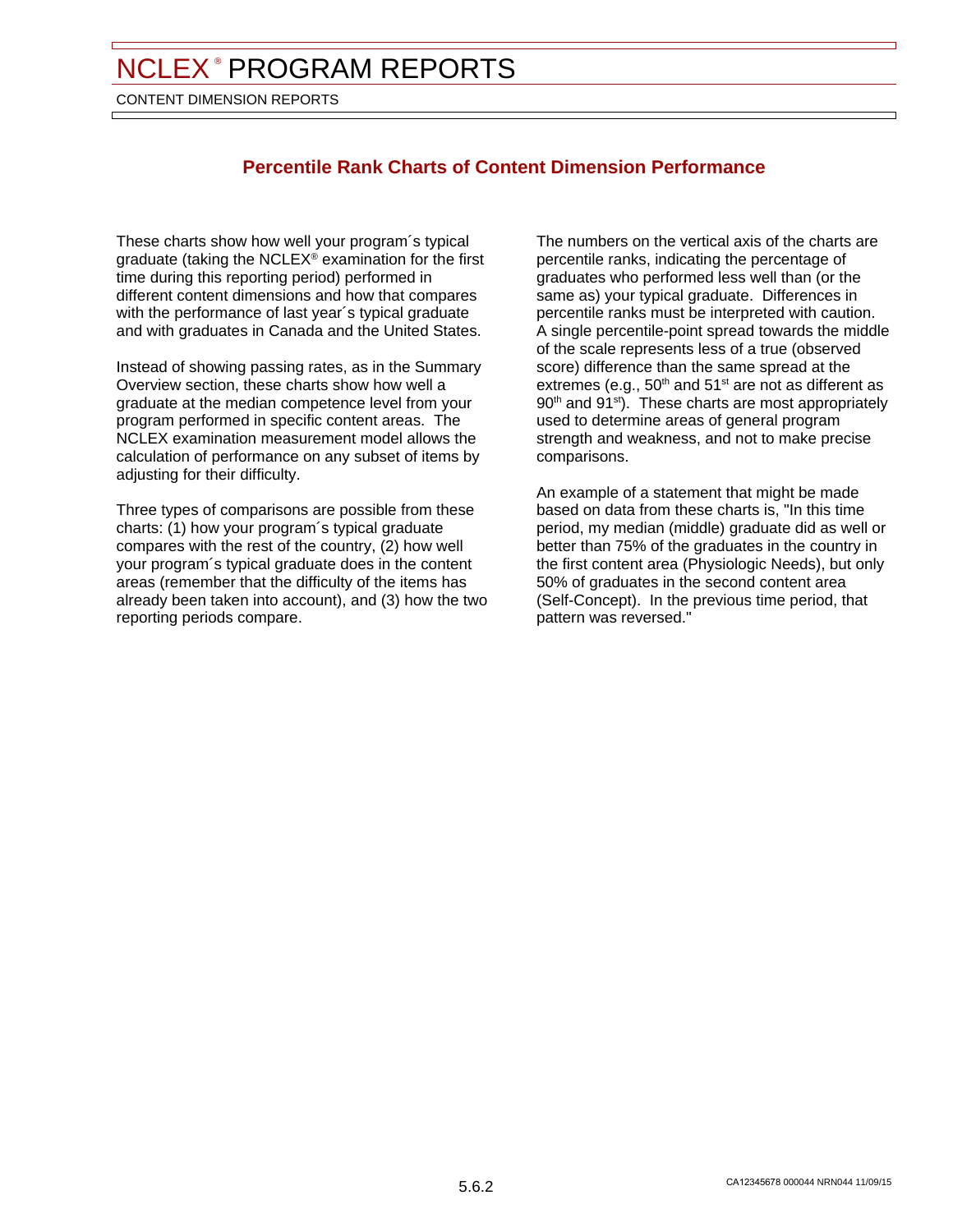# **STRESS, ADAPTATION, AND COPING**

#### **Percentile Ranks of Your Graduates Compared to Graduates from Programs in Your Province**

![](_page_44_Figure_6.jpeg)

-- Notes --

Due to the variable length of the examination, it is possible that not all of your candidates received a sufficient number of questions (at least three) to be included in each category. If fewer than ten of your candidates received a sufficient number of questions in a given category, the percentile rank of your candidates´ performance for that category is not reported.

The percentile ranks are based on the median performance of your graduates in each content area, compared with the performance of graduates from in programs your province or territory. The median performance in a given content

area falls in the middle of all your graduates´ performances (that is, half of your graduates perform above this level, and half perform below this level).

The number of graduates included in the percentile ranks may differ across categories due to the variable length of the examination. Only graduates who took a sufficient number of questions in each category are included in the percentile ranks.

As noted in the explanation on the previous page, differences in percentile ranks should be interpreted with caution.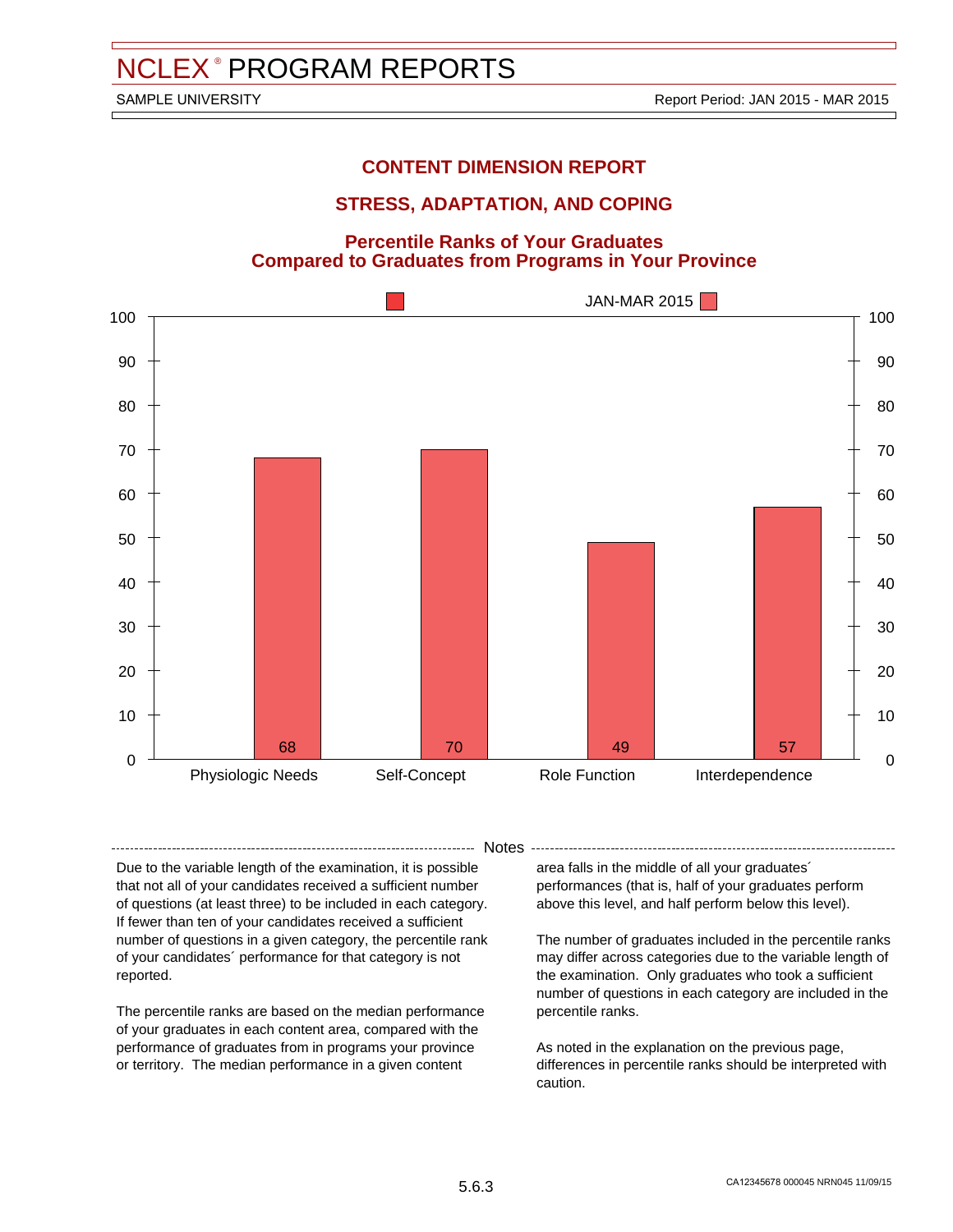# **STRESS, ADAPTATION, AND COPING**

**Percentile Ranks of Your Graduates Compared to Graduates from BSN programs in the United States**

![](_page_45_Figure_6.jpeg)

-- Notes --

Due to the variable length of the examination, it is possible that not all of your candidates received a sufficient number of questions (at least three) to be included in each category. If fewer than ten of your candidates received a sufficient number of questions in a given category, the percentile rank of your candidates´ performance for that category is not reported.

The percentile ranks are based on the median performance of your graduates in each content area, compared with the performance of graduates from all BSN programs in the United States. The median performance in a given content

area falls in the middle of all your graduates´ performances (that is, half of your graduates perform above this level, and half perform below this level).

The number of graduates included in the percentile ranks may differ across categories due to the variable length of the examination. Only graduates who took a sufficient number of questions in each category are included in the percentile ranks.

As noted in the explanation on page 5.6.2, differences in percentile ranks should be interpreted with caution.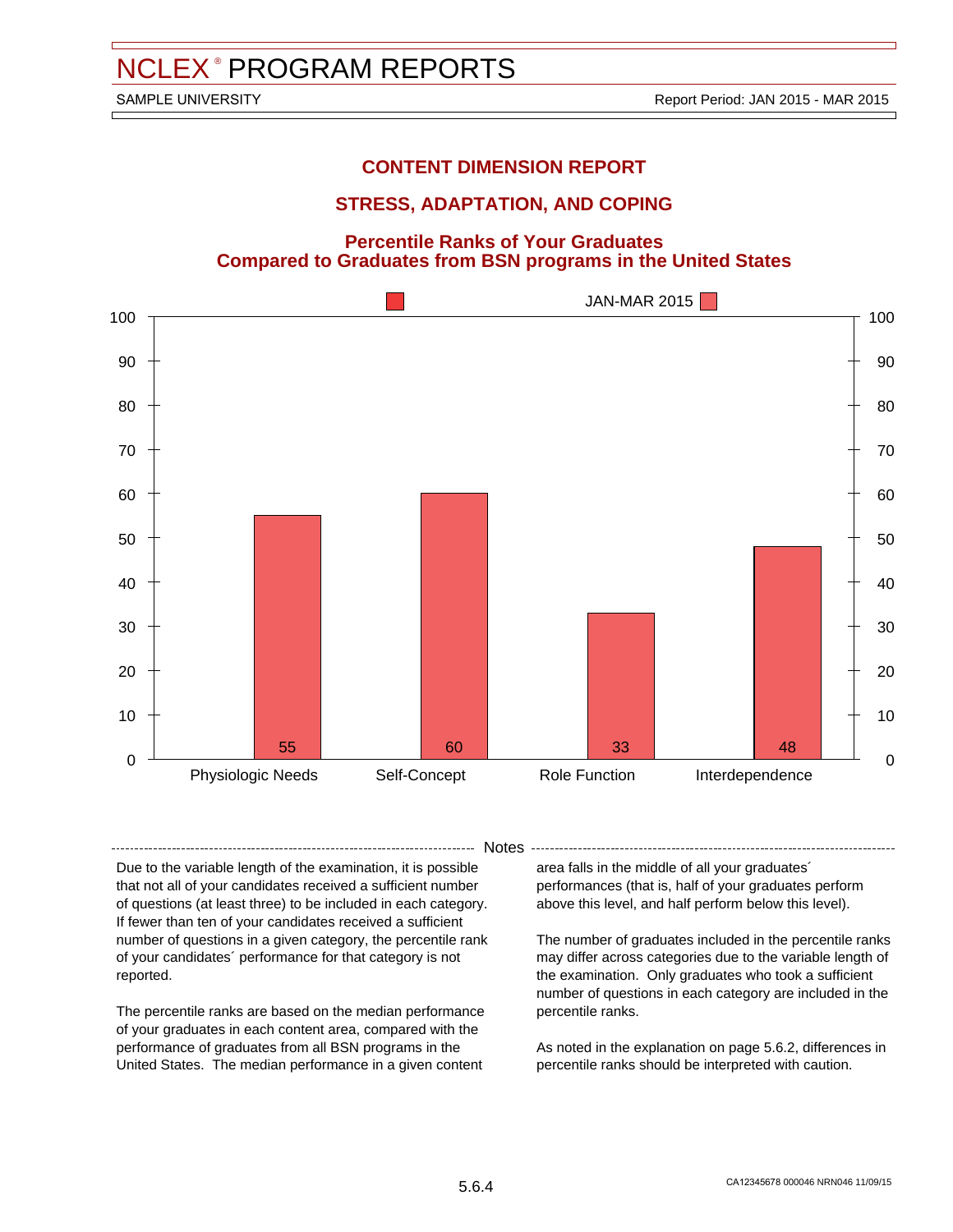# **STRESS, ADAPTATION, AND COPING**

#### **Percentile Ranks of Your Graduates Compared to Graduates from Programs in Canada**

![](_page_46_Figure_6.jpeg)

- Notes -

Due to the variable length of the examination, it is possible that not all of your candidates received a sufficient number of questions (at least three) to be included in each category. If fewer than ten of your candidates received a sufficient number of questions in a given category, the percentile rank of your candidates´ performance for that category is not reported.

The percentile ranks are based on the median performance of your graduates in each content area, compared with the performance of graduates from programs in Canada. The median performance in a given content area falls in the

middle of all your graduates´ performances (that is, half of your graduates perform above this level, and half perform below this level).

The number of graduates included in the percentile ranks may differ across categories due to the variable length of the examination. Only graduates who took a sufficient number of questions in each category are included in the percentile ranks.

As noted in the explanation on page 5.6.2, differences in percentile ranks should be interpreted with caution.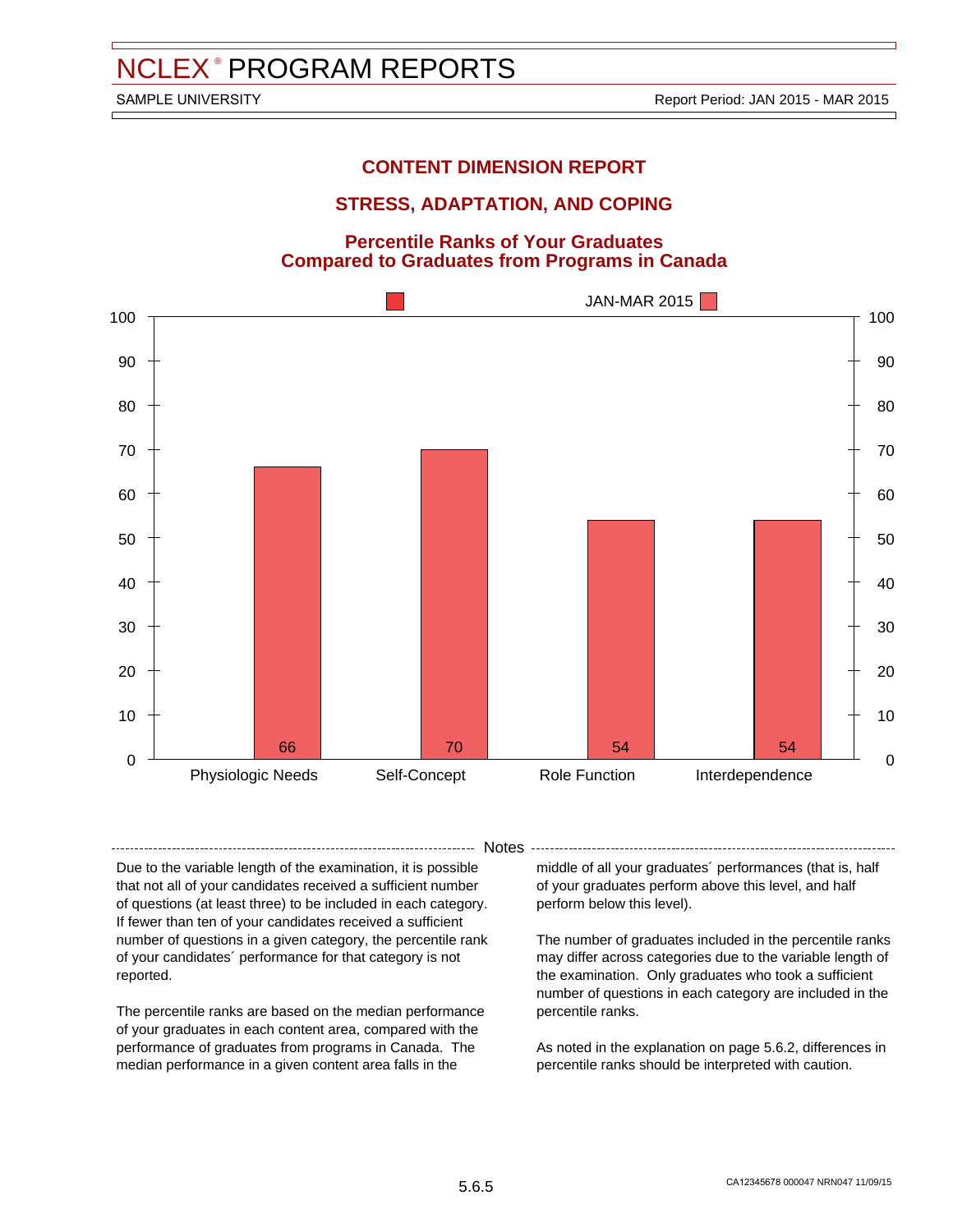<span id="page-47-0"></span>TEST DURATION/TEST PLAN PERFORMANCE REPORT

This section provides information about your graduates NCLEX-RN® examination testing experiences and about their performance in each of the test plan content areas.

# **Test Duration Report**

The Test Duration Report provides information about the number of questions answered and the amount of time spent on the NCLEX-RN examination by your graduates. The average number of questions taken, the average amount of time spent on the examination and the percent taking the maximum and minimum number of questions are reported separately for those who passed and failed, as well as for the total group.

With CAT, the number of questions answered provides information about how close the candidate was to the passing standard. In comparing your program to other programs, it is useful to examine the average number of questions taken by your graduates who passed and who failed. For example, if the average number of questions taken by your graduates who passed was lower than the

comparison group, this suggests your graduates were able to demonstrate their competence more quickly than were graduates in the comparison groups. Similarly, if you have a higher percentage of your passing graduates take the minimum number of questions, then your passing graduates demonstrated their competence more quickly.

The proportion answering the maximum number of questions reflects the proportion that is close to the passing standard. A high proportion of failing candidates answering the maximum number of questions shows that most who failed were close to passing, and conversely, a high proportion of passing candidates answering the maximum number of questions shows that most of the passers did not pass by a large margin.

| AVERAGE NUMBER OF QUESTIONS TAKEN | The reported results include 15 pretest items.                                                                                                                             |
|-----------------------------------|----------------------------------------------------------------------------------------------------------------------------------------------------------------------------|
| MINIMUM NUMBER OF QUESTIONS       | The minimum number of items is 75 (which includes 15<br>pretest items). Only candidates taking the minimum<br>possible number of questions are included in the<br>results. |
| MAXIMUM NUMBER OF QUESTIONS       | The maximum number of items is 265 (which includes<br>15 pretest items).                                                                                                   |
| AVERAGE TEST TIME                 | The maximum testing time is 360 minutes (six hours).<br>Candidates testing under extended timing conditions<br>are excluded from the results.                              |

# **Glossary**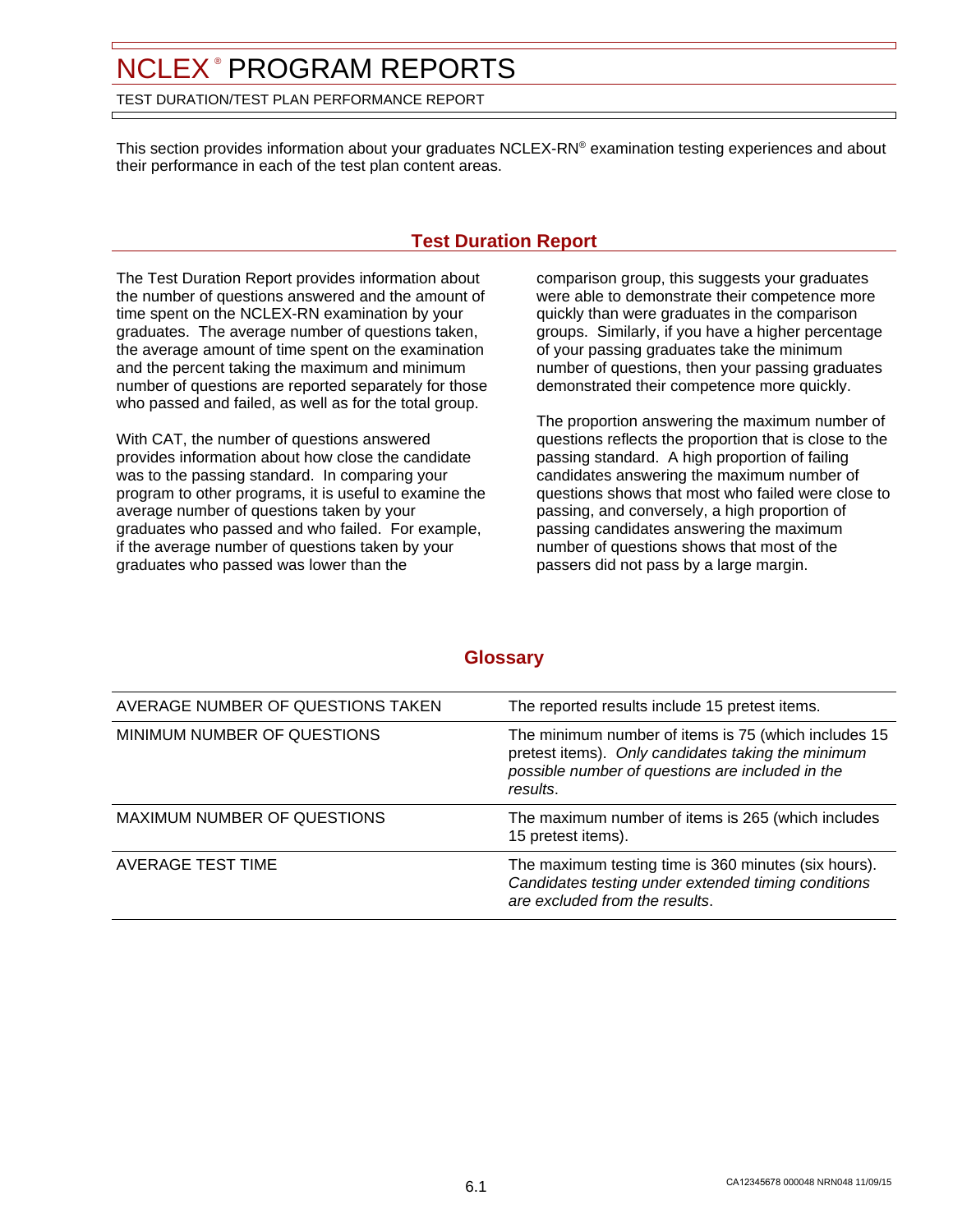SAMPLE UNIVERSITY **SAMPLE UNIVERSITY Report Period: JAN 2015 - MAR 2015** 

# **TEST DURATION REPORT**

| <b>Average Number of Questions</b><br>Taken | <b>Graduates from</b><br><b>Your Program</b> | <b>Graduates</b><br>from Your<br><b>Province</b> | <b>Graduates</b><br>from All<br><b>BSN Programs</b><br>Across the U.S. | <b>Graduates</b><br>from All<br>Programs<br><b>Across Canada</b> |
|---------------------------------------------|----------------------------------------------|--------------------------------------------------|------------------------------------------------------------------------|------------------------------------------------------------------|
| <b>Passers</b>                              | 96                                           | 120                                              | 117                                                                    | 117                                                              |
| <b>Failers</b>                              | 179                                          | 168                                              | 172                                                                    | 161                                                              |
| <b>All Candidates</b>                       | 108                                          | 136                                              | 130                                                                    | 131                                                              |

# **Average Test Time in Minutes**

| <b>Passers</b>        | 114 | 138 | 140 | 138 |
|-----------------------|-----|-----|-----|-----|
| <b>Failers</b>        | 208 | 191 | 213 | 195 |
| <b>All Candidates</b> | 127 | 155 | 157 | 156 |

# **Percentage of Candidates Taking Minimum Number of Questions**

| <b>Passers</b>        | 63% | 48% | 50% | 50% |
|-----------------------|-----|-----|-----|-----|
| <b>Failers</b>        | 42% | 23% | 22% | 25% |
| <b>All Candidates</b> | 60% | 40% | 44% | 42% |

# **Percentage of Candidates Taking Maximum Number of Questions**

| <b>Passers</b>        | 4%  | 14% | 12% | 12% |
|-----------------------|-----|-----|-----|-----|
| <b>Failers</b>        | 50% | 32% | 33% | 27% |
| <b>All Candidates</b> | 11% | 20% | 17% | 17% |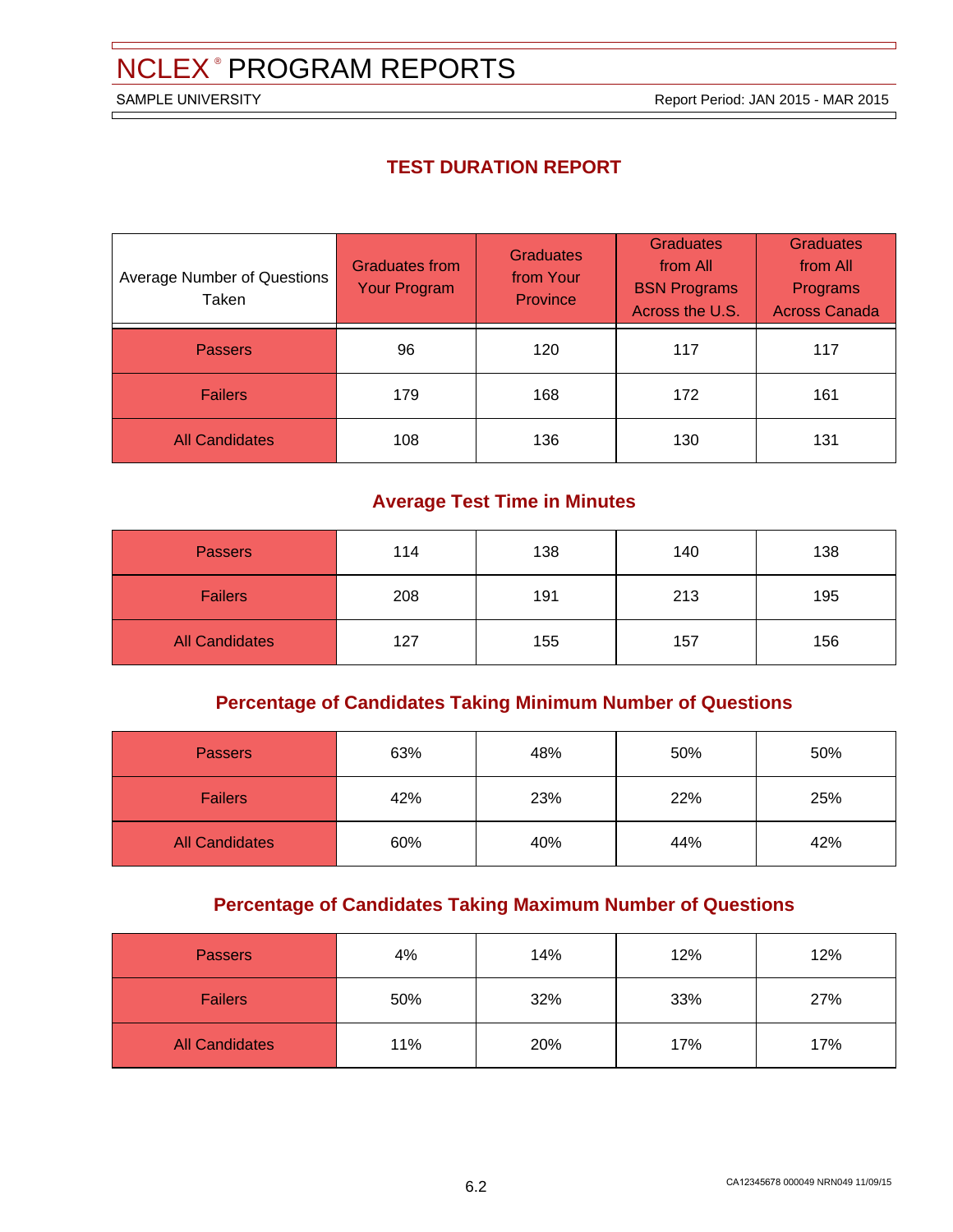TEST DURATION/TEST PLAN PERFORMANCE REPORT

# **Test Plan Performance Report**

The Test Plan Performance Report provides information on the performance of your median graduate in each area of the NCLEX-RN® Test Plan. Performance is reported as the expected percentage of **all possible questions that could be administered** in a given category that would be answered correctly by a graduate at this performance level. The measurement model enables this estimate of expected percentages on a very large common set of questions, even though each graduate took only a much smaller, unique set of questions. Therefore, these are NOT the actual percentages of questions answered correctly.

Test plan performance is based on the median ability score for your program´s graduates. Therefore, expected percentage correct will be reported only for programs with at least ten candidates testing for the first time during this reporting period. Likewise, test plan performance will not be reported for provinces or territories with fewer than ten candidates testing for the first time during this reporting period.

**Passing performance** can be interpreted as the percentage of all possible questions that a candidate with an ability precisely at the passing standard would be able to answer correctly. This percentage varies across the content areas because the questions within these areas differ in average difficulty. For the content areas where questions are easier, passing performance corresponds to a higher percentage of correct answers. Similarly, for the content areas where questions are more difficult, passing performance corresponds to a lower percentage of correct answers.

Comparisons of your graduates´ median performance with the passing performance levels may help you identify strengths and weaknesses in your instructional program.

# **Glossary**

| EXPECTED PERCENTAGE CORRECT | Derived from your typical graduate's ability score,<br>expected percentage correct is an estimation of<br>performance. This is not the actual percentage of<br>questions answered correctly.       |
|-----------------------------|----------------------------------------------------------------------------------------------------------------------------------------------------------------------------------------------------|
| <b>PASSING PERFORMANCE</b>  | The expected percentage correct for a test plan area<br>that would be achieved by a candidate with a<br>competence level precisely at the passing standard.                                        |
| TEST PLAN PERFORMANCE       | Reported as the expected percentage of all possible<br>questions that could be administered in each of Client<br>Needs subcategories that would be answered correctly<br>by your typical graduate. |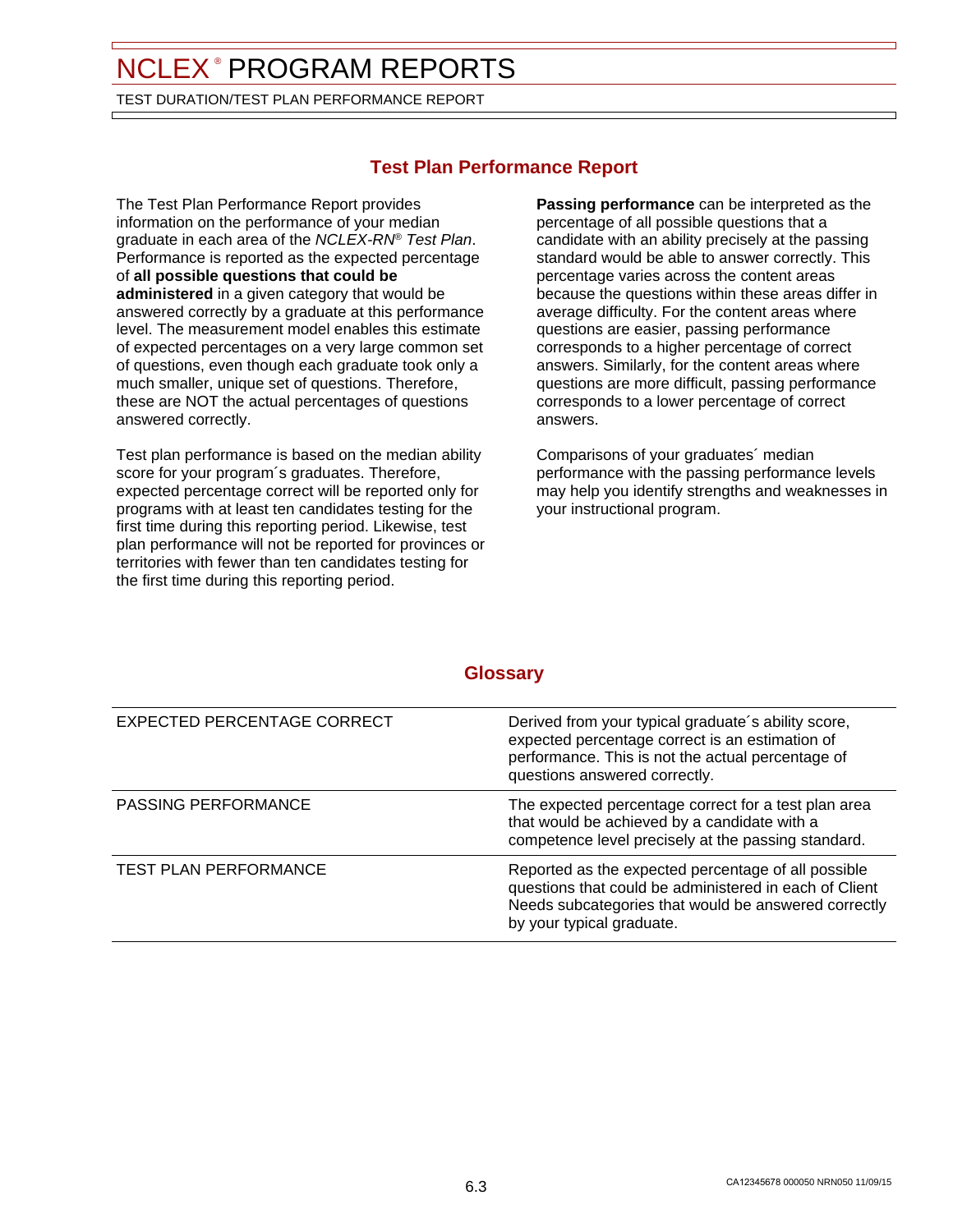SAMPLE UNIVERSITY **SAMPLE UNIVERSITY Report Period: JAN 2015 - MAR 2015** 

| <b>Client Needs</b>                                | <b>Graduates</b><br>from Your<br>Program | Passing<br>Performance | <b>Graduates</b><br>from Your<br>Province | <b>Graduates</b><br>from All<br><b>BSN Programs</b><br>Across the U.S. | <b>Graduates</b><br>from All<br>Programs<br><b>Across Canada</b> |
|----------------------------------------------------|------------------------------------------|------------------------|-------------------------------------------|------------------------------------------------------------------------|------------------------------------------------------------------|
| Management<br>of Care                              | 63%                                      | 53%                    | 57%                                       | 61%                                                                    | 58%                                                              |
| Safety and<br><b>Infection Control</b>             | 55%                                      | 53%                    | 54%                                       | 61%                                                                    | 55%                                                              |
| <b>Health Promotion</b><br>and Maintenance         | 65%                                      | 54%                    | 59%                                       | 62%                                                                    | 59%                                                              |
| Psychosocial<br>Integrity                          | 66%                                      | 54%                    | 65%                                       | 62%                                                                    | 60%                                                              |
| <b>Basic Care</b><br>and Comfort                   | 65%                                      | 54%                    | 60%                                       | 61%                                                                    | 61%                                                              |
| Pharmacological and<br><b>Parenteral Therapies</b> | 65%                                      | 54%                    | 59%                                       | 62%                                                                    | 59%                                                              |
| Reduction of<br><b>Risk Potential</b>              | 61%                                      | 53%                    | 55%                                       | 60%                                                                    | 55%                                                              |
| Physiological<br>Adaptation                        | 62%                                      | 54%                    | 56%                                       | 61%                                                                    | 57%                                                              |

#### **TEST PLAN PERFORMANCE REPORT Expected Percentage Correct**

-------- Notes --

Test plan performance is based on the median performance of your graduates in each content area. It is interpreted as the expected percentage of all possible questions that could be administered in a given category that would be answered correctly by your typical graduate.

#### **Passing performance** is interpreted as the percentage of all possible questions that could be administered in a given category that corresponds to minimum passing performance.